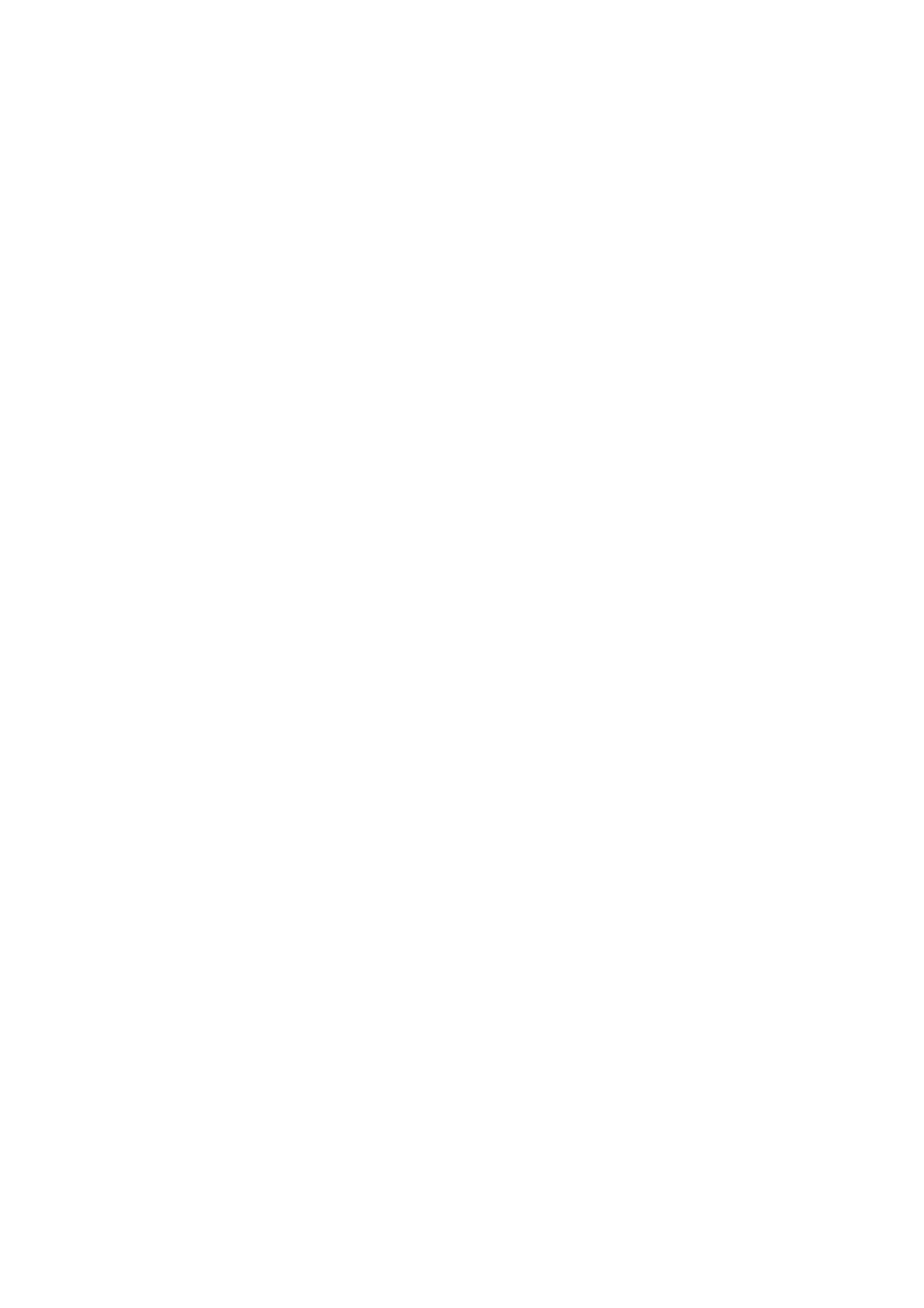## **CONTENTS**

|                       | <b>International Financial Reporting Standards</b>                                                                               |  |
|-----------------------|----------------------------------------------------------------------------------------------------------------------------------|--|
| Overview              |                                                                                                                                  |  |
| IFRS method           |                                                                                                                                  |  |
|                       | Issue: Mandatory adoption of the IFRS fair value accounting method for taxation                                                  |  |
|                       | purposes                                                                                                                         |  |
|                       | Issue: Modification of the IFRS method for taxation purposes                                                                     |  |
|                       | Issue: Alternative methods to exclude volatility                                                                                 |  |
|                       | Issue: Alternative method based on pre-IFRS GAAP                                                                                 |  |
|                       | Issue: Alternative methods for derivative instruments<br>Issue: Who must use the IFRS method                                     |  |
|                       | Issue: IFRS method for branch equivalent calculation                                                                             |  |
|                       | Determinations and alternatives                                                                                                  |  |
|                       | Issue: 63 <sup>rd</sup> day election criteria under Determinations G9C and G14B                                                  |  |
|                       | Issue: Determination G14B and foreign currency options                                                                           |  |
|                       | Issue: Alternative methods to determinations                                                                                     |  |
|                       | Issue: Application of the determination method to foreign-currency denominated                                                   |  |
|                       | financial arrangements                                                                                                           |  |
|                       | Election into alternative methods                                                                                                |  |
|                       | Spreading rules for specific financial arrangements                                                                              |  |
|                       | Issue: Contracts for differences                                                                                                 |  |
|                       | Issue: Interest-free loans                                                                                                       |  |
| Hybrid arrangements   |                                                                                                                                  |  |
|                       | Financial arrangements that are equity instruments under IFRS                                                                    |  |
|                       | Long-term agreements for sale and purchase of property                                                                           |  |
|                       | Issue: Determination G29                                                                                                         |  |
|                       | Issue: IFRS treatment or Determination G29                                                                                       |  |
|                       | Issue: IFRS treatment for tax depreciation purposes                                                                              |  |
|                       | Shared equity mortgages                                                                                                          |  |
|                       | Consistency requirements                                                                                                         |  |
|                       | Issue: Consistent use of IFRS method across similar arrangements                                                                 |  |
|                       | Issue: Anti-arbitrage consistency requirements                                                                                   |  |
|                       | Issue: Consistent use of non-IFRS methods over time                                                                              |  |
|                       | Issue: Change of method adjustment                                                                                               |  |
|                       | Issue: Interaction between the determination method for IFRS and non-IFRS taxpayers                                              |  |
| Application dates     |                                                                                                                                  |  |
|                       | Issue: Application dates                                                                                                         |  |
|                       | Issue: Application dates for taxpayers with an early balance date                                                                |  |
|                       | Issue: Grandparenting provision should be extended until the 2008-09 income year                                                 |  |
|                       | Issue: Retrospective application date                                                                                            |  |
|                       | Issue: Drafting of provision<br>Issue: Grandparenting and consistency requirement                                                |  |
| Tax treatment of fees |                                                                                                                                  |  |
|                       |                                                                                                                                  |  |
|                       | Issue: Scope of fees to be spread under the financial arrangement rules<br>Issue: Interaction between fees and fair value method |  |
|                       | Issue: Scope of fees to be spread under the financial arrangement rules                                                          |  |
|                       | Issue: Guidance for taxpayers who do not prepare financial reports                                                               |  |
|                       | Relief from unacceptable tax position penalty                                                                                    |  |
|                       | Issue: Scope of relief                                                                                                           |  |
|                       |                                                                                                                                  |  |
|                       | Issue: Relief should be extended to the 2009-10 income year                                                                      |  |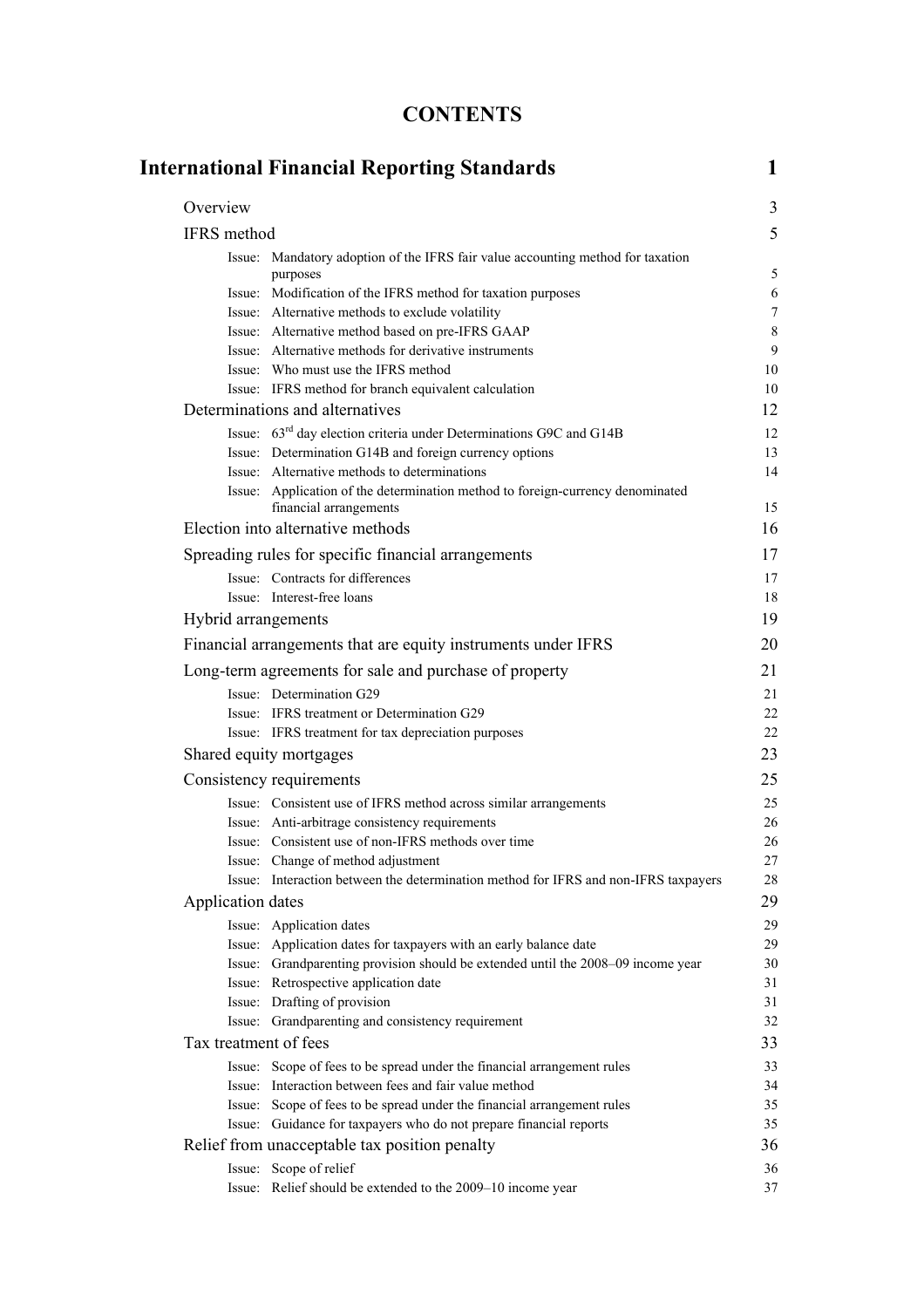| Issue: Conditions for relief                                                                                                  | 37       |  |  |
|-------------------------------------------------------------------------------------------------------------------------------|----------|--|--|
| Issue: Application to the 2005-06 income year                                                                                 | 38       |  |  |
| Impairment of financial assets                                                                                                | 39       |  |  |
| Issue: Deductibility of credit impairments                                                                                    | 39       |  |  |
| Issue: Scope of limitation on impaired credit adjustments<br>Thin capitalisation rules                                        | 40<br>41 |  |  |
|                                                                                                                               | 42       |  |  |
| Tax adjustment for movements in equity reserves<br>Issue: Movements in equity reserves                                        |          |  |  |
| Remedial unit for problems relating to adoption of IFRS                                                                       |          |  |  |
| Availability of IFRS standards                                                                                                |          |  |  |
|                                                                                                                               |          |  |  |
| Drafting issues                                                                                                               | 45<br>45 |  |  |
| Issue: Heading of section EW 19<br>Issue: Unacceptable tax position penalty                                                   | 45       |  |  |
|                                                                                                                               |          |  |  |
| <b>KiwiSaver (Supplementary Order Paper)</b>                                                                                  | 47       |  |  |
| Overview                                                                                                                      | 49       |  |  |
| Wording in SOP                                                                                                                | 50       |  |  |
| Process                                                                                                                       | 51       |  |  |
| Single provider rule                                                                                                          | 52       |  |  |
| <b>Employer contributions</b>                                                                                                 |          |  |  |
| Application of section 153 of the Kiwisaver Act and registration as a portfolio                                               | 53       |  |  |
| investment entity                                                                                                             | 54       |  |  |
| Application of section NC 15(8) of the Income Tax Act to the KiwiSaver Act                                                    | 55       |  |  |
| Other contributions that count                                                                                                | 56       |  |  |
| Issue: Double-dipping                                                                                                         | 56       |  |  |
| Complying superannuation funds                                                                                                | 58       |  |  |
| Issue: Lump sum withdrawals                                                                                                   | 58       |  |  |
| Issue: Participation agreements                                                                                               | 59       |  |  |
| Issue: Annual reports                                                                                                         | 59       |  |  |
| Issue: Person with employment income opting in<br>Issue: Definition of "salary or wages" and ACC weekly compensation and paid | 60       |  |  |
| parental leave                                                                                                                | 61       |  |  |
| <b>Other matters</b>                                                                                                          | 63       |  |  |
| Minor technical drafting changes                                                                                              |          |  |  |

Definition of "depreciable property" 66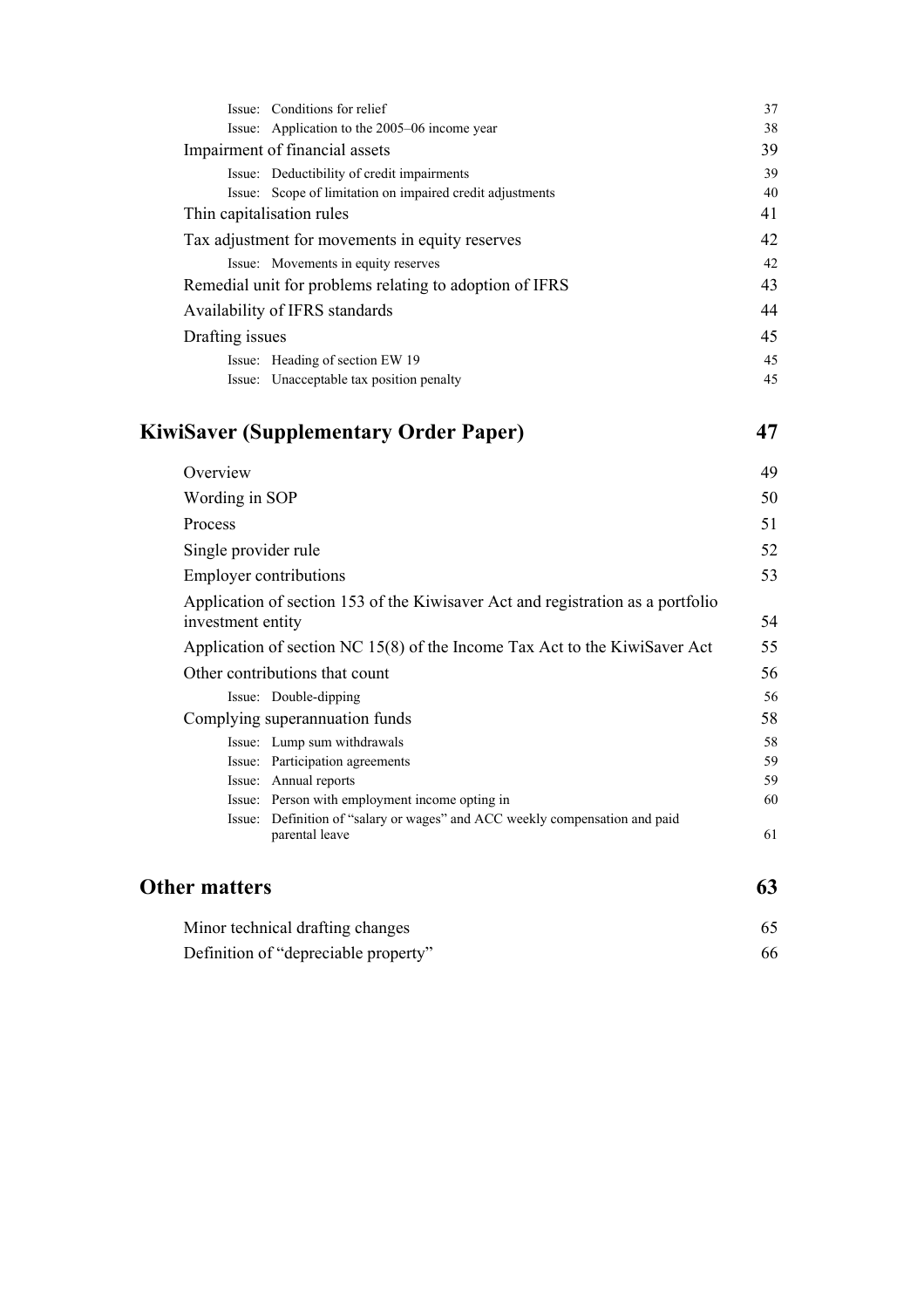# International Financial Reporting Standards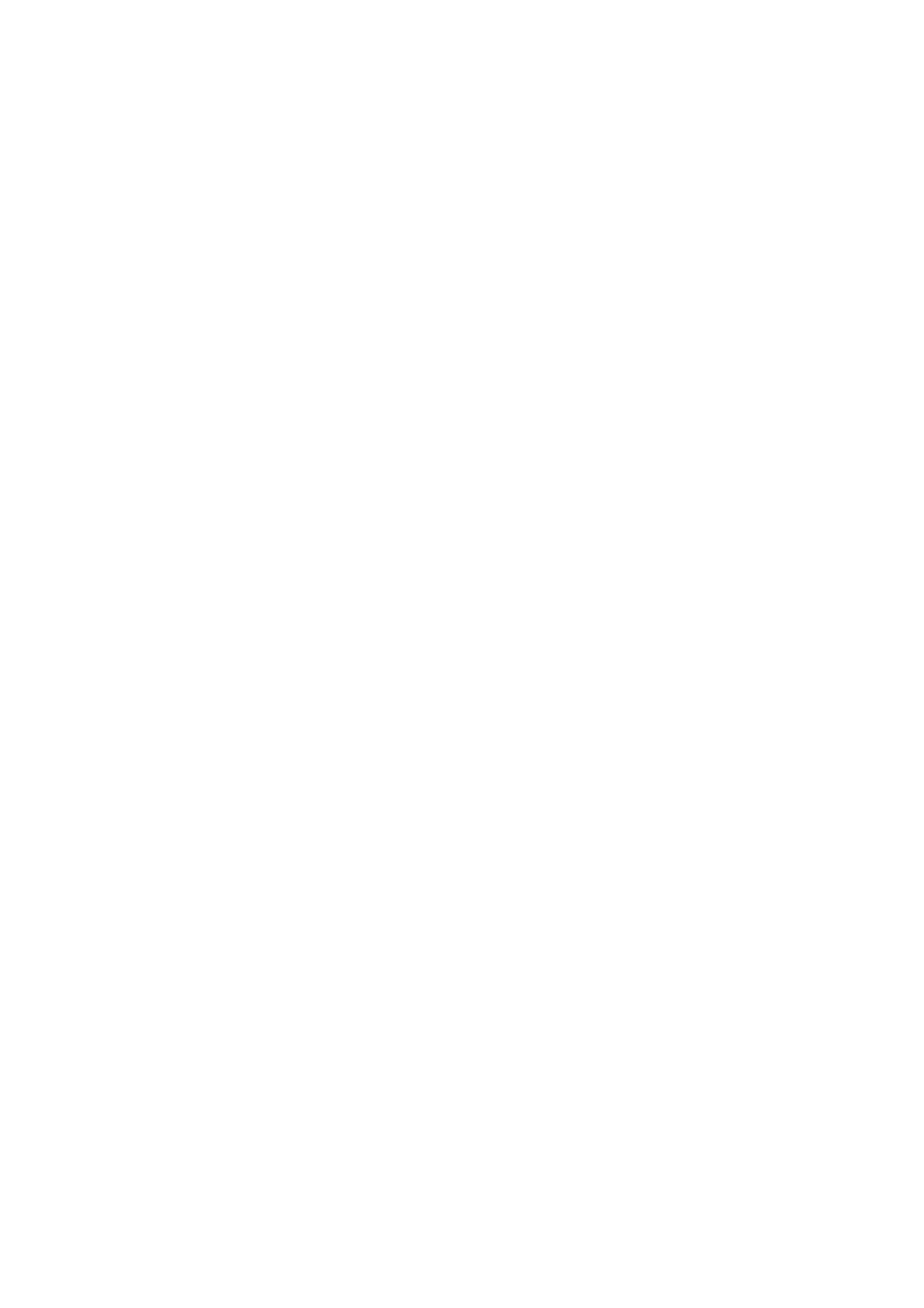## *Clauses 25, 26, 34 to 38, 40, 45 to 58, 135(15), (19), (21), (32), (34) and (51), 164 and 184*

The bill proposes a number of changes to ensure that taxpayers who adopt international financial reporting standards (IFRS) can continue to use tax rules that rely on accounting practice. The biggest change proposed in the bill is to allow IFRS accounting methods to be used as a basis to spread income and expenditure under the financial arrangement tax rules.

## **Key features of the proposed amendments**

## *Use of IFRS spreading methods for financial arrangements*

The proposed amendments will generally require taxpayers who prepare IFRS financial accounts to use IFRS spreading methods for taxation purposes. From a policy perspective, this is the correct treatment because aligning the tax timing rules with IFRS will reduce the compliance costs associated with applying the more sophisticated accounting rules required by IFRS.

However, submissions have raised concerns around many derivative financial instruments and foreign-currency denominated financial arrangements where the IFRS fair value (market value) accounting treatment would create too much volatility in the income and expenditure calculation if adopted for tax. This is because the fair value (market value) treatment would recognise gains and losses before they are realised.

Submissions have stated that in these instances the IFRS method should not be the default method, and alternative methods that are consistent with the financial arrangement rules (but without the undesirable effects of volatility) should be provided.

Officials agree that the volatility that results from using the fair value method or foreign-currency denominated financial arrangements is inappropriate in some situations. It was first proposed to deal with this problem by allowing taxpayers to use alternative methods set out in determinations. However, after further consideration, officials now believe that, to provide more certainty, it would be better to set out alternative spreading methods that avoid the volatility problem within the core tax legislation.

## *Alternative spreading methods*

Officials have consulted with some of the submitters who were concerned about the volatility issue. We recommend that, to deal with their concerns, alternative spreading methods should be provided in legislation.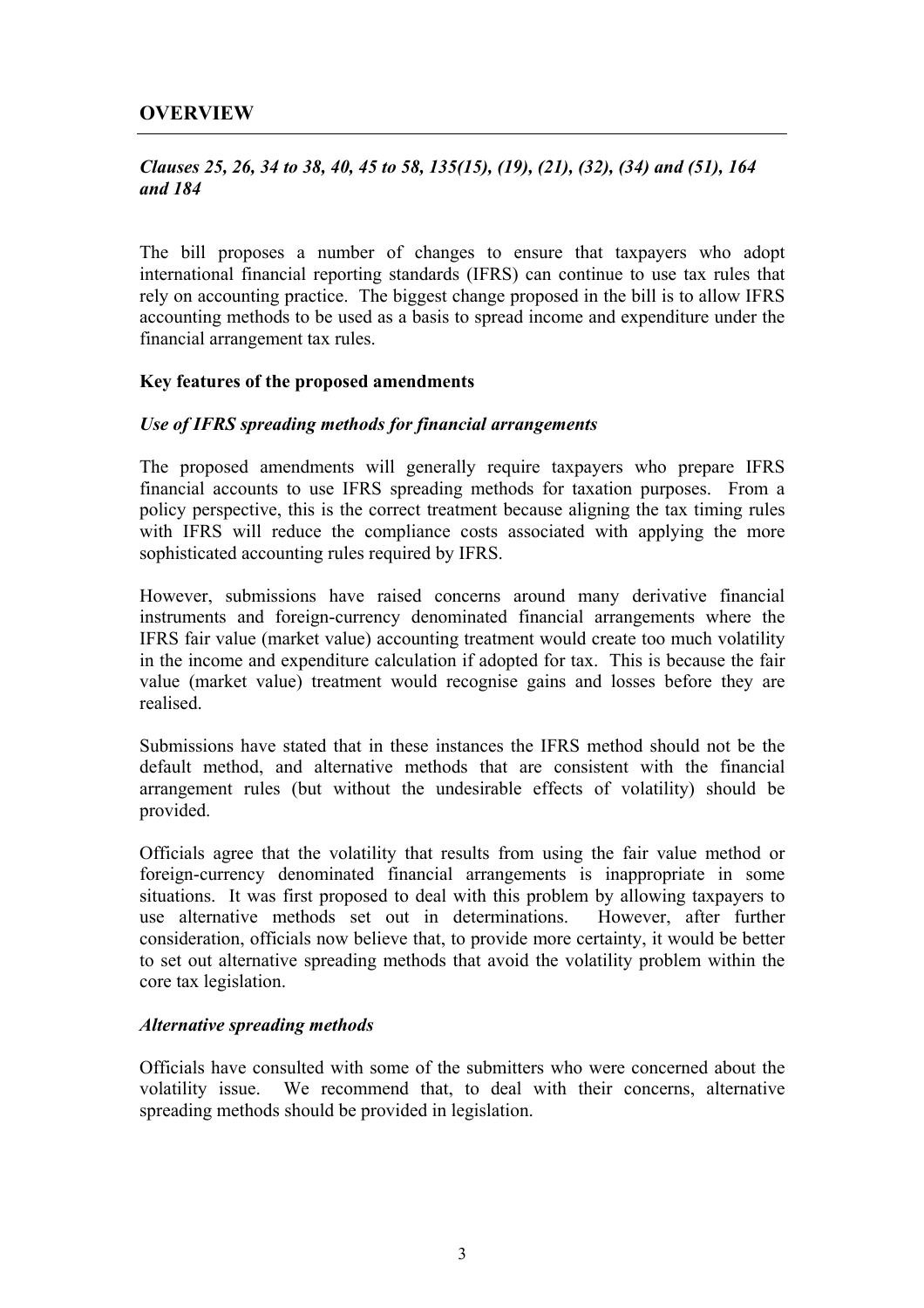Two alternative spreading methods are recommended in legislation for derivative instruments and foreign-currency denominated financial arrangements. Under the first alternative method, taxpayers would be allowed to defer any gains and losses that have been reported in equity reserves under IFRS. The second alternative method would require taxpayers to spread a reasonable amount of income and expenditure based on expected considerations over the term of a financial arrangement.

These alternative methods would address most, if not all, the volatility concerns that taxpayers have. Details of how the method would apply in practice to some financial instruments could also be provided in the *Tax Information Bulletin* that follows the enactment of this tax bill.

## *Other spreading methods*

We also recognise that there are technical concerns around the availability of alternative methods set out in determinations because taxpayers may be unable to meet some conditions or the determinations are not wide enough in scope. We recommend that these determinations be amended by legislation where possible to make them more flexible.

Issues were also raised concerning the present determinations that define the financial arrangement portion of a wider arrangement (for example, optional or mandatory convertible notes). Likewise, the status of the current determination on long-term agreements for the sale and purchase of property was raised. We recommend that the existing tax treatment set out in determinations should continue to apply.

To provide flexibility to deal with complex derivative instruments, the bill provides a structure that allows taxpayers to apply for, and the Commissioner to issue, new determinations to deal with specific financial arrangements.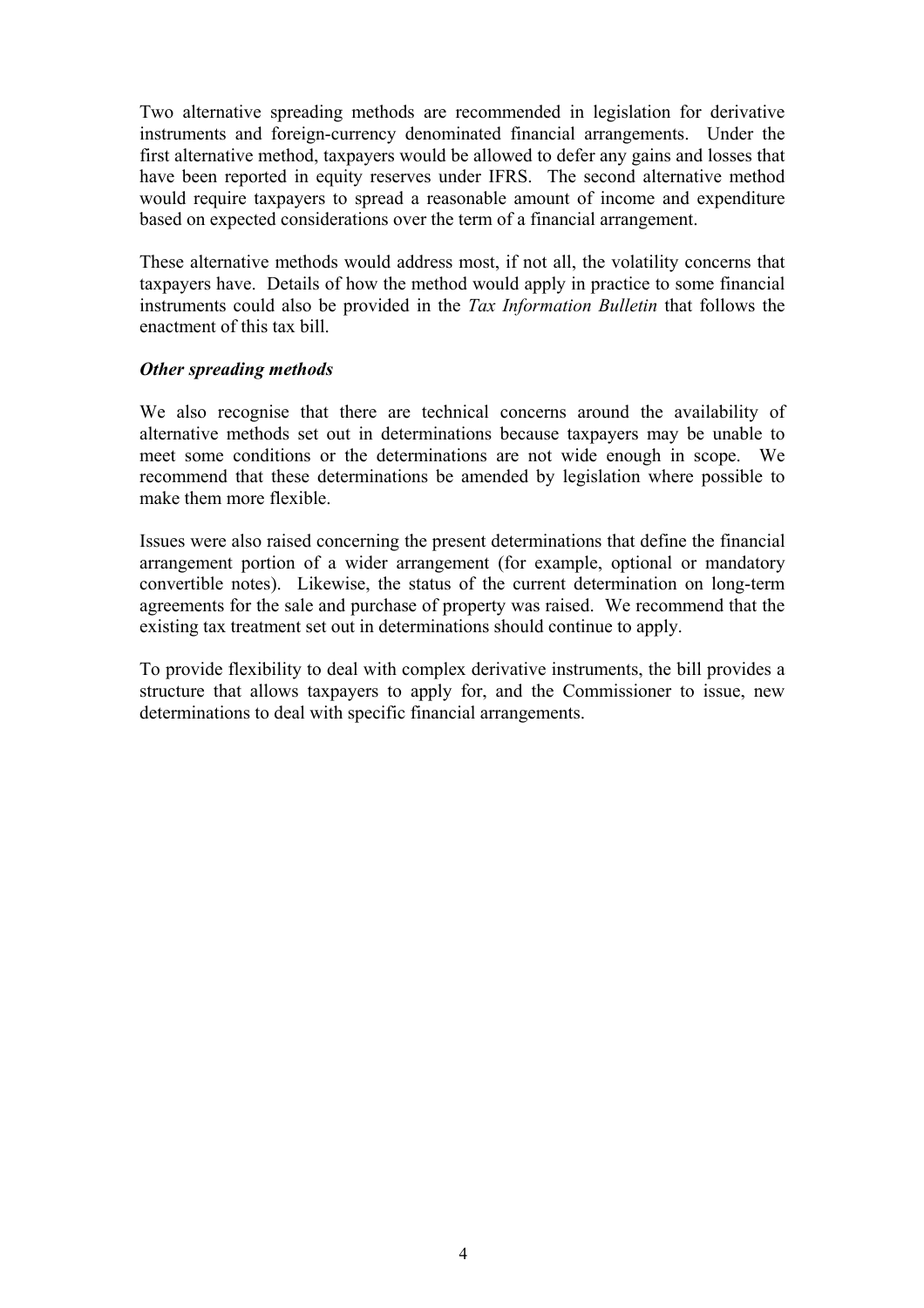## **Issue: Mandatory adoption of the IFRS fair value accounting method for taxation purposes**

#### **Submissions**

*(91 – New Zealand Institute of Chartered Accountants, 85A – Minter Ellison Rudd Watts, 74R – Deloitte, 54 – ASB Bank, 49 – Contact Energy Limited, 46 – TrustPower, 33 – Corporate Taxpayers Group)* 

The IFRS fair value method should be elective, and not be compulsory or become the default method.

The Commissioner should determine alternative methods that are able to be used.

A safety mechanism from the mandatory application of the fair value method is needed.

Mandatory application should only apply if the "amortised cost" method is used under IFRS.

#### **Comment**

Under the proposed amendments, taxpayers who prepare IFRS accounts will be required to use the IFRS accounting method to calculate the timing of their taxable income and expenditure under the financial arrangement tax rules. From a policy perspective, this is desirable because accounting rules have become more sophisticated under IFRS and it will reduce compliance costs if the tax rules are aligned with IFRS.

However, using the IFRS method to calculate the timing of income and expenditure does create volatility because the method brings in unrealised gains and losses. The IFRS method can thus create unfair results when applied for tax purposes, particularly if taxpayers are not actively trading in financial arrangements.

It is important to recognise that the IFRS fair value method does not apply to all financial arrangements. Many New Zealand dollar-denominated financial assets and most financial liabilities are accounted for using the effective interest method under IFRS. This method, which is equivalent to the yield to maturity method under the old financial arrangement rules, applies to held to maturity investments, loans and receivables and all non-derivative liabilities. The fair value method does, however, apply to all financial arrangements that are held for trading purposes, all derivative instruments and financial assets/liabilities that are hedged.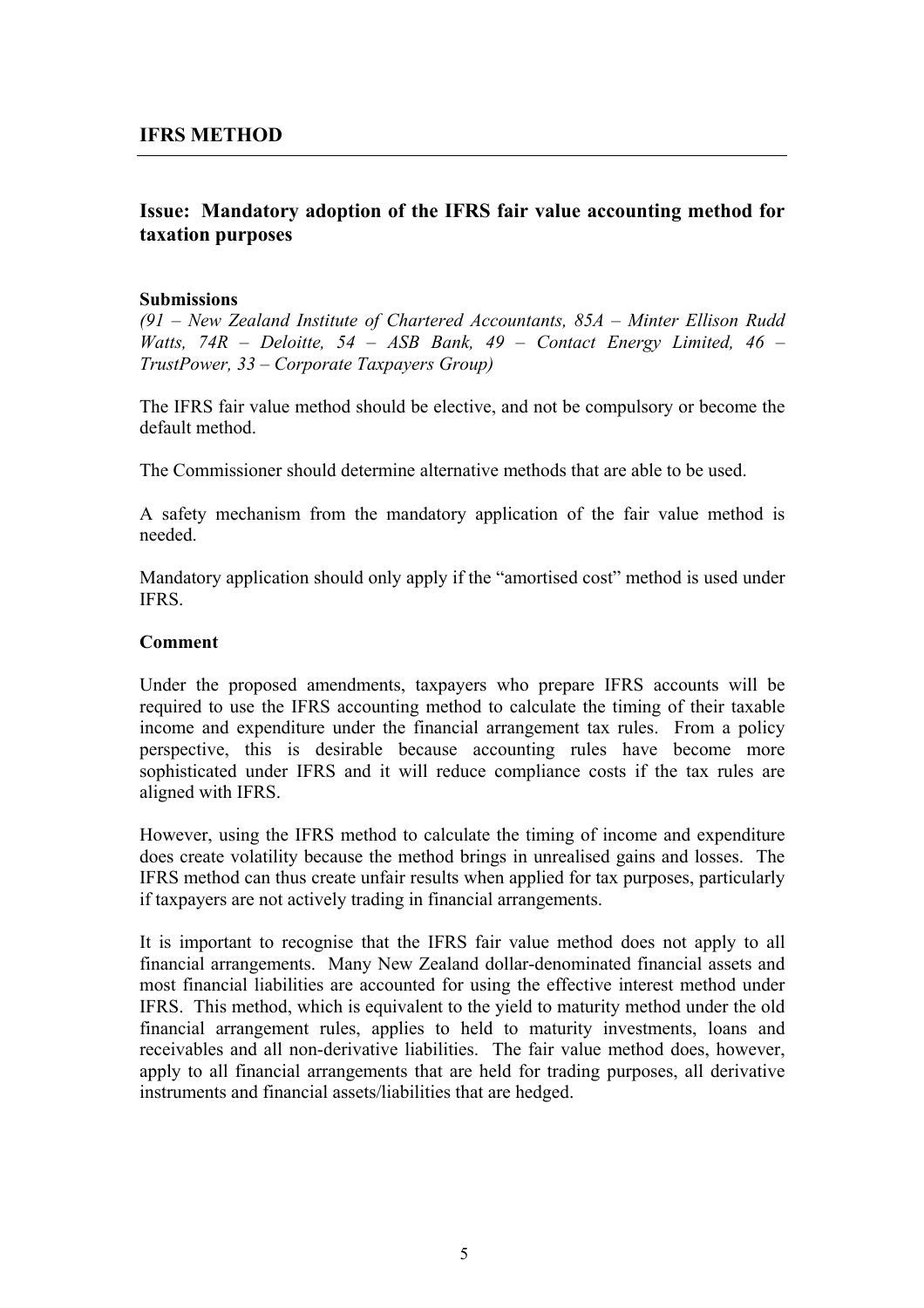Existing financial arrangement timing rules incorporate market value-based methods that bring to tax all gains and losses (including unrealised gains and losses) arising from financial arrangements. However, the present market value-based method is elective and is applied only by taxpayers who are actively trading in the financial arrangements. At present, taxpayers can also reduce volatility in their income and expenditure by using one of the methods specified in determinations that remove the "unexpected" components (the volatility) from the tax net.

Officials agree that there should be alternatives to the fair value method. Alternative spreading methods are recommended below for foreign-currency denominated financial arrangements and arrangements that are fair-valued under IFRS so that taxpayers are not forced into the IFRS method.

## **Recommendation**

That the submission be accepted in principle.

## **Issue: Modification of the IFRS method for taxation purposes**

#### **Submissions**

*(74R – Deloitte, 54 – ASB Bank, 33 – Corporate Taxpayers Group)* 

If the IFRS fair value method is mandatory, then at a minimum, fair value movements that are reported in the statement of changes in equity should not be returned for taxation purposes.

## **Comment**

Under the IFRS hedge accounting rules, the fair value movements of a cash flow hedge instrument or a hedge of net foreign investments can be reported in the statement of changes in equity, instead of the profit and loss statement. This has the effect of removing some volatility from the profit and loss account. Financial assets that are available for sale also qualify for this accounting treatment.

This accounting treatment essentially allows any profit and loss on the hedge instrument or available for sale financial assets to be deferred until the underlying item or event being hedged is realised.

A financial arrangement can qualify for this hedge accounting treatment if certain criteria are met. The financial arrangement has to be designated as a hedge at inception, and the hedge relationship and effectiveness of the hedge has to be measured and documented. In addition, there are rules around the types of financial instruments that can be used as a hedge instrument, the sort of exposure that can be hedged and the effectiveness of the hedge relationship.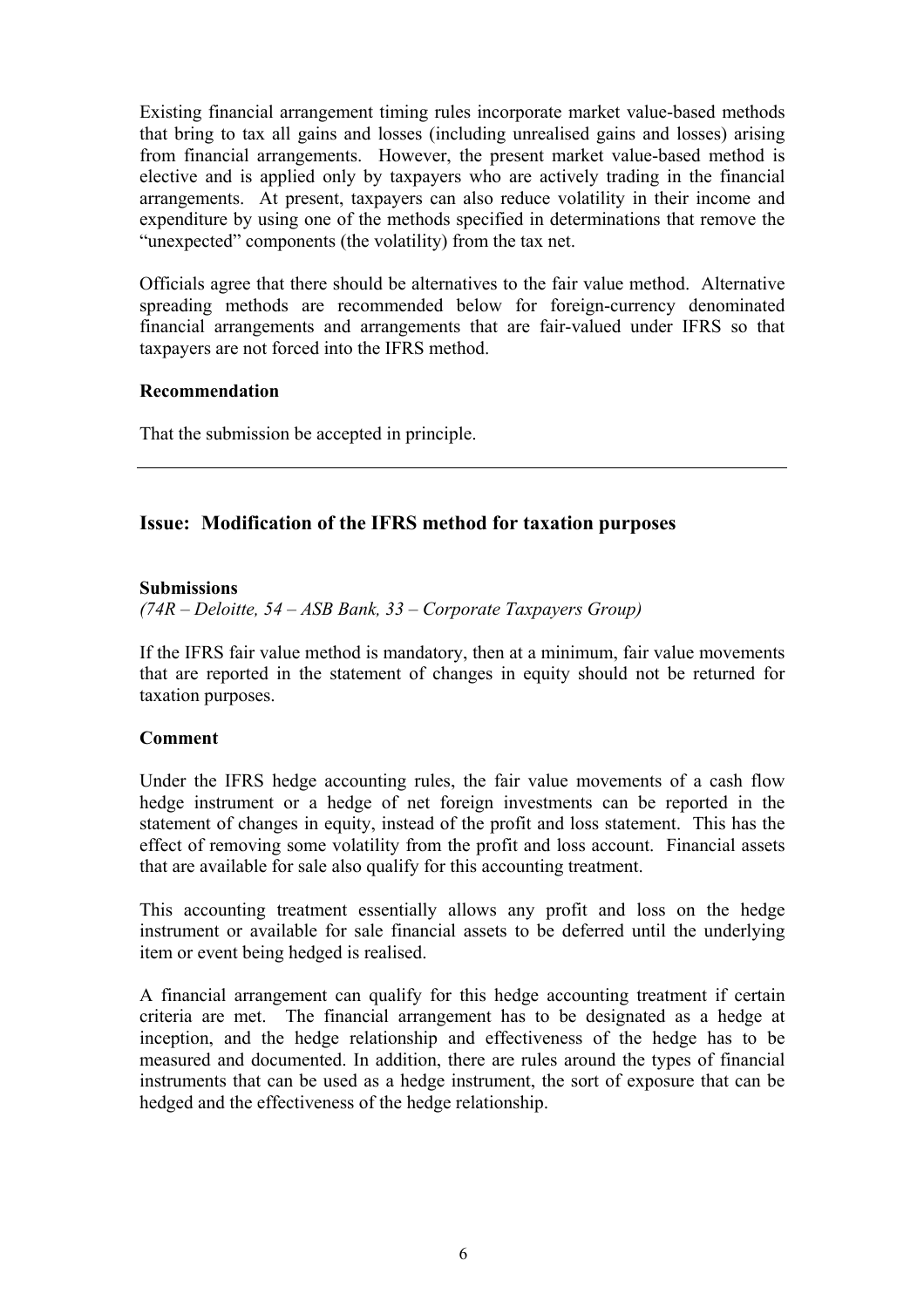Officials have recommended below that the amounts deferred under IFRS can also be removed for taxation purposes to deal with the volatility problem, subject to appropriate safeguards.

More extensive alignment with the IFRS hedge accounting treatment is not recommended because the revenue risks of such an alignment can not be evaluated properly at this stage. Although safeguards are provided by the IFRS hedge accounting rules, these rules are new to the financial reporting environment in New Zealand. The hedging rules are complex and it is not yet clear how they will be applied in practice.

We believe that the risk benefit ratio is such that this submission should be noted and we will continue to monitor the application of the IFRS hedge accounting rules in practice.

## **Recommendation**

That the submissions be noted.

## **Issue: Alternative methods to exclude volatility**

## **Submissions**

*(91 – New Zealand Institute of Chartered Accountants, 74R and 74A – Deloitte, 54 – ASB Bank, 49 – Contact Energy Limited, 46 – TrustPower, 33 – Corporate Taxpayers Group)* 

Alternative spreading methods (or the expected value method) should be provided in legislation for some financial arrangements that would otherwise use the IFRS fair value method and create volatility.

## **Comment**

To address the volatility concerns, we recommend two alternative methods for derivative instruments that would be fair valued under IFRS and foreign-currency denominated financial arrangements.

Under the first alternative method, taxpayers would be allowed to defer any gains and losses that have been reported in equity reserves under IFRS. This would apply to financial arrangements that qualify and are effective cash flow hedges or hedges of net foreign investments under IFRS.

The second alternative method would require taxpayers to spread a reasonable amount of income and expenditure based on expected payments. This means that any in-built gains and losses on these instruments would have to be spread in accordance with the objective of the financial arrangement rules.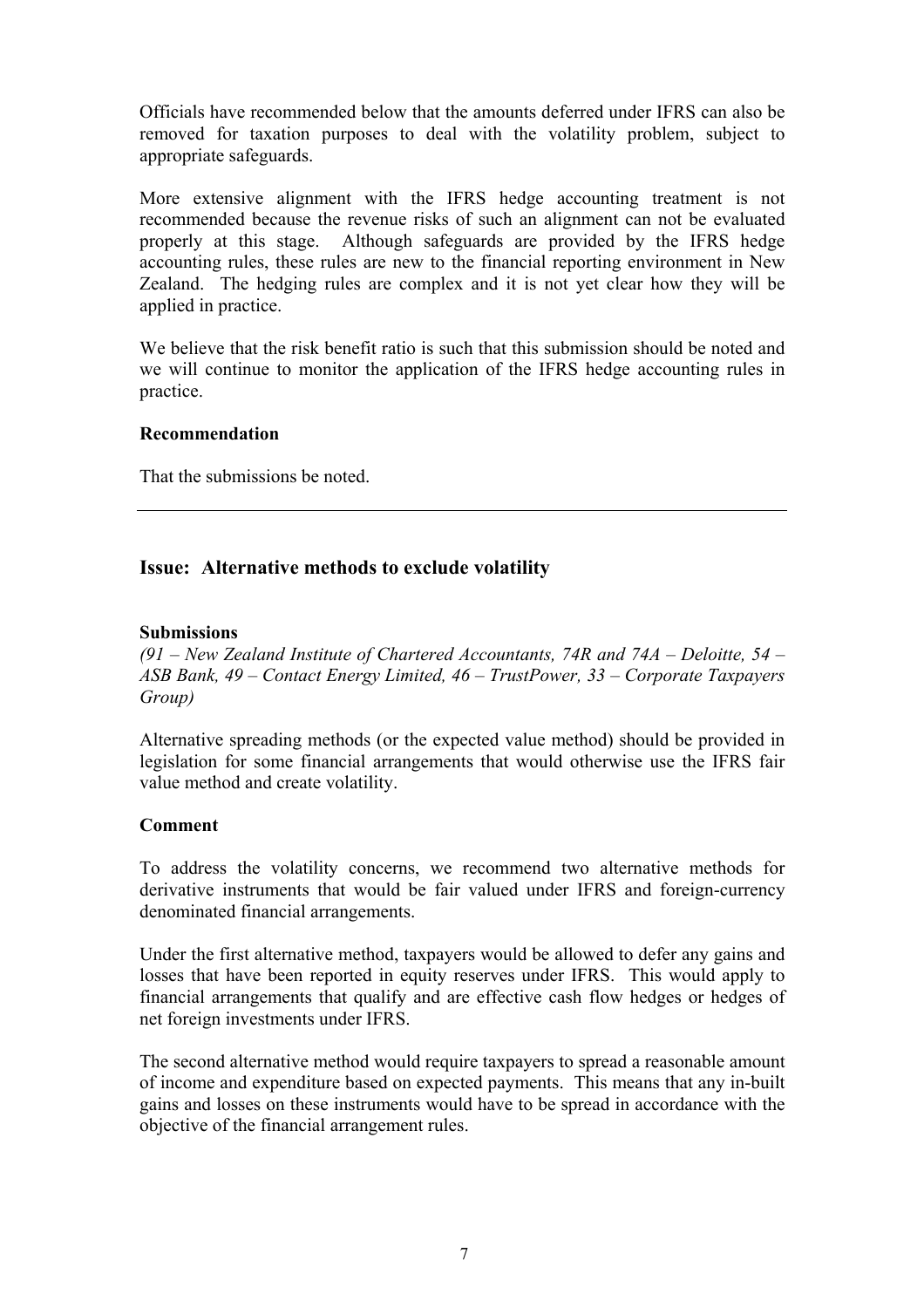These alternative methods will only be available if some conditions are met. For example, the alternative methods would not be allowed if a taxpayer is in the business of dealing in the financial arrangement. The IFRS fair value method is appropriate and volatility is unlikely to be a significant problem for taxpayers that are in the business of dealing in the financial arrangement. Similarly, financial instruments that have been entered into for speculative purposes would not be able to use this method.

There is insufficient information on the types of derivative instruments and their IFRS effect. Therefore it is necessary to further limit the risks by limiting the availability of the alternative methods. This consideration will be balanced against the need to alleviate concerns about volatility under the IFRS method.

## **Recommendation**

That the submissions be accepted, subject to appropriate safeguards.

## **Issue: Alternative method based on pre-IFRS GAAP**

## **Submissions**

*(80 – Rio Tinto, 74R – Deloitte, 49 – Contact Energy Limited, 33 – Corporate Taxpayers Group)* 

An alternative method to IFRS that has regard to pre-IFRS GAAP should be acceptable. Taxpayers should have the option to apply an alternative method to IFRS which:

- is consistent with the purpose of the financial arrangement rules (that is, based on the principles of accruing income or expenditure over the life of the financial arrangement);
- is consistently applied by taxpayers over the life of the financial instrument; and
- has regard to pre-IFRS GAAP.

## **Comment**

The submissions are driven by taxpayers' concerns that the fair value method under IFRS would become the method they must use for taxation purposes. Although following IFRS methods for taxation purposes would save compliance costs, the fair value method would create volatility for taxpayers if adopted for taxation purposes. Officials agree that the fair value method should not be compulsory.

However, pre-IFRS GAAP is not an acceptable benchmark for taxation purposes. The policy intention of aligning accounting practice and tax rules would be compromised if taxpayers were allowed to rely on pre-IFRS GAAP rather than the IFRS rules beyond the transition periods provided in the bill. This option would also potentially create undesirable tax planning opportunities.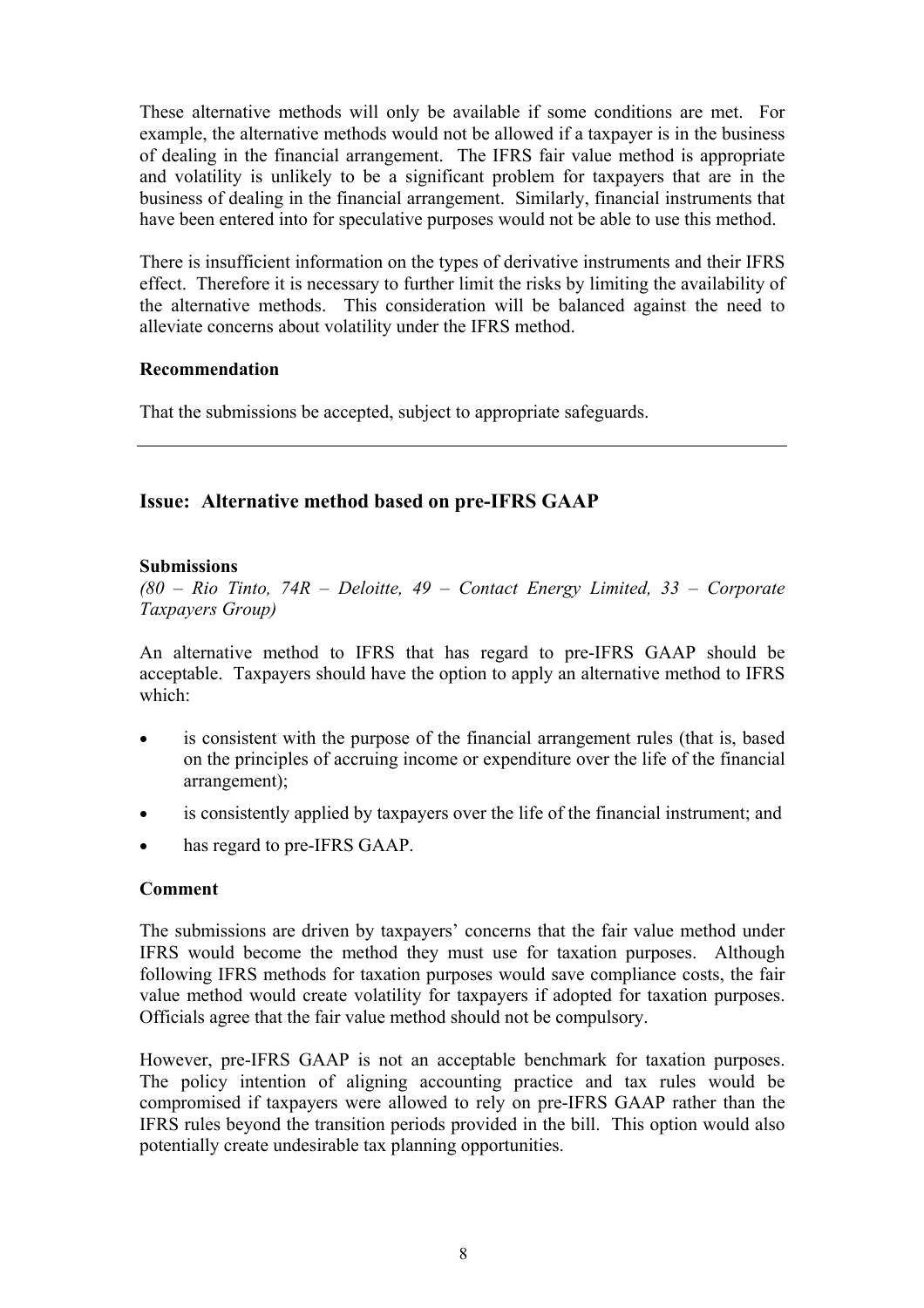Instead, we have recommended two alternative methods that would deal with the volatility problem.

#### **Recommendation**

That the submissions be declined.

## **Issue: Alternative methods for derivative instruments**

#### **Submissions**

*(74R – Deloitte, 49 – Contact Energy Limited)* 

An alternative method is needed for complex derivative instruments such as crosscurrency interest-rate swaps.

Alternative methods are needed, as fair value is not appropriate for derivative financial instruments where there is an intention to hold until maturity.

The expected value method should be applied to foreign currency options.

## **Comment**

The alternative methods recommended earlier as alternatives to the IFRS fair value method could be applied to these financial arrangements.

The proposed legislation is unlikely to provide absolute certainty to all the complex derivative instruments that taxpayers may enter into. However, the proposed legislation does provide a structure that is sufficiently flexible to deal with new or innovative financial arrangements.

If taxpayers do not or cannot meet the requirements to use the alternative methods, they can apply to the Commissioner for taxpayer or product-specific determinations. The Commissioner may also issue additional determinations to deal with particular types of financial arrangements.

#### **Recommendation**

That the submissions be declined.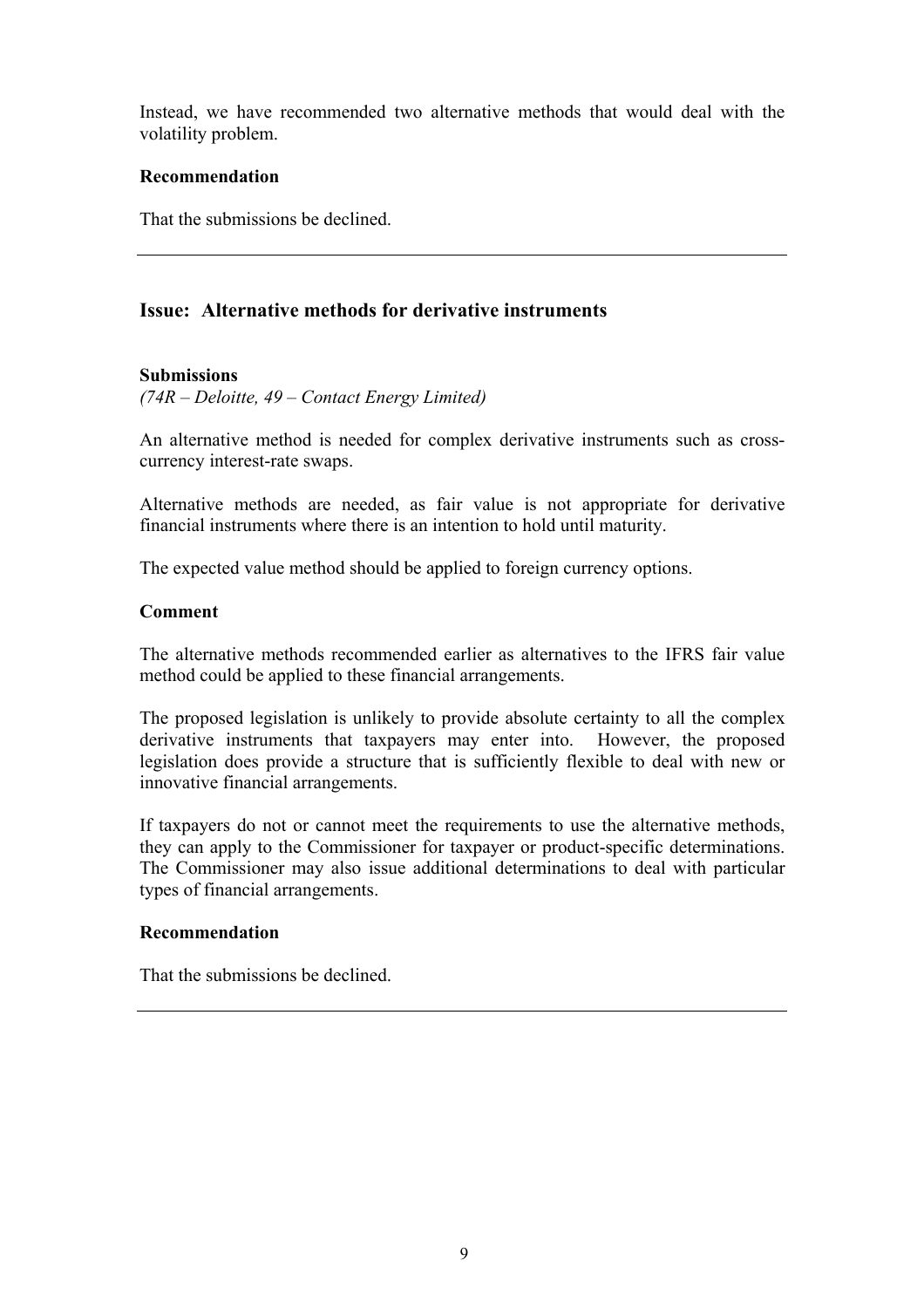## **Issue: Who must use the IFRS method**

#### **Submission**

*(71 – PricewaterhouseCoopers)* 

It should be made clear who must apply the IFRS method.

#### **Comment**

Under the proposed legislation, "a person who is a party to a financial arrangement must use the IFRS method if the person prepares financial reports for financial arrangements using NZ IAS 39". The submission points out that it is not clear who must apply the IFRS method because the term "financial reports" is not defined.

The policy intention is that any taxpayer who prepares "financial statements" that are in compliance with IFRS would use the IFRS method to calculate income and expenditure on their financial arrangements. We recommend that the legislation be amended to clarify this point.

#### **Recommendation**

That the submission be accepted.

## **Issue: IFRS method for branch equivalent calculation**

#### **Submission**

*(71 – PricewaterhouseCoopers)* 

International standards should be acceptable for the purpose of calculating a controlled foreign company's (CFC's) branch equivalent income. For this purpose IFRS should mean "NZ IAS 39 or its equivalent" in the CFC's country of residence.

#### **Comment**

Taxpayers with a controlled foreign company (CFC) are required to calculate the branch equivalent income of the CFC using New Zealand tax law. The proposed legislation allows taxpayers who prepare financial statements that comply with IFRS to use the method adopted in the financial statements for taxation purposes. This means that the IFRS method must be a method that is compliant with the New Zealand equivalent to IFRS.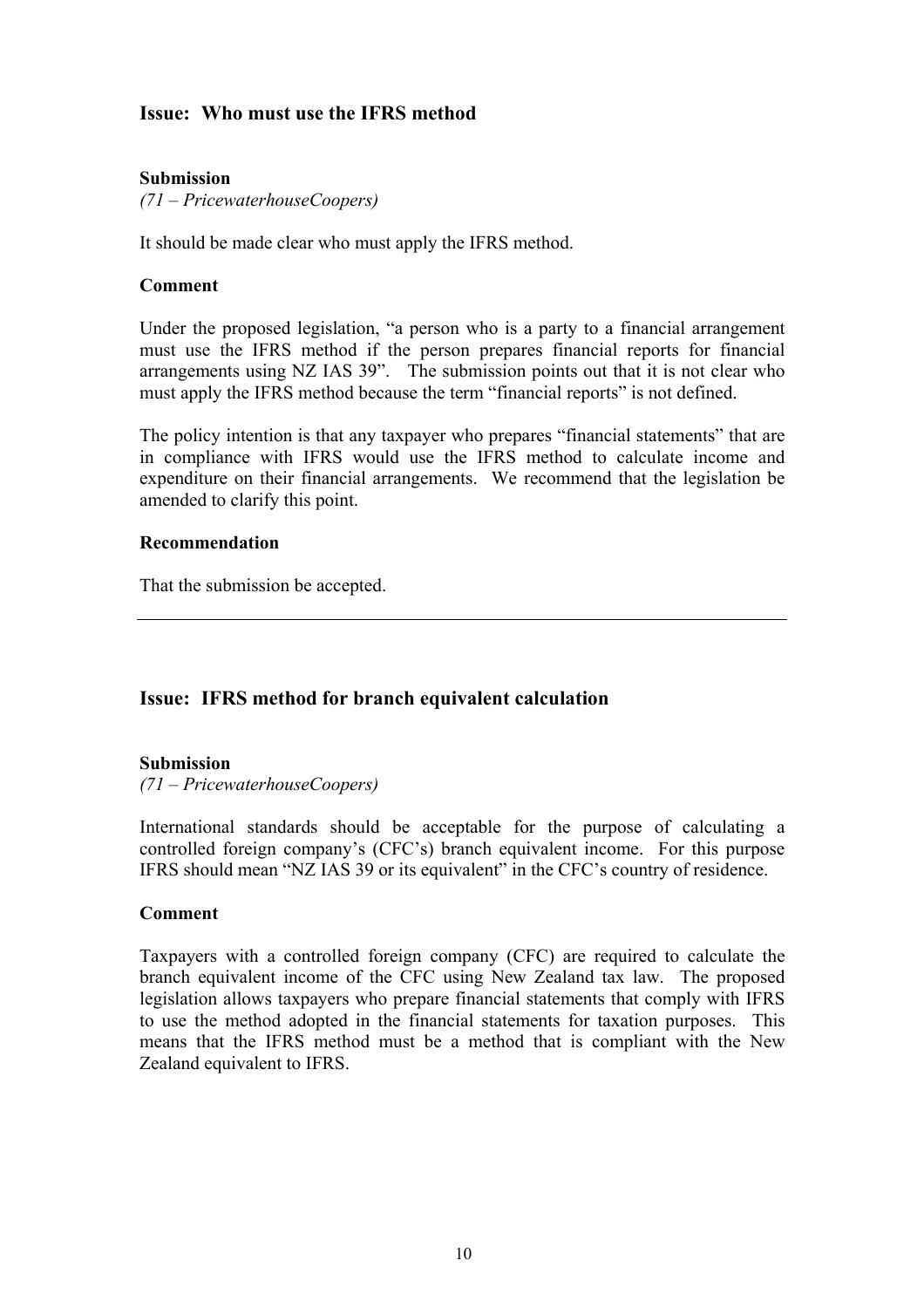The CFC rules are currently under review. However, the New Zealand equivalent to IFRS is based on international accounting standards that are used in many other countries. If a CFC prepares its accounts based on international accounting standards, then the method used in the CFC's financial accounts should also be acceptable in principle.

## **Recommendation**

That the submission be noted.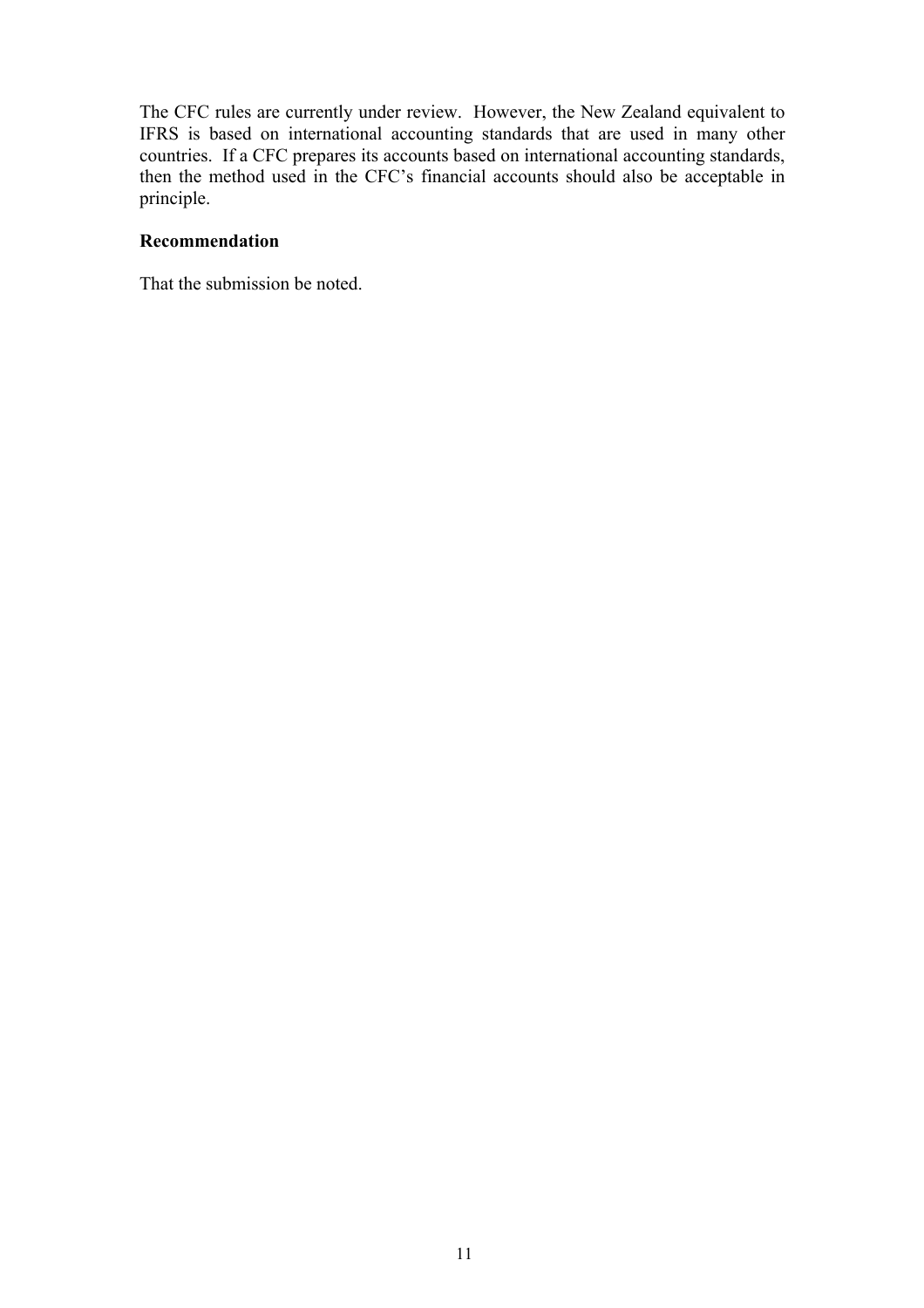## **Issue: 63rd day election criteria under Determinations G9C and G14B**

#### **Submissions**

*(74A – Deloitte)* 

The Commissioner should be able to accept late elections.

The period allowed for electing into Determinations G14B and G9C should be extended to any time during an income year for a new company or new groups of companies which are established during an income year.

Special rules are needed for companies that begin transactions covered by the determinations during an income year.

## **Comment**

The bill provides an option for taxpayers to use specific spreading methods set out in determinations (namely G9C, G14B and G27) instead of IFRS methods. Determinations G9C and G14B provide methods which allow taxpayers to spread only their "expected" income and expenditure under foreign currency financial arrangements and forward contracts.

Under the current Determinations G9C and G14B, taxpayers must elect to use these determinations on or before the  $63<sup>rd</sup>$  day of their accounting period for the income year. If a taxpayer is a member of a group of companies, the group must elect into the determinations on or before the earliest  $63<sup>rd</sup>$  day of the accounting periods of all group members.

An early election notice is necessary because taxpayers should not be allowed to opt into the expected value treatment only when their tax positions under the alternative spreading methods are known. This would create an opportunity for taxpayers to selfelect into the determinations only when the tax outcome suits them.

However, the election criteria in Determinations G9C and G14B are too restrictive and do not take into account new companies that begin business part-way through the year or companies that enter into a transaction that is covered by the determinations part-way through the year.

Despite the provisions in the Determinations G9C and G14B, a taxpayer should be allowed to use these determinations if the taxpayer has notified the Commissioner of the election:

• on or before the  $63<sup>rd</sup>$  day in the first accounting period or on the first balance date, whichever is earlier, if the taxpayer or the group is newly established; or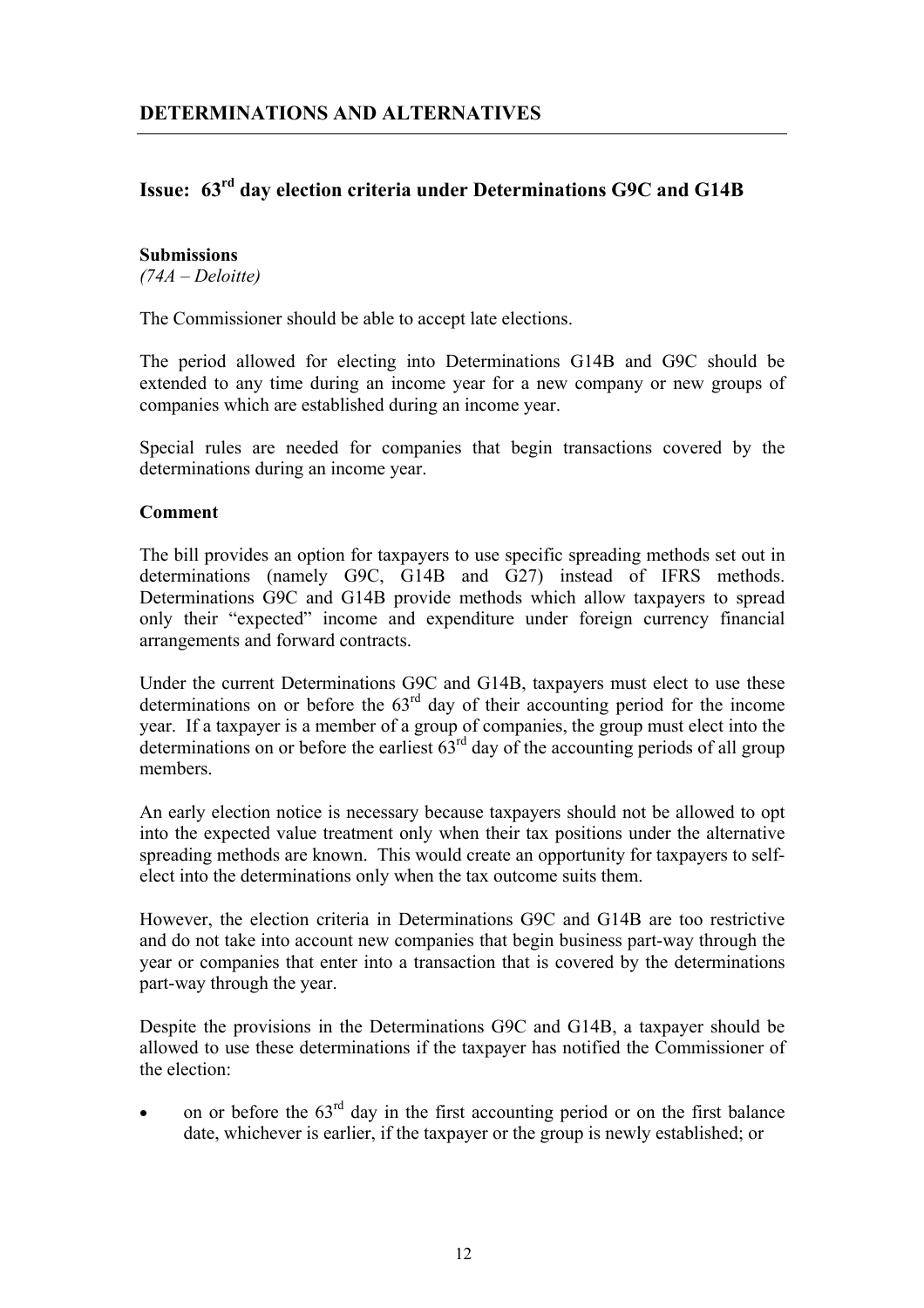• on or before the  $63<sup>rd</sup>$  day after the first transaction that falls into either Determinations G9C or G14B were entered into by the taxpayer or any member of the taxpayer's group.

In addition, the Commissioner should be able to accept late elections, as recommended.

## **Recommendation**

That the submissions be accepted.

## **Issue: Determination G14B and foreign currency options**

## **Submission**  *(74A – Deloitte)*

Determination G14B should be extended to include foreign currency options.

## **Comment**

Determination G14B currently covers forward contracts for foreign exchange and commodities. The economic characteristics of forward contracts are fundamentally different from options contracts. As such, it would not be appropriate to extend the scope of Determination G14B to cover foreign currency options.

Options are rights, but not obligations, to buy or sell specified amounts of foreign currency or commodities at a fixed price, either at a fixed time (European options) or over a period of time (American options). Unlike forward contracts that represent obligations, options are rights which need not be exercised. For example, the holder is not obligated to exercise an option that has an intrinsic loss (that is, when the price stated in the option is less favourable than the market price at exercise date). Furthermore, options can be exercised at a particular date or any time over a period, whereas obligations under forward contracts must be met at a fixed date.

Nevertheless, we agree that the tax treatment of options contracts needs further clarification. Under IFRS, options are accounted for based on fair value and this may not be appropriate for taxation purposes. The alternative legislative methods recommended earlier could apply to foreign currency options. Under the alternative method, a reasonable amount of income or expenditure, based on expected considerations, would be spread over the term of the options.

## **Recommendation**

That the submission be noted.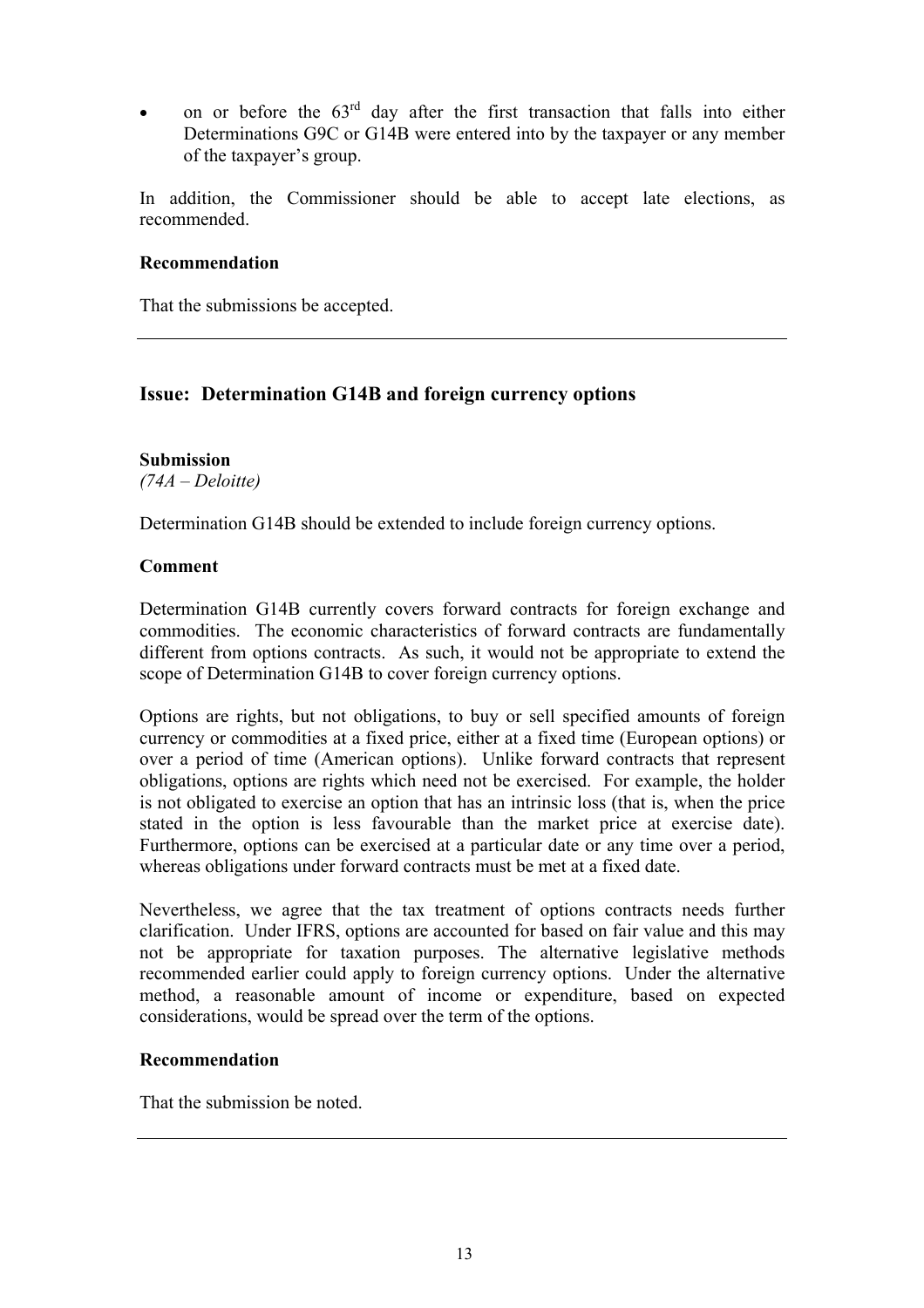## **Issue: Alternative methods to determinations**

## **Submissions**

*(74R – Deloitte, 71 – PricewaterhouseCoopers, 49 – Contact Energy Limited, 33 – Corporate Taxpayers Group)* 

The proposed alternative method to determination does not require a materiality criterion.

The alternative method to determinations should not have to conform with "commercially acceptable practice".

## **Comment**

Alternative methods are accepted instead of the method(s) prescribed in determinations if they comply with certain conditions. The conditions proposed in the bill, which are based on existing rules, require that an alternative method:

- has regard to the principles of accrual accounting;
- conforms with commercially acceptable practice; and
- results in the allocation to each income year of amounts that are not materially different from the method prescribed in the relevant determinations.

The alternative method to determinations is not intended as a default method. From a policy perspective, it is intended that taxpayers who may not have applied the specific determinations in every way could be treated as complying with the determination method if the outcome of applying the alternative method is not materially different from the method(s) set out in a determination.

Therefore, the key condition for this method is that it must result in an allocation that is not materially different from the determination method.

Nevertheless, in the context of the expected value determinations listed in the bill, the requirement to conform with "commercially acceptable practice" could be difficult to apply under the IFRS financial reporting environment. This is because "commercially acceptable practice" would be dictated by IFRS and the IFRS treatment would, in most cases, be quite different from the methods provided by the determinations. It is recommended that this condition be removed.

## **Recommendation**

That the submission be accepted in part.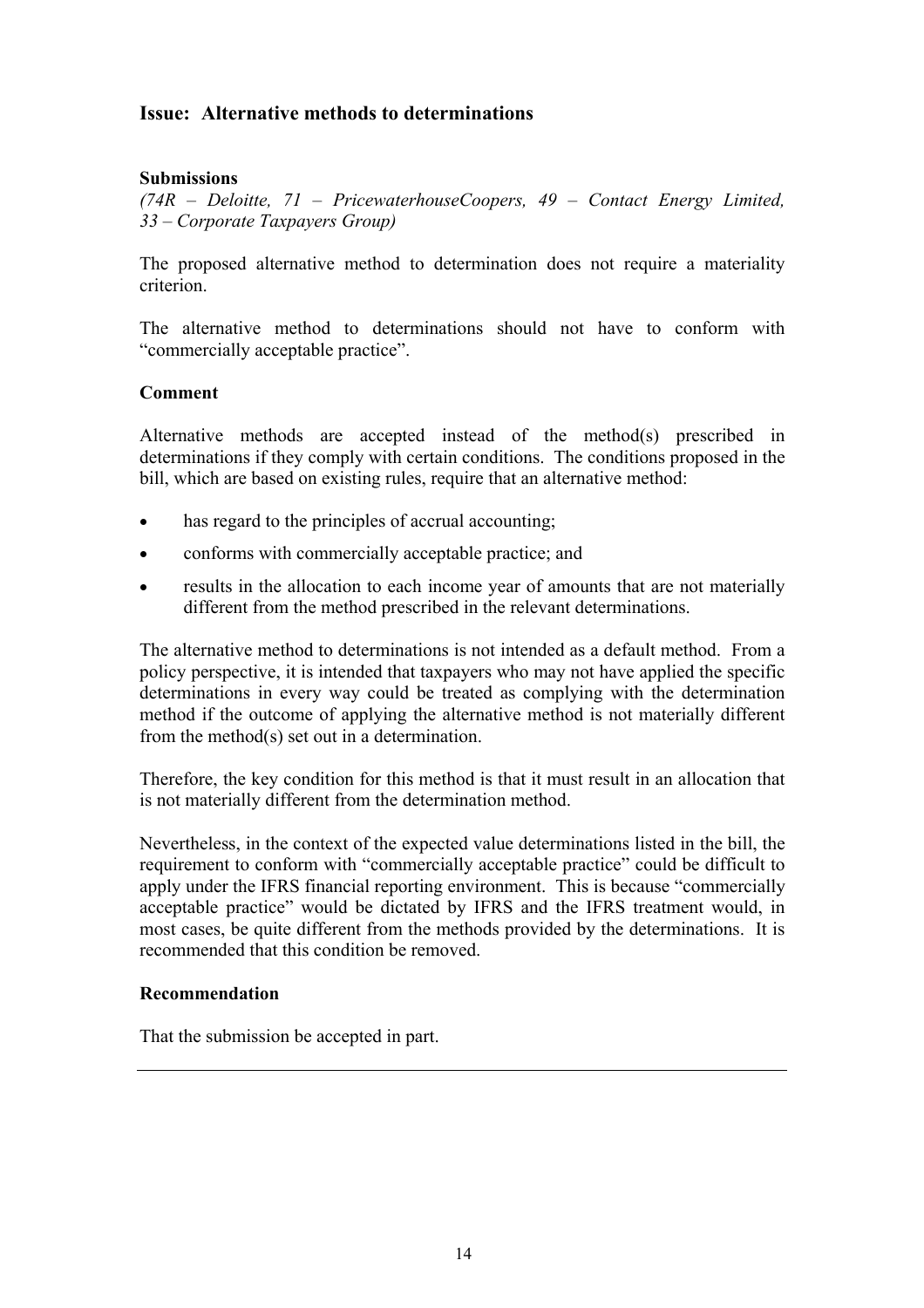## **Issue: Application of the determination method to foreign-currency denominated financial arrangements**

## **Submission**

*(Matter raised by officials)* 

The ability to use appropriate determinations should be extended to foreign-currency denominated financial arrangements.

## **Comment**

The bill includes an option for taxpayers to use a method set out in specific determinations instead of the IFRS fair value method.

However, the scope of when taxpayers can elect to use this option needs to be expanded so that it covers foreign-currency denominated financial arrangements. For example, taxpayers with foreign-currency denominated financial arrangements are not required to fair-value the financial arrangements under IFRS. Instead, foreign exchange gains and losses on these financial arrangements are reported at prevailing market exchange rates, but technically they are not fair valued. These taxpayers should still be allowed to use the determinations for taxation purposes.

## **Recommendation**

That the submission be accepted.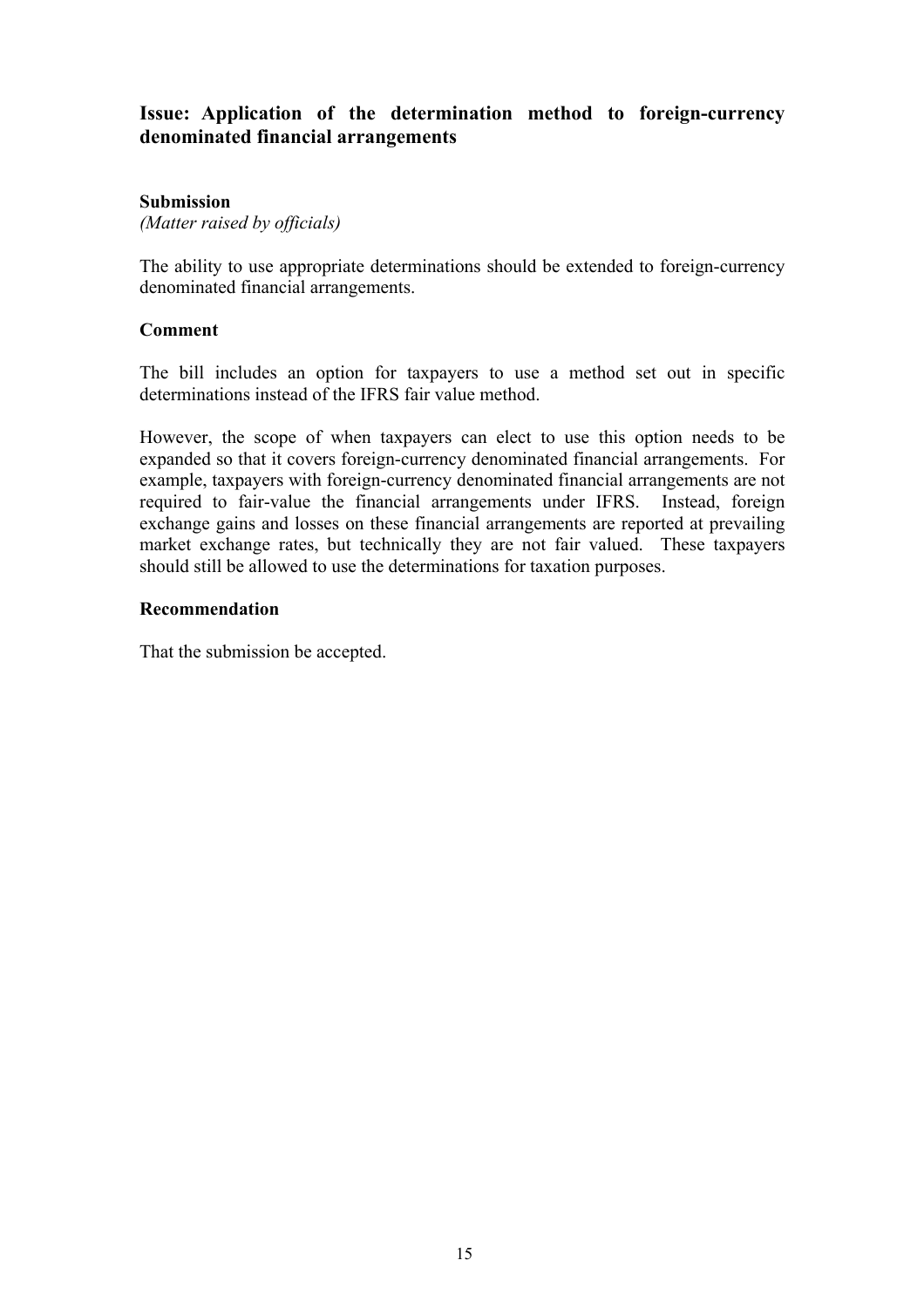## **ELECTION INTO ALTERNATIVE METHODS**

## **Submission**

*(65A – New Zealand Bankers Association)* 

Taxpayers should be allowed to opt into the determinations anytime during the transition to IFRS-based rules and when IFRS accounting treatment changes.

#### **Comment**

There are some uncertainties around when taxpayers are allowed to elect into the determination methods.

Taxpayers are transitioning to the IFRS-based financial arrangement spreading rules in the 2005–06, 2006–07 and 2007–08 income years as they adopt IFRS for financial reporting purposes. These taxpayers would be expected to use the IFRS methods or one of the alternative methods set out in the bill. They should be able to opt into these alternative methods at any time during the transition period, and the proposed bill should be modified to allow this. To provide certainty, this requirement should override all election criteria that may be more strictly required by the specific determinations.

Taxpayers who use the IFRS-based rules may change their accounting treatment as their circumstances change after the transition years. The bill also needs to provide certainty for these taxpayers to elect into the alternative methods allowed in determinations. We recommend that the bill be amended to allow taxpayers to opt into the methods set out in determinations or another alternative method if their IFRS accounting treatment has changed.

#### **Recommendation**

That the submission be accepted.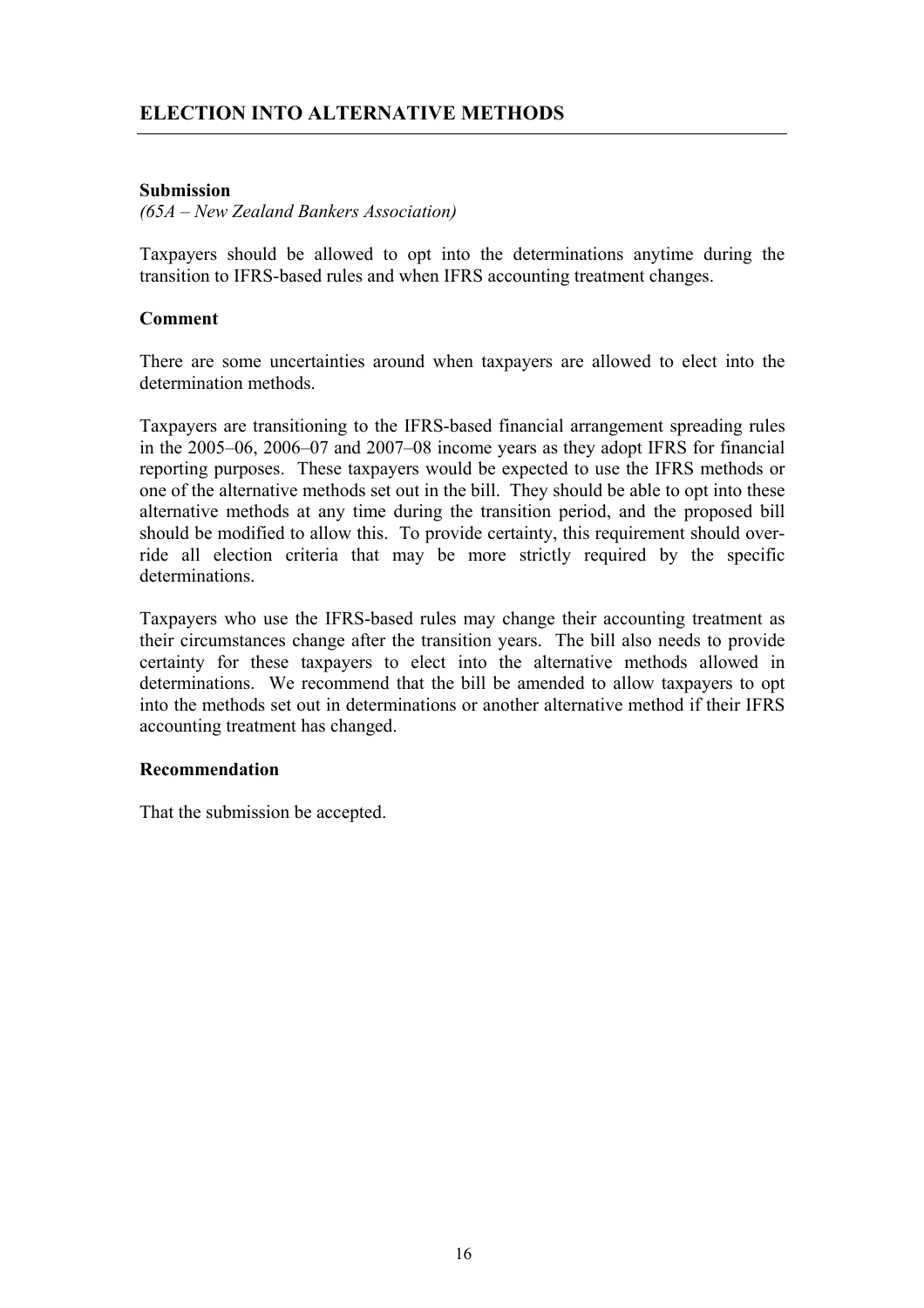## **Issue: Contracts for differences**

## **Submissions**

*(80 – Rio Tinto, 74R – Deloitte, 49 – Contact Energy Limited, 46 – TrustPower, 33 – Corporate Taxpayers Group)* 

Alternative methods are needed as taxation based on the fair value approach is not appropriate for contracts for differences.

## **Comment**

The transition to IFRS has created a particular problem for the tax treatment of contracts for differences, the most typical examples of which are those used in the electricity industry. Under IFRS, these contracts are measured at fair value. Submissions have raised concerns that the IFRS fair value method is inappropriate for these instruments as they are typically used as hedges of future cash flows that are not in the tax net. Taxing these instruments on a fair value basis would also create significant practical problems because of volatility.

Officials agree that the IFRS fair value method should not be compulsory for these contracts. It is intended that contracts for differences should be treated as forward contracts. Taxpayers that comply with the requirements set out in the alternative "expected value" method recommended earlier could apply that method to these contracts. Taxpayers should also be able to elect into the Determination G14B treatment or alternative to the determination method.

However, there are uncertainties around whether these contracts are "forward contracts" as defined in section OB 1 of the Income Tax Act 2004. One interpretation is that contracts for differences are not forward contracts because the underlying commodities under these contracts are never delivered. We recommend that the current definition of "forward contracts" be amended to ensure that contracts for differences are covered.

The consistency criteria in Determination G14B may be too restrictive for contracts for differences. The requirement to apply the same treatment for other forward contracts and foreign currency loans would not apply in this unique case as the contracts are typically used to hedge commodity prices that relate to the taxpayers' ordinary business. We recommend that this consistency requirement be relaxed.

## **Recommendation**

That the submissions be accepted.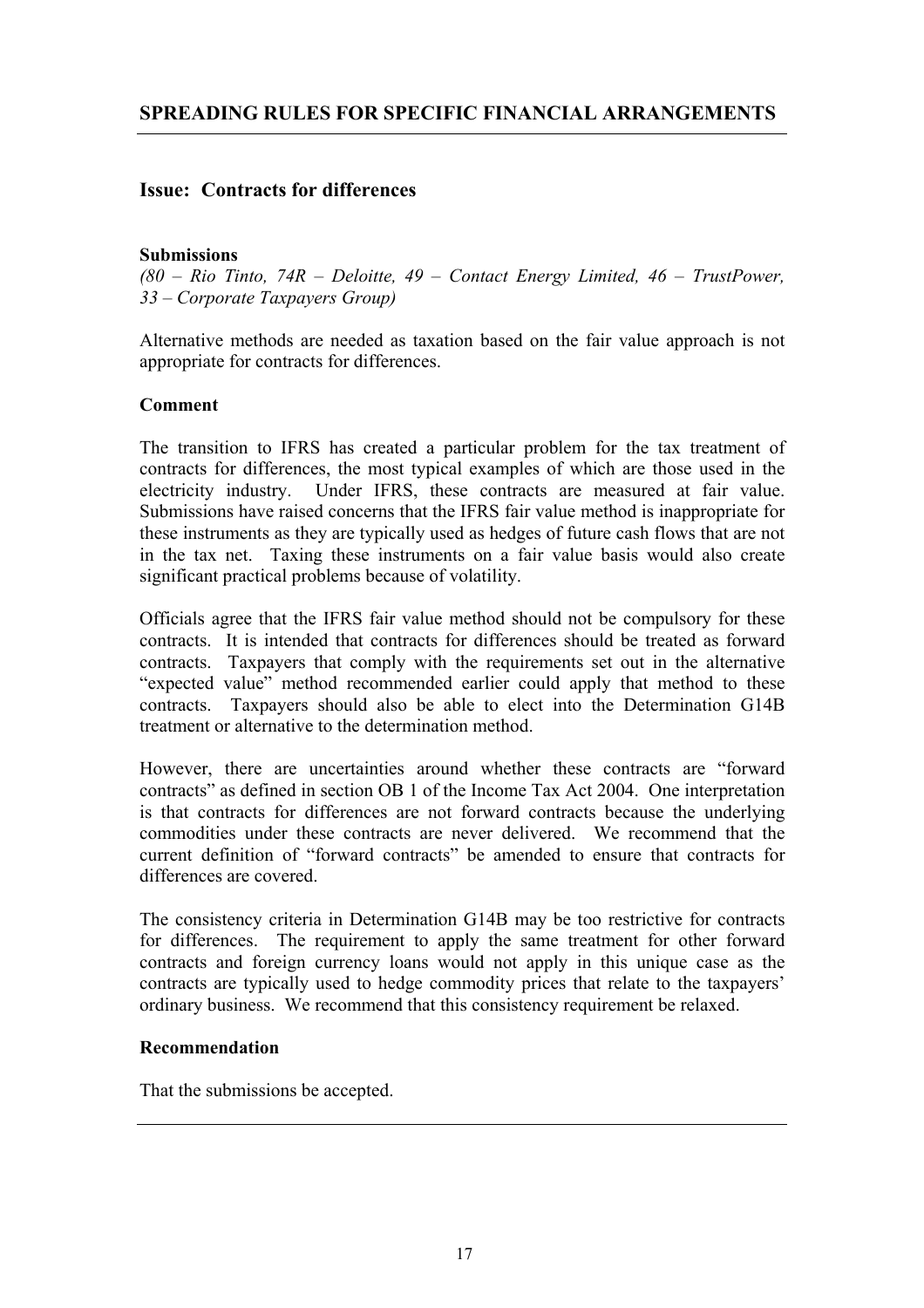## **Issue: Interest-free loans**

## **Submission**

*(61 – KPMG)* 

Alternative methods may be needed for interest-free loans as IFRS may require the loan to be recorded at its present value.

## **Comment**

We agree there may be IFRS-related problems with such loans. For example, an interest-free loan from a parent to a subsidiary is classified as equity. Therefore, having tax follow the accounting treatment may be appropriate. If interest-free loans are characterised as equity, then it is not strictly within the scope of the financial arrangement rules. This would seem to produce an appropriate tax outcome.

On the other hand, some of these loans may be treated as debt and discounted to present value. The difficulty then is determining the amount of interest, if any, that should be included for taxation purposes.

The problems associated with interest-free loans are wider than the IFRS-related issues. Further work would need to be done to resolve these problems.

## **Recommendation**

That the submission be declined.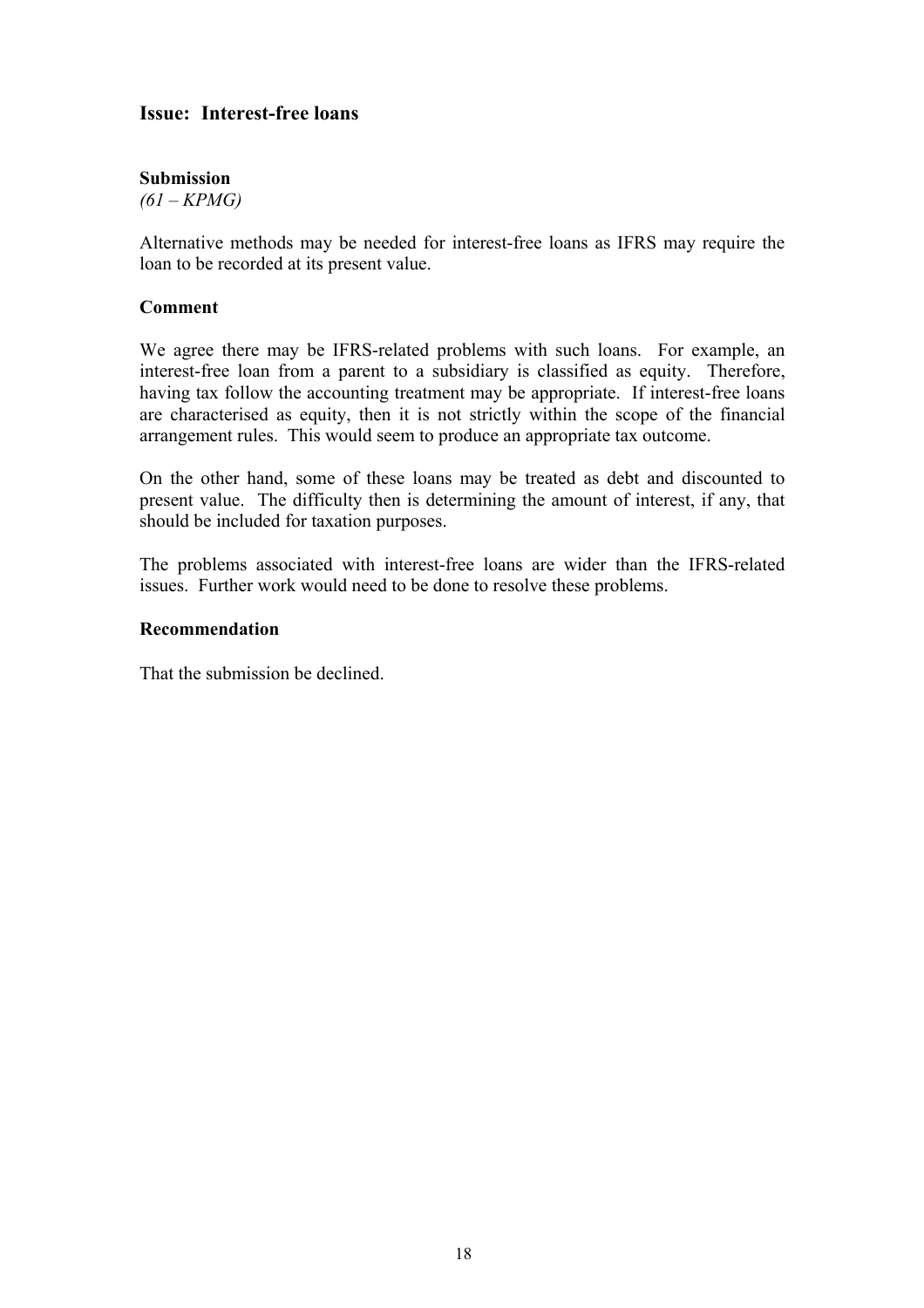## **HYBRID ARRANGEMENTS**

#### **Submissions**

*(95 – New Zealand Law Society, 91 – New Zealand Institute of Chartered Accountants, 85A – Minter Ellison Rudd Watts, 74R – Deloitte, 71 – PricewaterhouseCoopers, 65A – New Zealand Bankers Association, 61 – KPMG, 54 – ASB Bank)* 

The determinations dealing with the allocation of consideration between financial arrangements and excepted financial arrangements (Determinations G5C, G22 and G22A) should be retained.

#### **Comment**

Hybrid arrangements are arrangements that are part debt and part equity. Determinations G5C, G22 and G22A (which replaces G22) deal with these financial arrangements under the existing tax rules. These determinations deal with the separation of equity and debt components and how the income and expenditure of the debt component should be calculated.

It is intended that these determinations would continue to apply under the proposed rules. Determinations G5C, G22 and G22A were issued under the authority of current section EW 6, which is not being amended by the proposed legislation. By implication, these determinations should continue to apply to taxpayers that adopt IFRS-based spreading rules for taxation purposes.

Nevertheless, it may not be sufficiently clear that once a debt component is separated from the equity component, the income and expenditure of the financial arrangement component should be calculated using the determinations instead of IFRS.

The proposed legislation should ensure that income and expenditure of a hybrid arrangement that is covered by determinations G5C, G22 and G22A continues to be dealt with under these determinations rather than IFRS. The IFRS treatment could be accepted as an alternative if the outcome is not materially different from the method set out in the determinations.

#### **Recommendation**

That the submissions be accepted.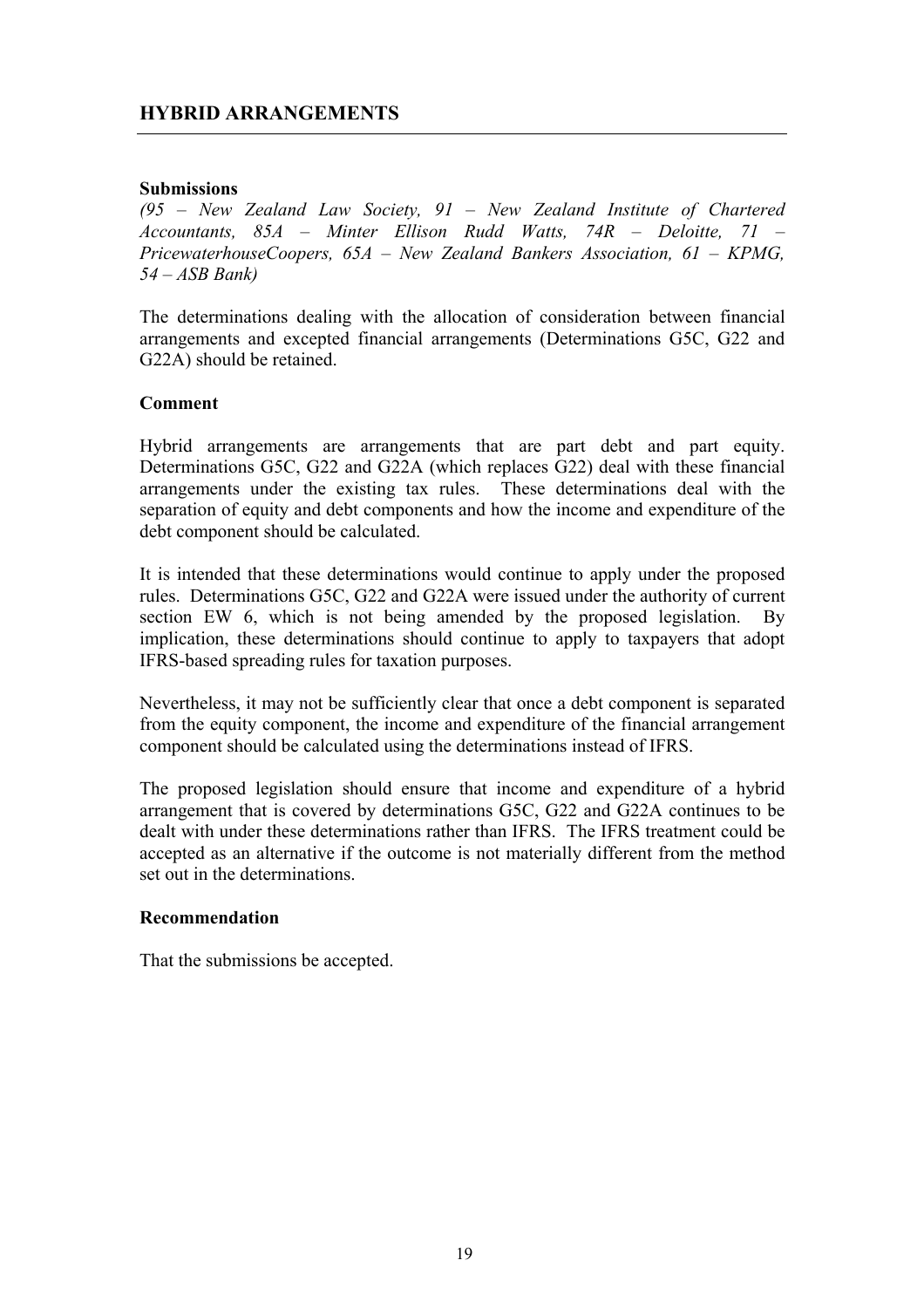## **FINANCIAL ARRANGEMENTS THAT ARE EQUITY INSTRUMENTS UNDER IFRS**

## **Submission**

*(97 – Russell McVeagh)* 

An equity instrument under IFRS can still be a financial arrangement for taxation purposes:

- Section EW 15B(1) needs to contemplate this possibility and should read: "a person who is a party to a financial arrangement must use the IFRS method for that arrangement if the person uses NZ IAS 39, in respect of that financial arrangement, for the purposes of preparing the person's financial reports".
- Section EW  $22(d)(ii)$  also needs to contemplate this possibility with the proposed wording: "does not apply NZ IAS 39, in respect of income derived or expenditure incurred under that financial arrangement, for financial reporting purposes".

## **Comment**

The submission is predicated on the assumption that equity instruments under IFRS could fall within the definition of a financial arrangement for taxation purposes. However, it is not clear from the submission how this could be the case and no concrete example was provided.

Officials agree that there is a possibility that a financial arrangement for taxation purposes could be treated as equity for accounting purposes. In this case, the IFRS method would not be appropriate.

We recommend that an alternative method should be provided based on the existing yield to maturity method, rather than the solution proposed in the submission. If accepted, the overall effect of the submission is that taxpayers who prepare IFRS accounts would be allowed to use the default method under section EW 22, which is intended only for taxpayers who do not prepare IFRS accounts. This is clearly inappropriate from a tax policy perspective.

## **Recommendation**

That the submission be noted and an alternative method based on yield to maturity should be provided.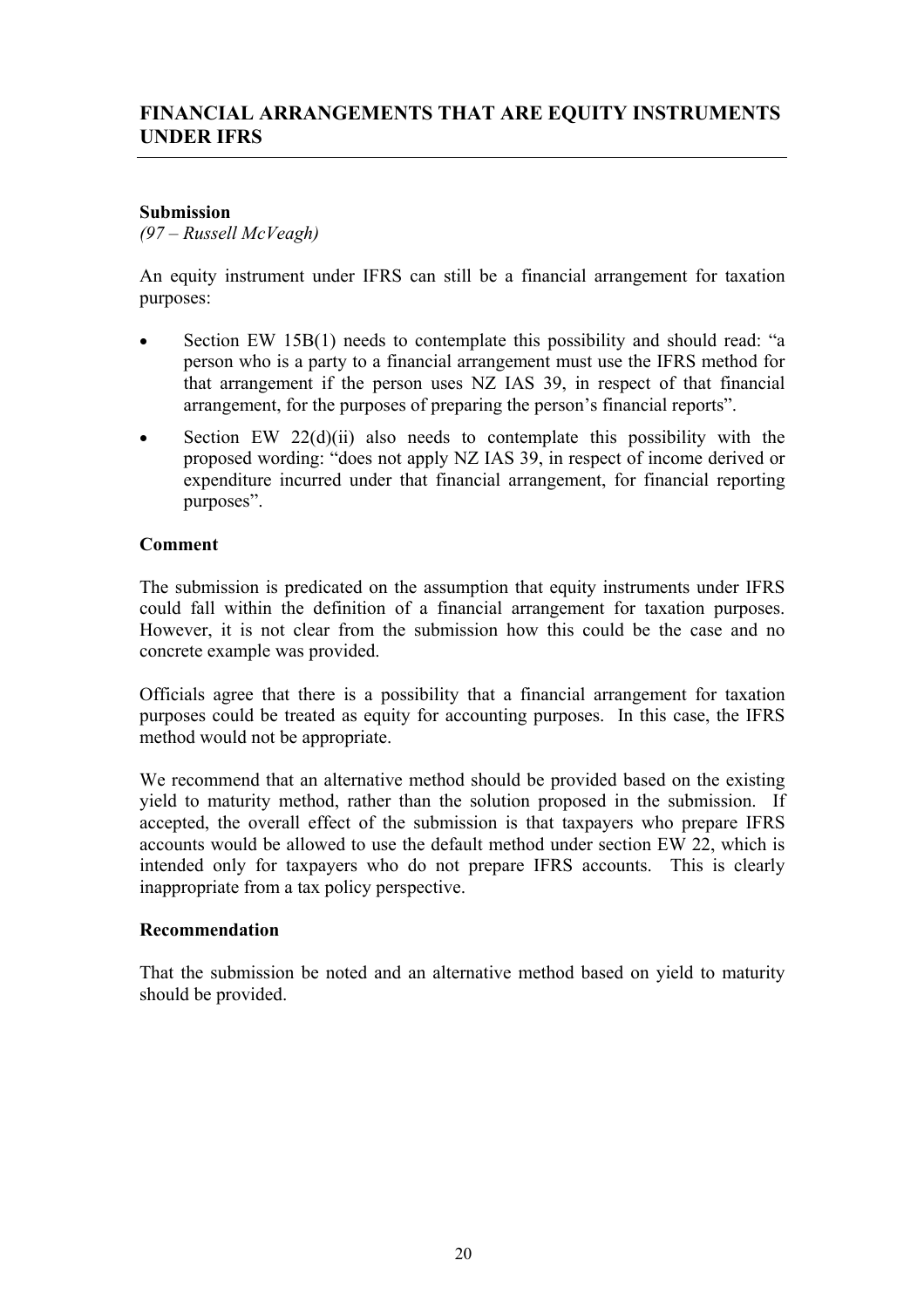## **Issue: Determination G29**

## **Submission**

*(Matter raised by officials)* 

Section EW 15 should be clarified to confirm that existing Determination G29 should apply.

## **Comment**

A property agreement in which the settlement is deferred is a financial arrangement. This type of agreement is within the financial arrangement rules if the deferral is for a significant period of time (more than 93 days). In these cases, the agreement contains a loan between the buyer and the seller. Interest income and expenditure (including any foreign exchange gains and loses) embedded in the agreement should be accrued for taxation purposes.

The current tax treatment of agreements for the sale and purchase of property when the consideration is in foreign currency is governed by Determination G29. The determination interacts with a number of other provisions in the tax legislation to deal with the foreign currency components of deferred property settlement.

Determination G29 approves the adoption of three alternative exchange rates for converting the foreign-currency denominated property price into New Zealand dollars. The rates are the spot rate on the rights date, spot rate on the contract date, or the spot rate on the payment date. These rates are in addition to the rates available under section EW 34 (namely, forward rate to rights date or forward rate to payment date). Determination G29 also prescribes the method for calculating income and expenditure based on the exchange rates used.

We recommend that the methods set out in Determination G29 be preserved. An IFRS method would be accepted if it produces results that are not materially different from one of the methods prescribed under Determination G29.

## **Recommendation**

That the submission be accepted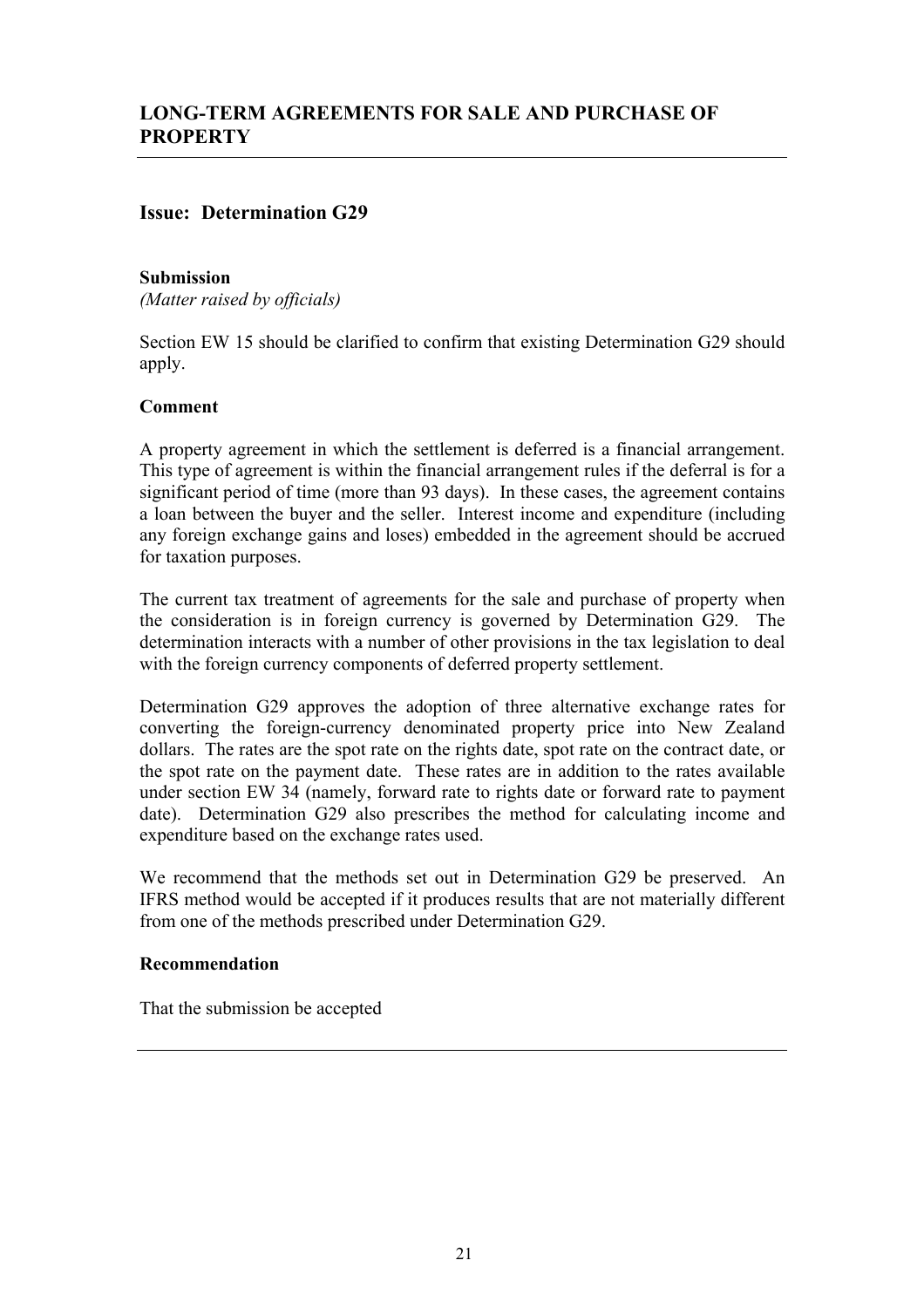## **Issue: IFRS treatment or Determination G29**

## **Submission**

*(71 – PricewaterhouseCoopers)* 

Section EW 15 should be clarified to confirm that the IFRS accounting method supersedes existing Determination G29 even where no unrealised foreign exchange gain/loss is recognised in the profit and loss account/balance sheet for accounting purposes.

## **Comment**

The submission suggested that one possible treatment for long-term agreements for the sale and purchase of property under IFRS is to recognise the prepayment as deposits at the prevailing spot rate. This treatment is inconsistent with the current rules in Determination G29 – where taxpayers are allowed to use different exchange rates, but using the prevailing spot rate is not one of the options.

Recognising prepayments on long-term property agreements at spot rate is too simplistic and is inconsistent with the purpose of the financial arrangement rules.

## **Recommendation**

That the submission be declined.

## **Issue: IFRS treatment for tax depreciation purposes**

## **Submission**

*(71 – PricewaterhouseCoopers)* 

The bill should be clarified to confirm that the tax depreciation base cost of fixed assets is equivalent to the accounting depreciation base cost adjusted for any foreign exchange movements which have previously been taxed or deducted.

## **Comment**

The interaction between the value of property under the financial arrangement rules and for other tax act purposes (such as depreciation) is governed by section EW 35. This provision is outside the scope of the proposed amendments.

We recommend that the existing approach under section EW 35 be preserved. However, as part of the normal tax policy work programme, officials will further consider whether the various IFRS treatments that could apply to these and other similar arrangements are acceptable for tax purposes.

## **Recommendation**

That the submission be noted.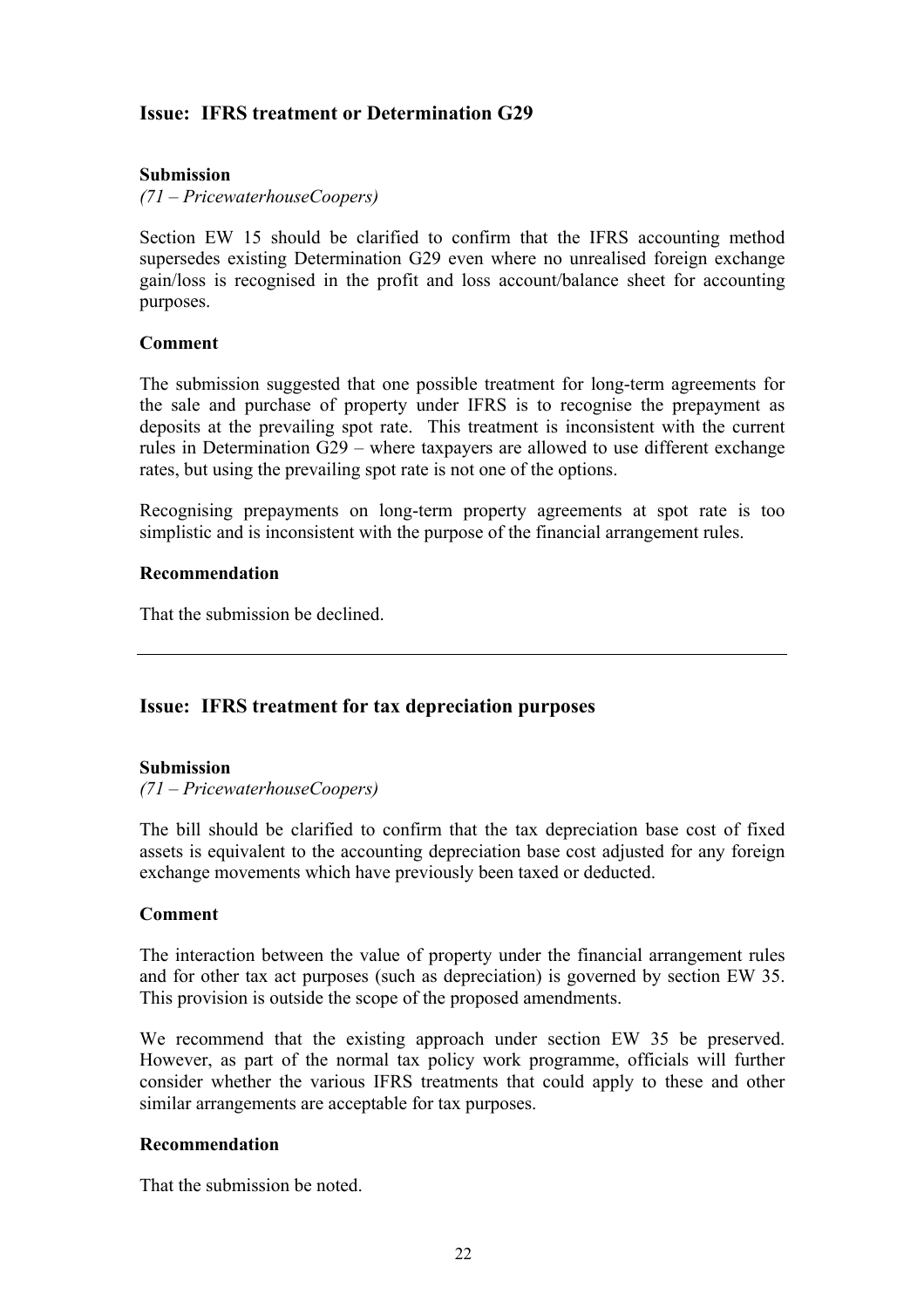## **SHARED EQUITY MORTGAGES**

## **Submission**

## *(62 – Rismark International)*

Taxation rules inadvertently create a major barrier to the introduction of private-sector shared equity mortgages to the New Zealand market.

#### **Comment**

Shared equity mortgages or equity finance mortgages are essentially housing loans that have no interest repayment. Instead, the lenders receive a share of the change in the property value when the loan matures or when the loan is repaid.

For example, a lender could provide initial capital of 20 percent, or \$60,000, for a borrower to purchase a house that costs \$300,000. No interest would be payable on this loan, but the borrower would have to share any capital gains or losses on the property with the lender. If the property value increases to \$400,000 the lender will share in the \$100,000 increase with the borrower.

Under the Rismark products, the same lender will take a 2:1 payout, which is 40 percent in the same example. If the property value decreases, the lender and the borrower will also share the losses. In this case, the lender that provides 20 percent finance will share 20 percent of the losses.

We also understand from Rismark that their products will be generally available to the public. Anyone interested in using shared equity mortgages could take up these mortgages instead of conventional mortgages offered by commercial banks.

A number of taxation concerns could arise for the lenders and borrowers of these shared equity mortgages.

## *Taxation of lenders*

For the lenders, current taxation rules require these mortgages to be taxed on a market value basis. Rismark has indicated that the product would not be commercially viable if taxes have to be paid on this basis. As tax liabilities are not matched to cash, Rismark says it would make the product difficult to securitise and they would have difficulties in attracting investors to supply funds for this product.

Rismark has requested that shared equity mortgages be taxed on a cash-flow realisation basis. This means that the tax liability would occur only when the mortgages mature or are repaid. Rismark's submission states that this is the tax treatment for their products in Australia.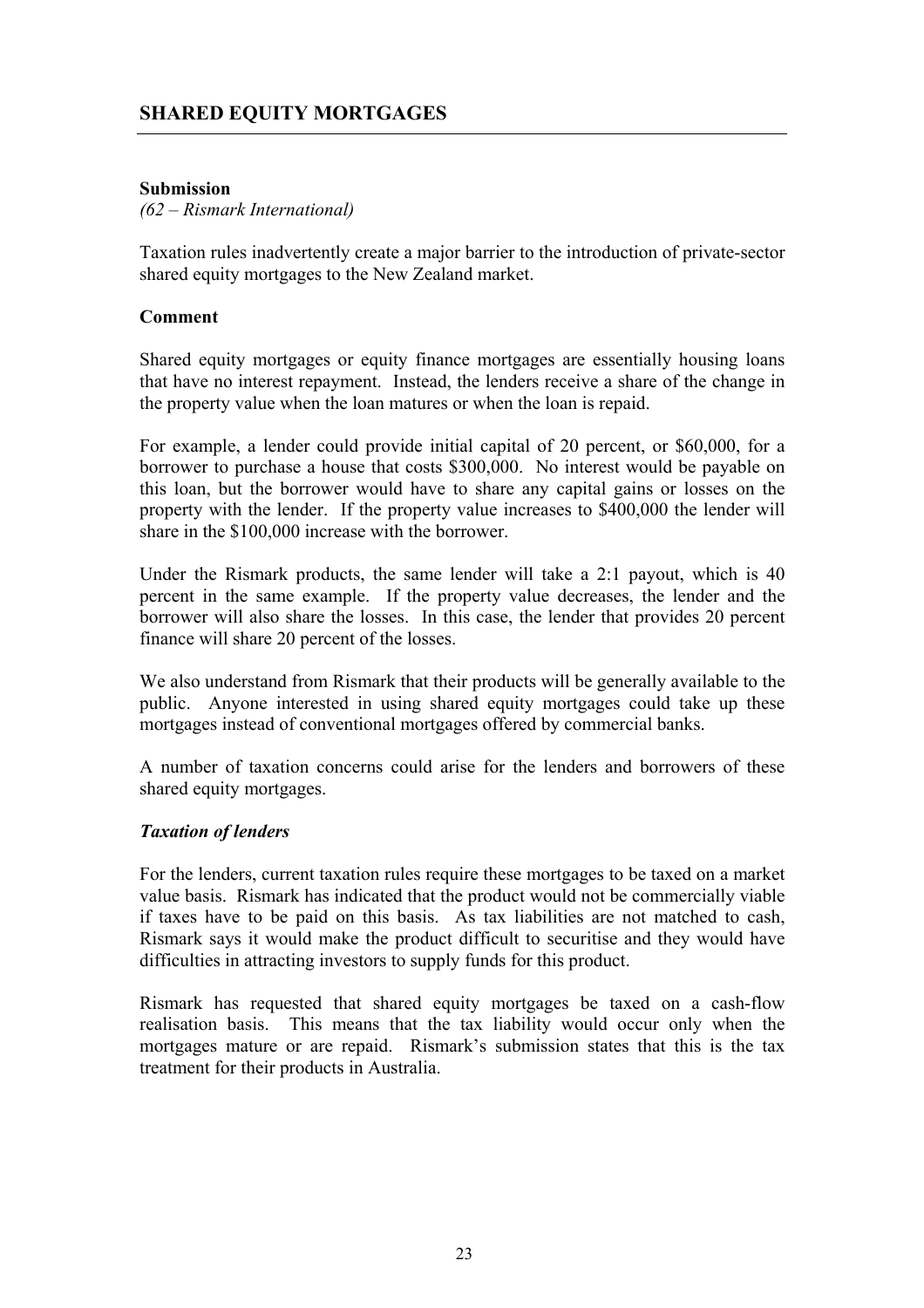Taxing these mortgages only when the loan matures or when the loan is repaid would be problematic under New Zealand's taxation rules. The main problem is that allowing shared equity products to be taxed on a cash-flow realisation basis would essentially be providing a tax concession for this product over more conventional mortgages. It is difficult to predict what this tax concession is likely to do but one possible scenario is that shared equity mortgages could replace conventional mortgages, at least in some segments of the housing market. Taxing the income of lenders on a cash-flow realisation basis could also create adverse tax planning opportunities as lenders could deduct their funding costs for these mortgages on an accrual basis.

## *Taxation of borrowers*

Although Rismark has not made a submission on the taxation of borrowers under a shared equity mortgage, some taxation concerns do arise for borrowers as well.

Many borrowers of shared equity mortgages would not come within the tax net because the property would mostly be owner-occupied housing. However, under current taxation rules, income could arise for these borrowers if they repay less than the original loan amount when the property value has fallen. This is the case generally under current taxation rules when borrowers are relieved from repaying their loans in full or when the loan is remitted.

In the case of shared equity mortgages, it would seem unfair for a tax liability to arise because any increase in economic wealth resulting from the loan remission is clearly offset by a decrease in the property value. If special rules were to be developed for these shared equity mortgages, more work would be needed to distinguish between these mortgages and other conventional housing loans.

For products that are offered by Rismark, there is nothing to prevent the borrowers from using these mortgages to purchase rental property. Property could also be rented out temporarily, have fee-paying boarders, or be used as a home office. In these cases, there could be a problem in determining the interest expense that borrowers could claim against their taxable income. These and other issues would have to be worked through.

## *Tax policy process*

Any taxation rules developed for shared equity mortgages would have wider implications and would need to be considered carefully. More analysis and consultation is required on the tax treatment of these products. The stakeholders (including banks and other financial institutions as well as Rismark and Housing New Zealand Corporation (HNZC), which offers similar products) should be consulted. The Reserve Bank may also have a view on the tax treatment of this product.

Officials recommend that as the issues raised by the submission are complex and have wider implications, further work should be done according to the generic tax policy process.

## **Recommendation**

That the submission be noted.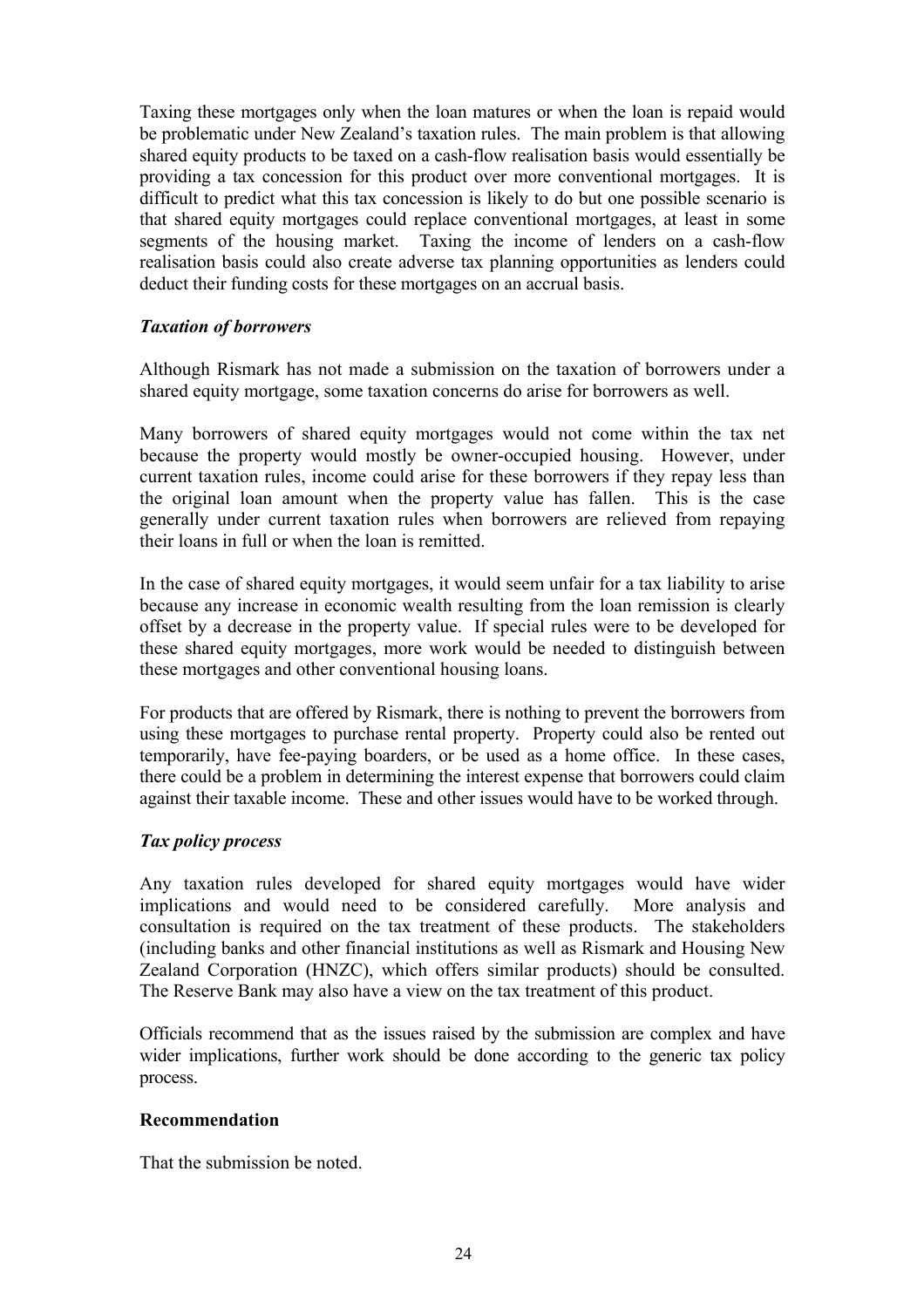## **Issue: Consistent use of IFRS method across similar arrangements**

## **Submissions**

*(91 – New Zealand Institute of Chartered Accountants, 65A – New Zealand Bankers Association, 23 – ISI)* 

Different methods may be used for tax purposes as a result of different accounting methods being used under IFRS (for example, swaps entered into for different purposes) – this should be allowed.

#### **Comment**

Current tax rules require the same spreading method to be applied to all financial arrangements that are the "same or similar". Officials agree that this requirement is too stringent under the IFRS-based spreading rules, as IFRS allows different methods to be used depending on the purpose of the financial asset.

Even if the same method is prescribed by IFRS – for example, the fair value method – some instruments qualify as cash-flow hedges or hedges of a net foreign investment and can be reported differently for accounting purposes. In this case, it might be appropriate for taxpayers to use the IFRS fair value method for some instruments and the alternative spreading methods for the instruments that have been treated as cashflow hedges or hedges of a net foreign investment.

We recommend that different spreading methods be allowed for financial arrangements that are the same or similar for taxation purposes if the arrangements qualify for different accounting treatment under IFRS.

## **Recommendation**

That the submissions be accepted.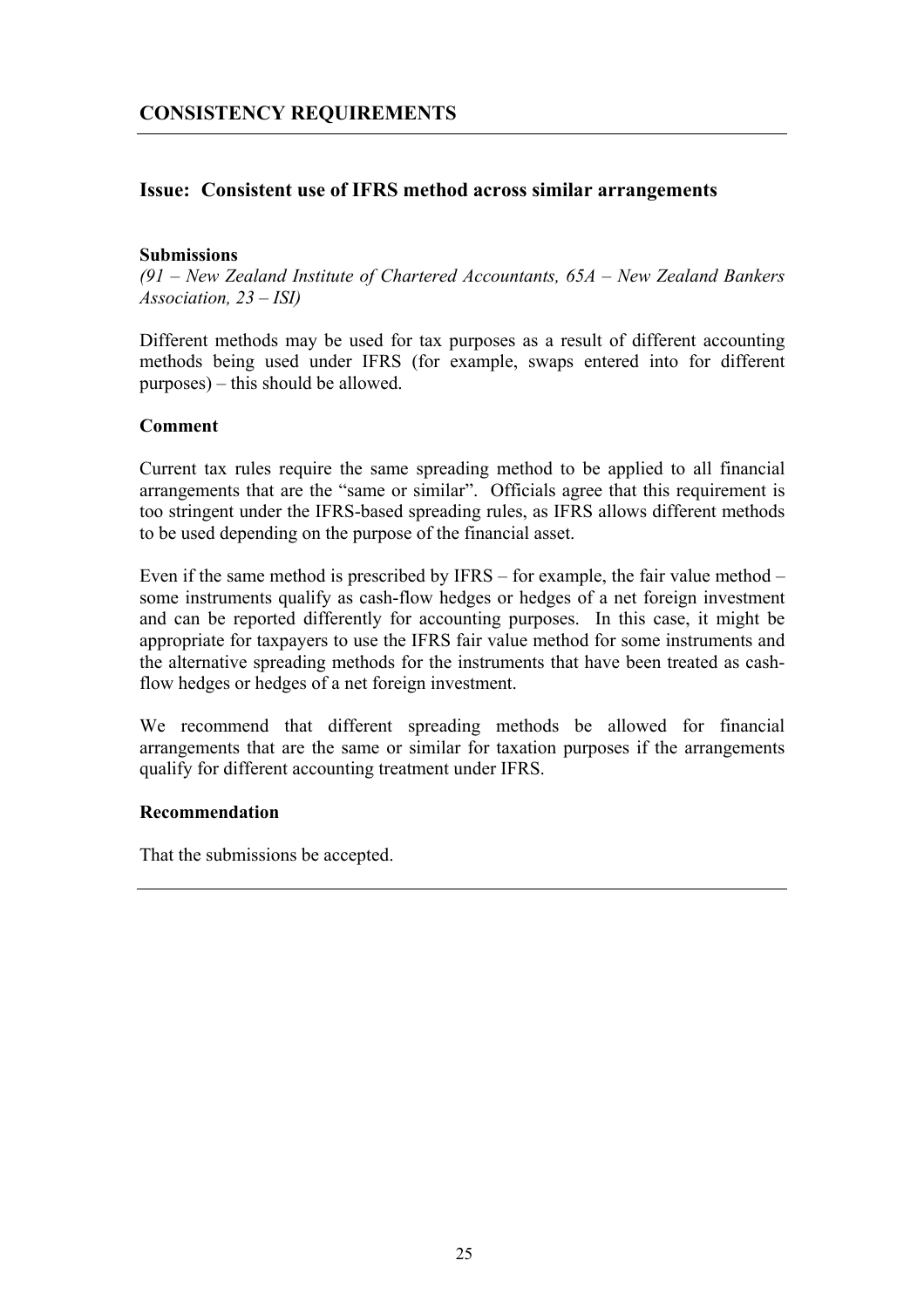## **Issue: Anti-arbitrage consistency requirements**

## **Submission**

*(Matter raised by officials)* 

Consistent spreading methods should be adopted for financial arrangements that are in a hedge relationship under IFRS.

#### **Comment**

Taxpayers can use IFRS methods or a number of alternative methods to spread their financial arrangement income and expenditure. These alternative methods are provided to ensure that taxpayers are not forced to apply the IFRS method.

However, it would not be correct for disparate spreading methods to be used when the financial arrangements are part of a hedge relationship under IFRS. If this is allowed, taxpayers may be able to apply the IFRS method selectively to realise losses on one instrument, and to defer gains on the other instrument using an alternative method.

We therefore recommend that taxpayers who adopt these alternative spreading methods must use similar methods (and must not use the IFRS market value or fair value-based method) to account for financial arrangements that are part of a hedged relationship under IFRS.

#### **Recommendation**

That the submission be accepted.

## **Issue: Consistent use of non-IFRS methods over time**

#### **Submission**

*(Matter raised by officials)* 

Taxpayers who have elected to use one of the exceptions to IFRS should be allowed to revert to the IFRS method if a new method is used under IFRS which the taxpayer would like to follow for taxation purposes.

#### **Comment**

Under the proposed bill, taxpayers may elect to use an alternative spreading method that is not based on IFRS – for example, by using one of the determinations. In this case, taxpayers must use the spreading method over the financial arrangement's entire term, unless they have a sound commercial reason for a change of method.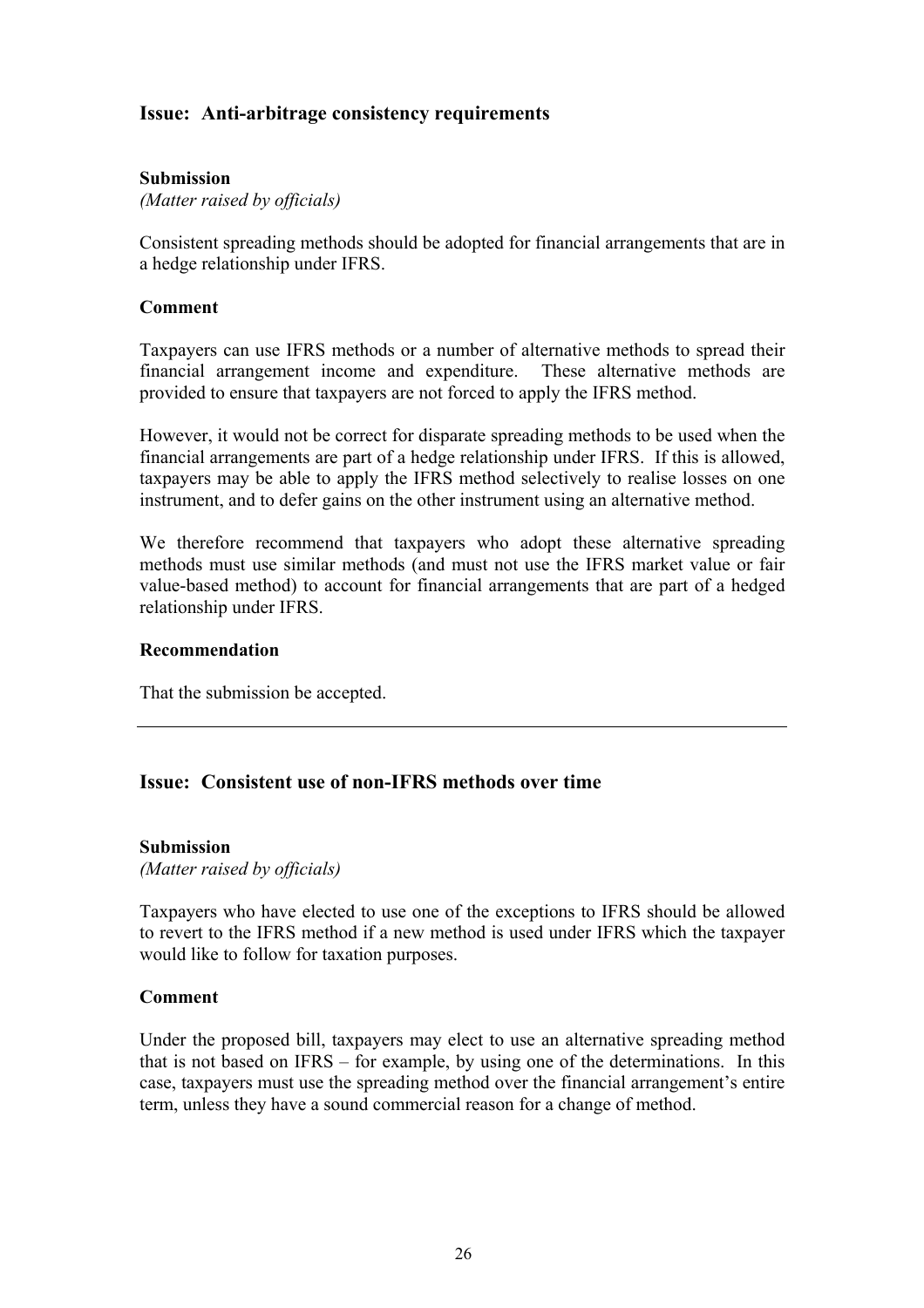Taxpayers should be allowed to change the spreading method if their accounting treatment changes subsequently and they wish to follow the new IFRS method for taxation purposes. Alternatively, they may no longer meet the conditions set out in the alternative methods and need to revert back to the IFRS methods.

We recommend that a change of method should be allowed in these circumstances. A change of method adjustment would be required in accordance with existing rules.

#### **Recommendation**

That the submission be accepted.

## **Issue: Change of method adjustment**

#### **Submission**

*(65A – New Zealand Bankers Association)* 

Taxpayers should be required to perform the base price adjustment instead of a change of method adjustment when they change from the IFRS fair value method to an alternative spreading method.

## **Comment**

Normally taxpayers that change their spreading methods are required to perform a change of method adjustment. The change of method adjustment brings the tax position of the taxpayers up-to-date as if the new method of spreading has been applied throughout the term of the financial arrangements.

The submission proposes that a change of method adjustment could be replaced with the base price adjustment. At the point of change, taxpayers would treat the old financial arrangement as being realised, and a base price adjustment is calculated. The taxpayer would effectively be treated as having entered into a new financial arrangement and the new method would apply to the financial arrangement. The consideration paid for the new financial arrangement is the market value at the time the change of method takes place.

A base price adjustment is more appropriate than a change of method adjustment when a taxpayer is moving from the fair value method under IFRS to an expected value approach (say under G14B). The change of method adjustment would reverse all the market value movements in previous years, recalculate the income and expenditure under the new method and require the difference to be included for taxation purposes in the year of adjustment. If the new method does not require any income or expenditure to be spread, then the change of method adjustment would allow all previous gains and losses to be reversed in the year the change of method occurs. This may create opportunities for tax avoidance.

## **Recommendation**

That the submission be accepted.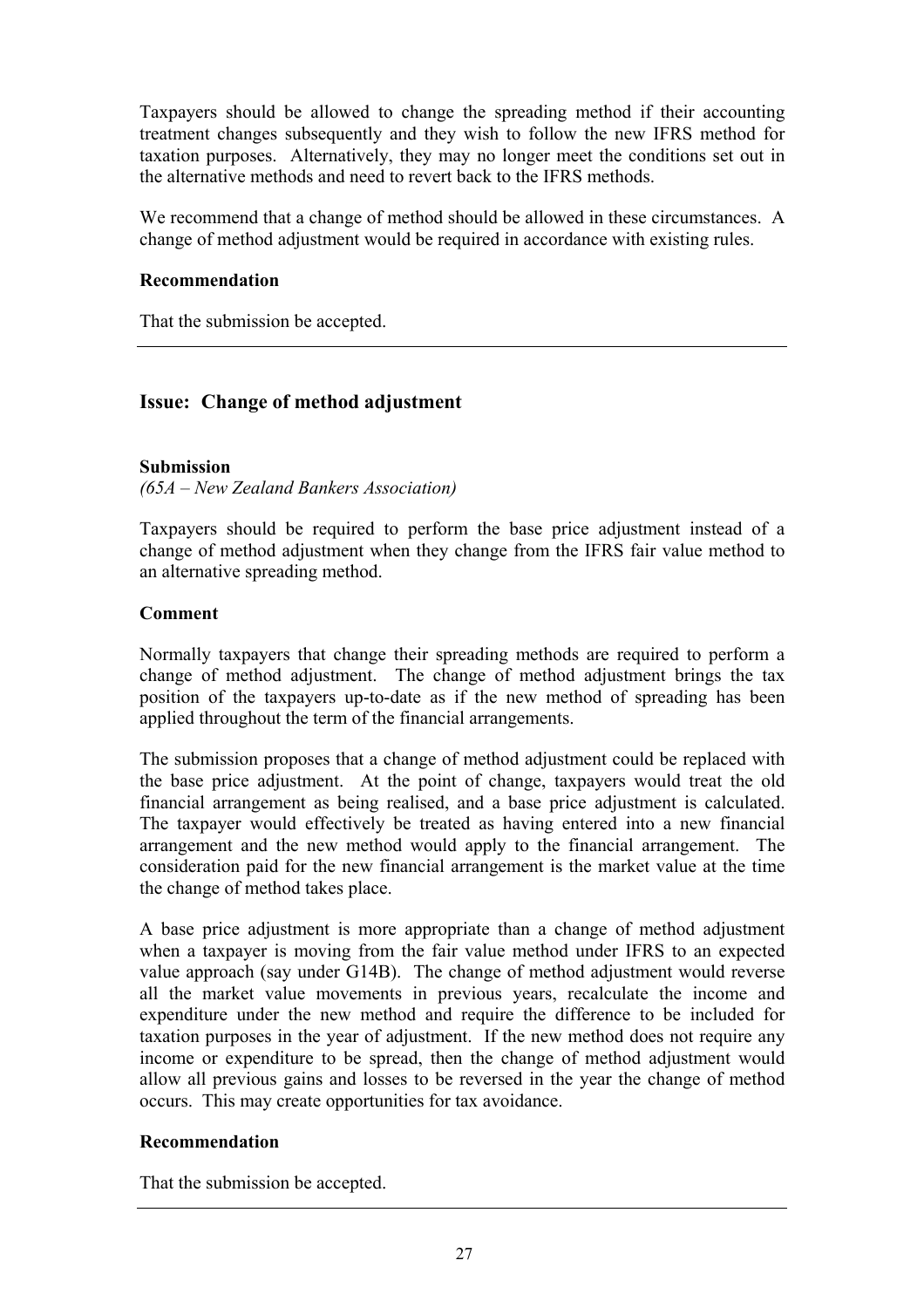## **Issue: Interaction between the determination method for IFRS and non-IFRS taxpayers**

## **Submissions**

*(71 – PricewaterhouseCoopers, 65A – New Zealand Bankers Association)* 

Interaction between the IFRS method and the alternative methods is unclear.

A taxpayer applying the alternative method should be treated as continuing to apply the IFRS method for the purpose of consistency requirement.

## **Comment**

The bill introduces a number of spreading methods for taxpayers who prepare IFRS accounts. These methods are the IFRS methods (either yield to maturity or fair value) and the methods set out in determinations and their alternatives. New spreading methods are also recommended, as discussed earlier, so that taxpayers are not forced into the IFRS fair value treatment. All these methods are different in scope, application and effect.

The legislation will clarify that IFRS methods are in fact not the same as the methods set out in determinations. However, taxpayers will be allowed to change from one method to the other, in some circumstances, as explained earlier. A change of method adjustment or a base price adjustment would be required depending on the circumstances of this change of method.

## **Recommendation**

That the submissions be declined.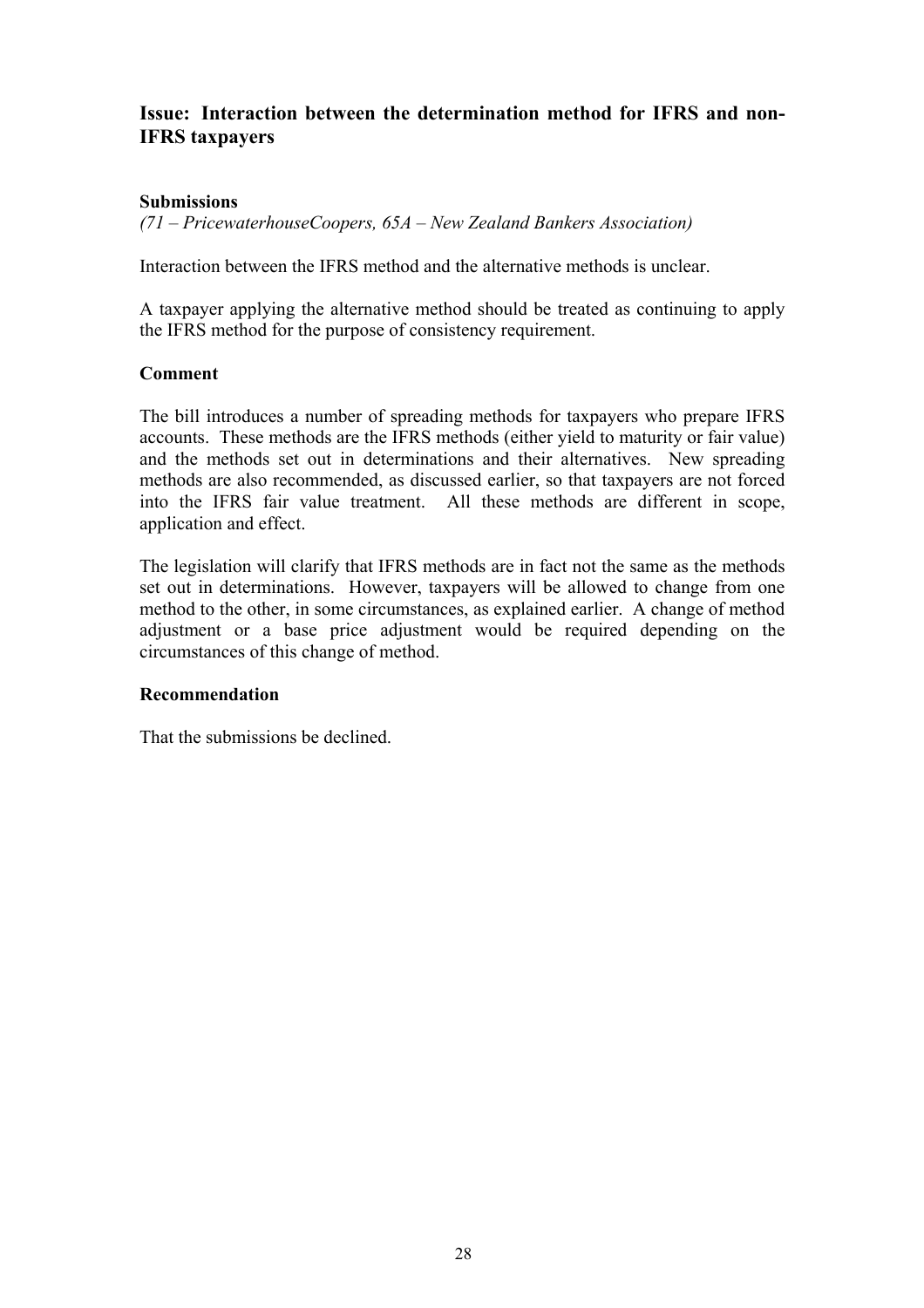## **Issue: Application dates**

#### **Submissions**

*(85A – Minter Ellison Rudd Watts, 74R – Deloitte, 54 – ASB Bank, 49 – Contact Energy Limited, 33 – Corporate Taxpayers Group)* 

The IFRS-based rules should not become compulsory until 2008–09.

#### **Comment**

The proposed application date for the adoption of IFRS for taxation purposes is the 07–08 income year generally. This is because taxpayers who adopt IFRS for accounting purposes should do so at the same time for taxation purposes. As the adoption of IFRS is compulsory from 1 January 2007, the adoption of IFRS for tax purposes would not be later than the 2007–08 income year, except for a small group of taxpayers as discussed below.

The alignment between adoption of IFRS for accounting and tax purposes would ensure that taxpayers do not have to prepare two sets of accounts. Any transitional adjustment that could arise from the adoption of IFRS would also be dealt with at the same time.

## **Recommendation**

That the submissions be declined.

## **Issue: Application dates for taxpayers with an early balance date**

#### **Submission**

*(71 – PricewaterhouseCoopers)* 

Taxpayers with early balance date (between 1 October and 30 December) who are not early adopters for financial reporting purposes can only apply the new rules from the 2008–09 income year.

## **Comment**

The submission points out that taxpayers with an early balance date (between 1 October and 30 December) who are not early adopters would not be able to comply with the proposed IFRS-based rules in the 2007–08 income year. This is because they would not have adopted IFRS for accounting purposes in their 2007–08 income year, as the accounting period for the 2007–08 year begins before 1 January 2007. For this group of taxpayers, the application date of the proposed rules would have to be the 2008–09 income year.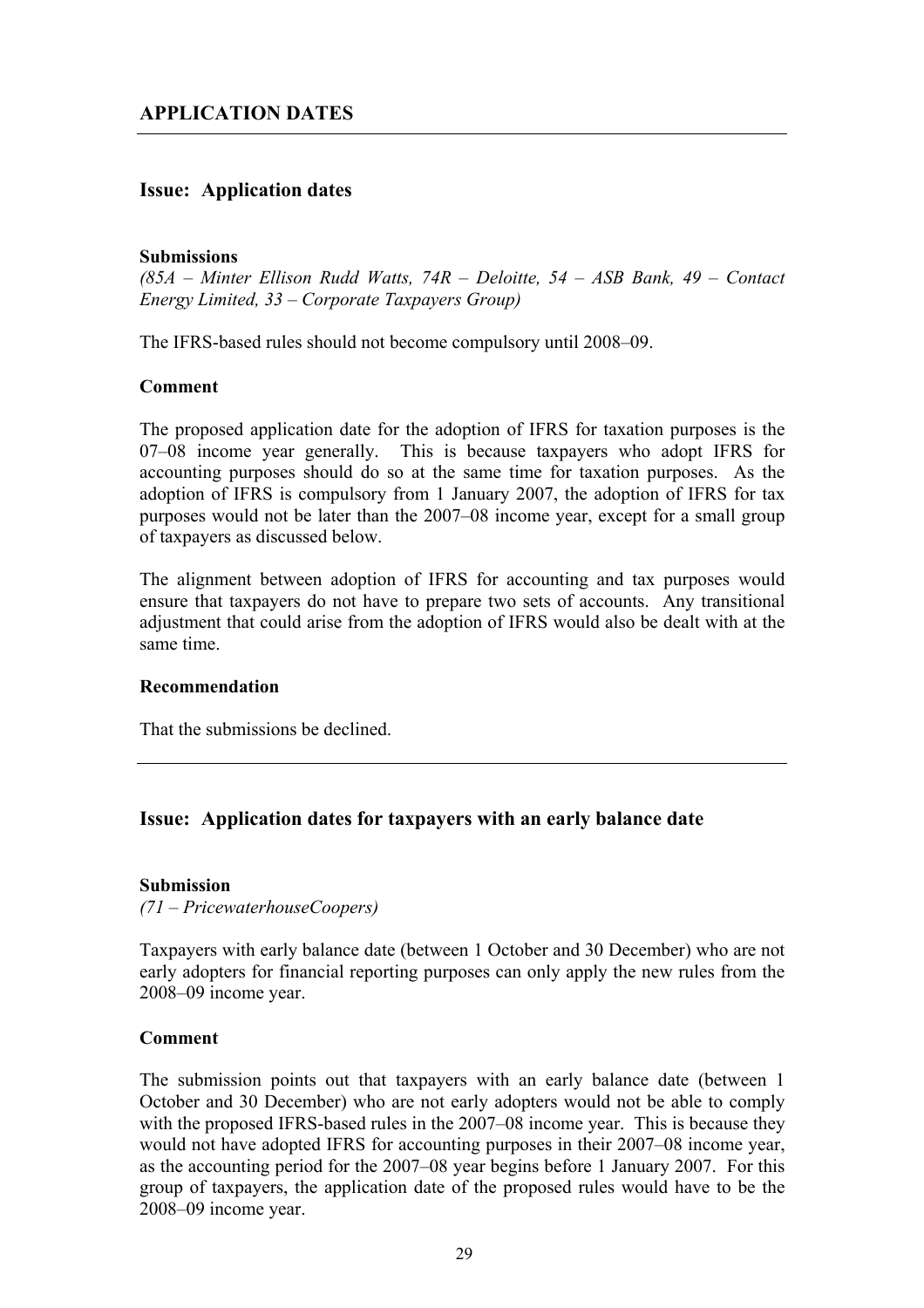## **Recommendation**

That the application date be extended to the 2008–09 income year for taxpayers with an early balance date (between 1 October and 30 December) who are not early adopters of IFRS for financial reporting purposes.

## **Issue: Grandparenting provision should be extended until the 2008–09 income year**

## **Submissions**

*(74R – Deloitte, 71 – PricewaterhouseCoopers, 54 – ASB Bank, 49 – Contact Energy Limited, 33 – Corporate Taxpayers Group)* 

The old financial arrangement rules should be allowed and the new rules should not become compulsory until the 2008–09 income year.

## **Comment**

The grandparenting provision in the bill allows the old financial arrangement rules to be applied until 2007–08 income year, even if the taxpayer was an early adopter of IFRS.

These deferred application dates are provided because significant changes are proposed to the financial arrangement rules in the bill. Early adopters of IFRS should be allowed to use the old financial arrangement rules even though they have adopted IFRS for accounting purposes in the 2005–06 and 2006–07 income years. It is expected that the bill will be enacted in time for the 2007–08 income year, although that is somewhat later than would be ideal.

Officials believe that the certainty advantage being sought is achieved with the other amendments being proposed, and that the costs of the suggested deferral are unnecessary.

## **Recommendation**

That the submissions be declined.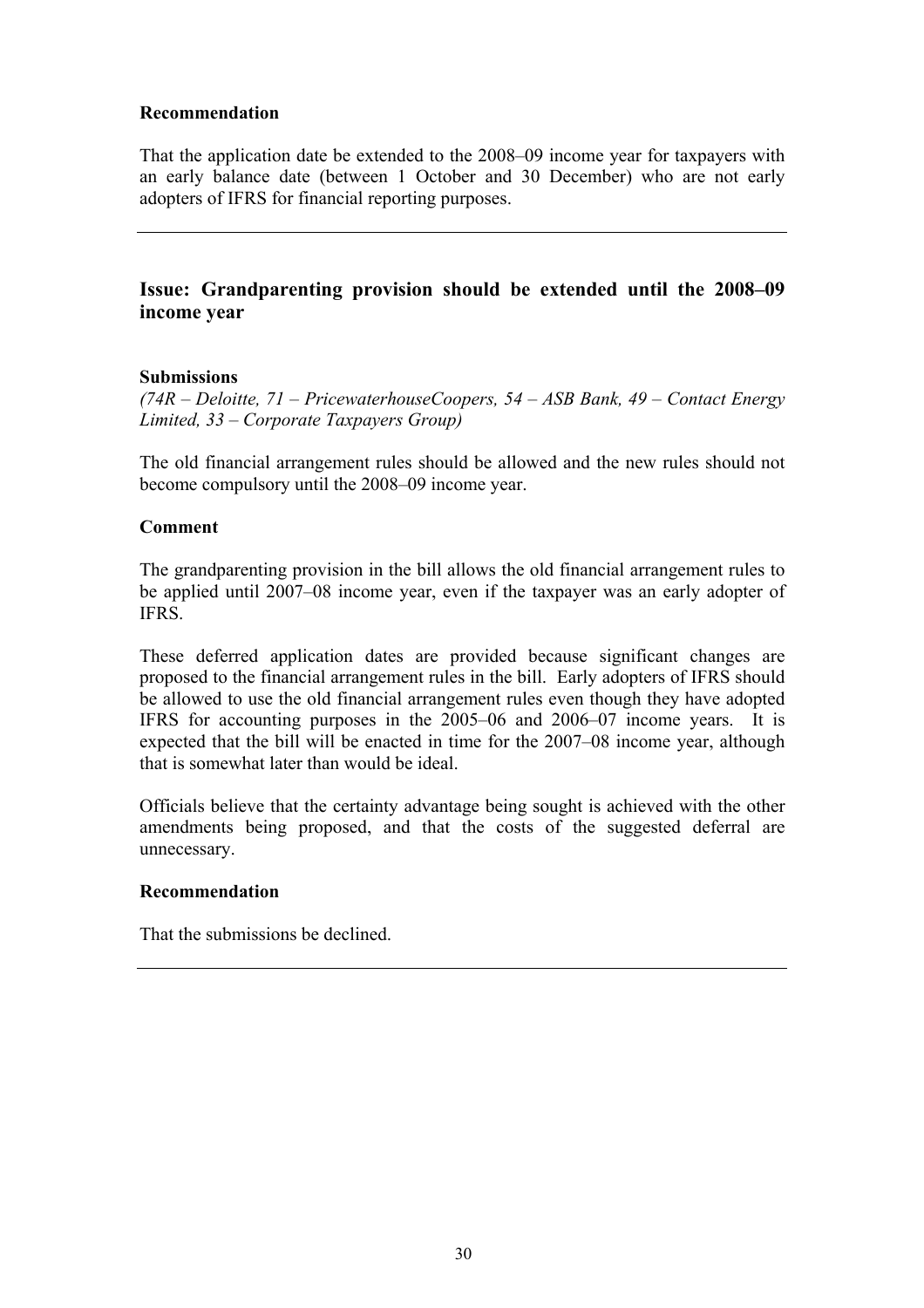## **Issue: Retrospective application date**

## **Submissions**

*(91 – New Zealand Institute of Chartered Accountants, 61 – KPMG)* 

For early adopters, the application date should be aligned if taxpayers have filed their income tax return based on IFRS.

## **Comment**

The current early adoption proposals already allow taxpayers sufficient flexibility. This is because they have the choice of whether or not to adopt IFRS for their financial arrangements. The other proposed IFRS changes are technical but in general are taxpayer friendly.

## **Recommendation**

That the submissions be declined.

## **Issue: Drafting of provision**

#### **Submissions**

*(74R – Deloitte, 54 – ASB Bank, 33 – Corporate Taxpayers Group)* 

The grandparenting provision does not work properly because section EW 21 (and other methods under the old financial arrangement rules such as alternatives to YTM and determinations or the market value method) still requires the same method to be used for financial reporting purposes.

#### **Comment**

It is intended that the old financial arrangement rules be preserved during the grandparenting period. The submissions point out that some of the methods under the old financial arrangement rules require taxpayers to use the same method for financial reporting purposes. Given that taxpayers have already transitioned to IFRS for accounting purposes, it would not be possible to apply the same method as that prescribed under the old financial arrangement rules.

Section EW 23 already outlines the circumstances where it is not necessary to adhere to the same method for financial reporting purposes. To be clear, it may be necessary to list the grandparenting period as a reason for not having to adhere to the requirement to use the same method for financial reporting purposes.

## **Recommendation**

That the submissions be accepted.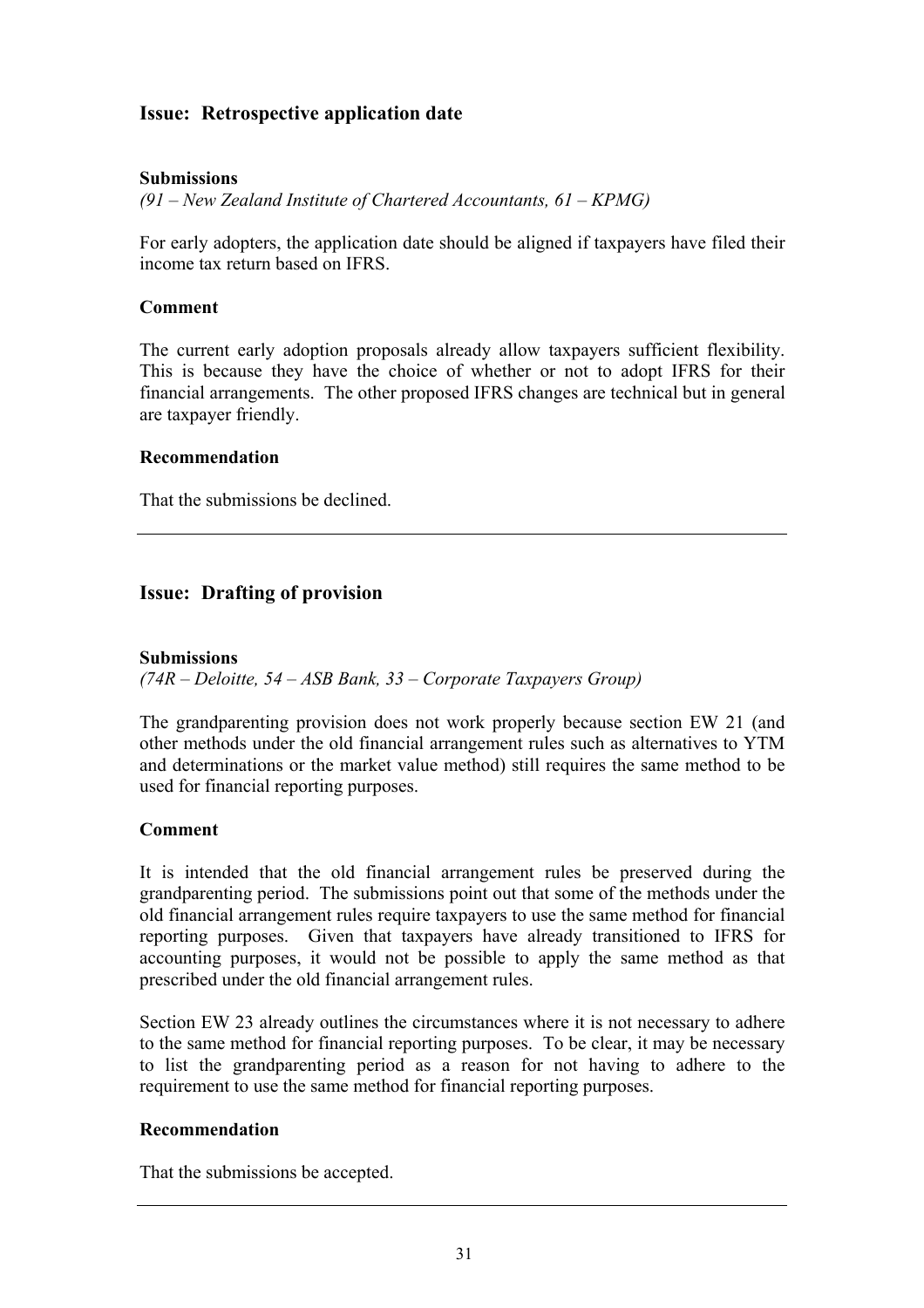## **Issue: Grandparenting and consistency requirement**

## **Submissions**

*(74R – Deloitte, 54 – ASB Bank, 33 – Corporate Taxpayers Group)* 

Taxpayers should not breach the consistency requirement if there is a change of method required at the end of the grandparenting provision.

#### **Comment**

Taxpayers who rely on the grandparenting provision would be using the old financial arrangement rules and the associated methods. Transitioning to IFRS-based spreading rules at the end of the grandparenting period may require a change of spreading methods.

It is necessary to ensure that taxpayers can change their spreading methods at the end of the grandparenting period without breaching the consistency requirement. We recommend that the bill be amended to provide this certainty.

#### **Recommendation**

That the submissions be accepted.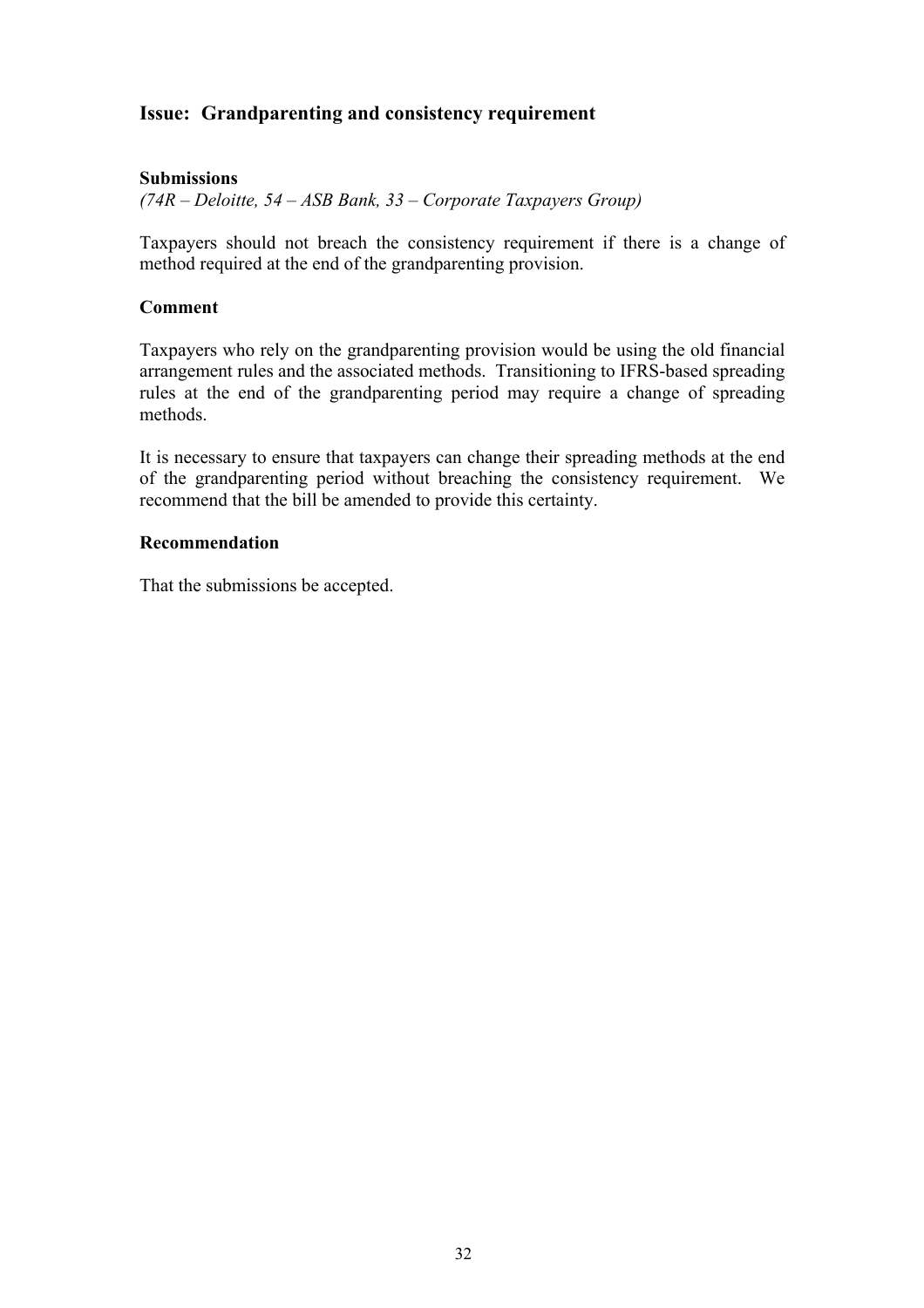## **Issue: Scope of fees to be spread under the financial arrangement rules**

#### **Submissions**

*(74R – Deloitte, 54 – ASB Bank, 33 – Corporate Taxpayers Group)* 

Expenditure from certain fees should be deductible immediately, even if they are spread for financial reporting purposes, including fees:

- for evaluating the creditworthiness of the borrower;
- for obtaining legal advice;
- for preparing and processing documents, closing the transactions; and
- paid to a third-party broker for bringing a new customer.

If the fee is also to be spread for taxation purposes, then additional income arising from this should be spread over three years.

Alternatively, changes should be elective at this stage.

#### **Comment**

The bill proposes that fees that are non-integral to financial arrangements will be ignored when calculating income or expenditure under the financial arrangement spreading rules. This is intended to align the fees treatment under the financial arrangement rules with the IFRS spreading method. However, this intention might not be fully reflected in the proposals in the bill.

The effect of this alignment is that any fees that have been spread under IFRS will be spread for taxation purposes. As noted below, some transaction costs are included as effective yield under IFRS and spread for financial reporting purposes.

There are two reasons for this approach. First, the move to more reliance on IFRS timing rules pre-supposes that the IFRS timing rules produce a good reflex of income. If spreading some costs associated with a financial arrangement achieves this under IFRS, then it is not clear why it would not be a good policy to follow this practice for taxation purposes. Second, an alignment between tax and accounting rules would reduce compliance costs (although we note that, in general, taxpayers would rather incur more compliance costs if that is going to accelerate deductions). Taxpayers who adopt IFRS spreading methods for taxation purposes would not be required to identify different types of fees that have been included in the IFRS calculation and deal with them individually for taxation purposes.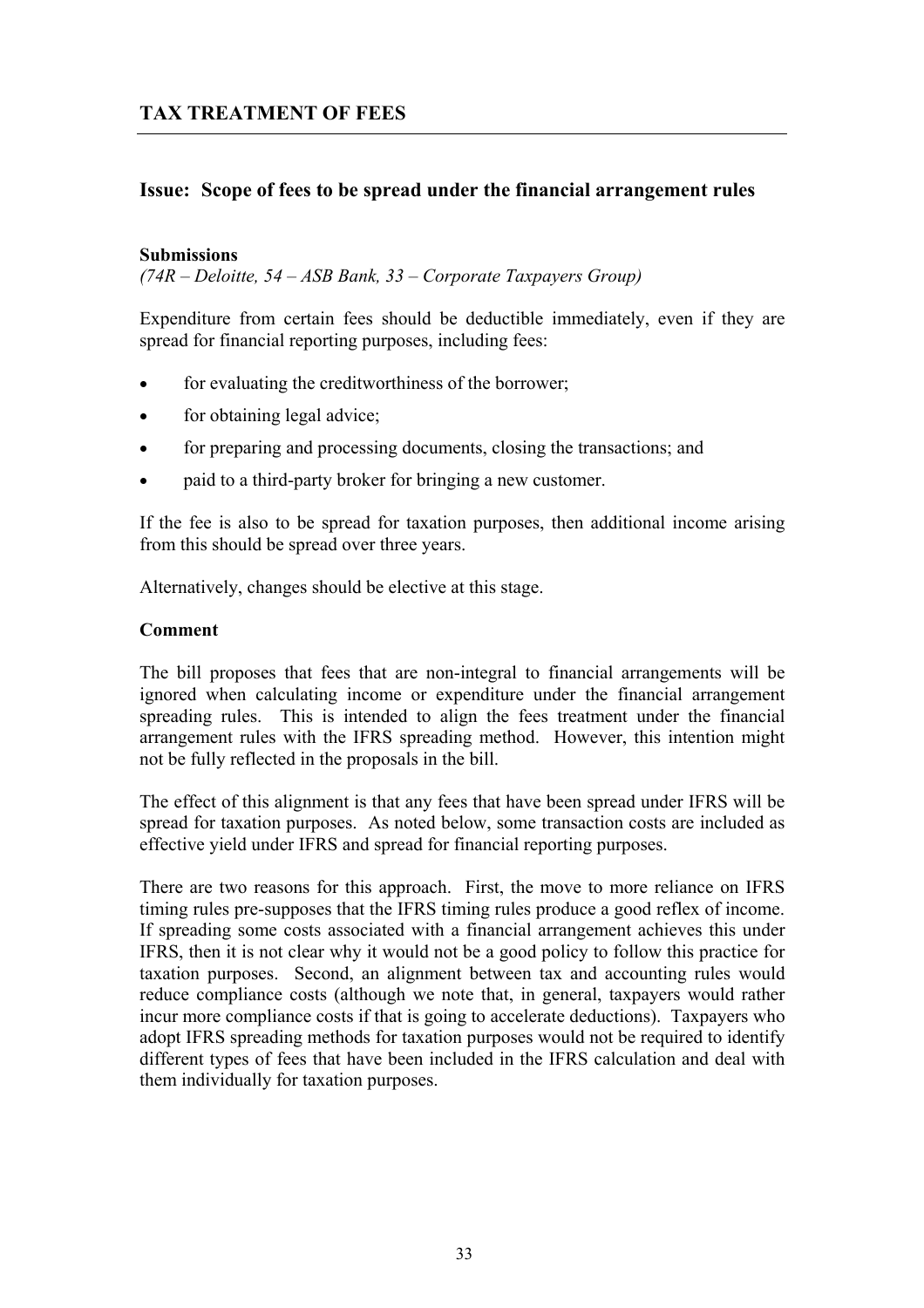The submissions appear to be referring to fees that are spread under IFRS. It is true that for a number of taxpayers an alignment with IFRS treatment may result in a change of timing for the deduction of fees. Rather than an "up front" deduction, fees will require spreading and be deductible over time. Taxpayers who adopt IFRS spreading methods may thus find that their tax treatment of fees associated with financial arrangements has changed.

Taxpayers who do not adopt the IFRS method would only be required to spread contingent fees, as they do currently. The proposed rules also do not change the tax treatment of fees more generally – for example, fees for services or other fees not related to a financial arrangement are not affected by the proposed legislation.

However, we believe it should be clarified that for all fees associated with financial arrangements, their timing for taxation purposes should be the same as is used by taxpayer for financial reporting purposes.

## **Recommendation**

That the submissions be declined, but that it be clarified that the tax treatment of all fees associated with financial arrangements be aligned to the actual financial reporting method.

## **Issue: Interaction between fees and fair value method**

## **Submissions**

*(74R – Deloitte, 33 – Corporate Taxpayers Group)* 

It is necessary to clarify that fees are recognised immediately if the underlying instrument is fair valued.

## **Comment**

When a financial arrangement is fair valued under IFRS, fees that relate to the financial arrangement are recognised immediately as income or expenditure in the income statement. This treatment for fees is consistent with the fair value treatment of the financial arrangement, meaning that all market value gains and losses are recognised immediately.

It would be consistent with the policy intention to allow the same treatment for taxation purposes. This is inherent in the proposals and should be clarified.

## **Recommendation**

That the submissions be accepted.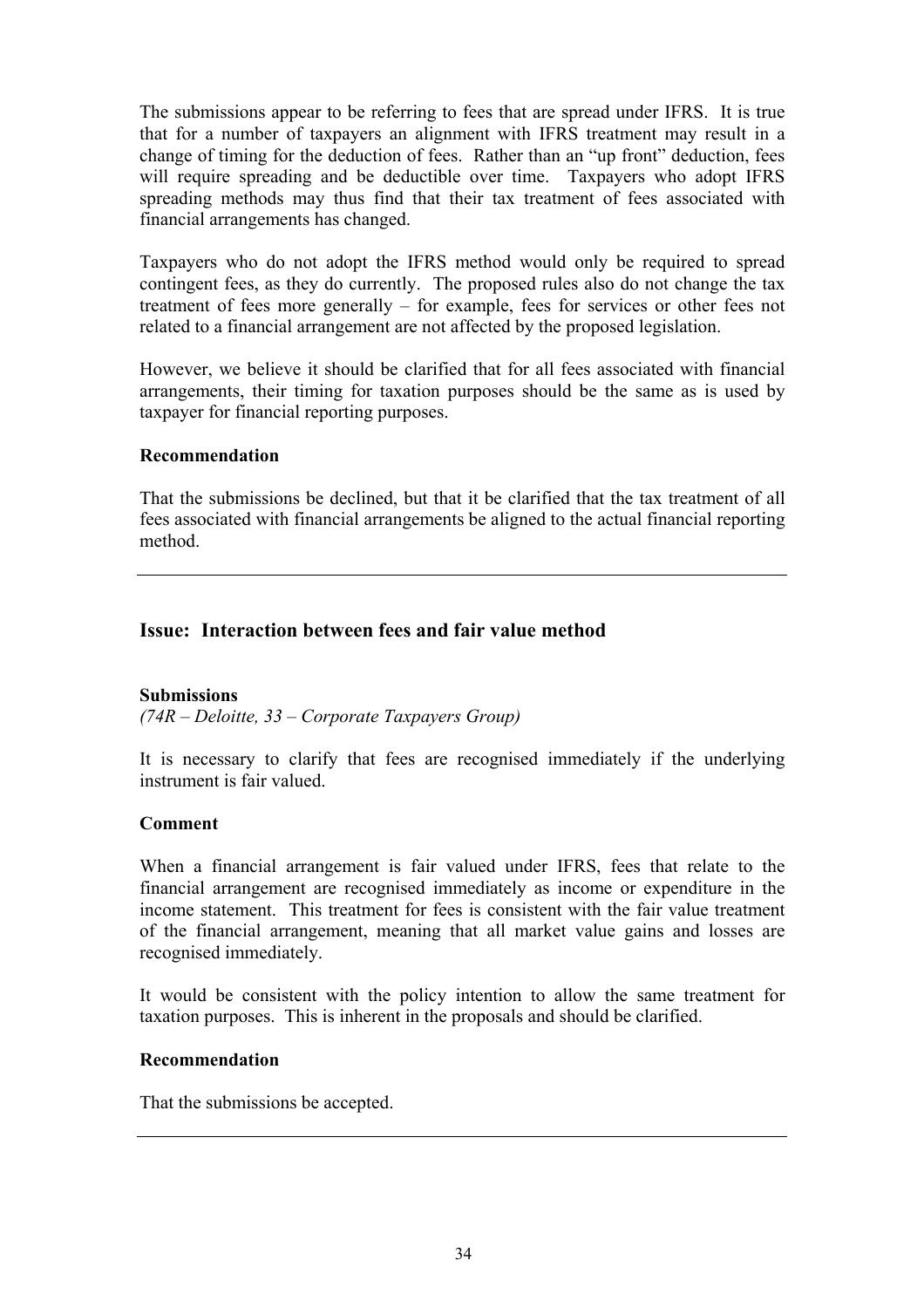## **Issue: Scope of fees to be spread under the financial arrangement rules**

## **Submission**

*(91 – New Zealand Institute of Chartered Accountants)* 

The legislation should be clarified to say that both fees and transaction costs are to be spread over the life of a financial arrangement as per NZ IAS 39.

## **Comment**

The bill proposes that fees that are non-integral to financial arrangements will be ignored when calculating income or expenditure under the financial arrangement spreading rules. The effect is that anything that has been spread under IFRS will also be spread for taxation purposes.

The submission points out that some transaction costs that are directly attributable to a financial arrangement are spread as part of the effective yield calculation under IFRS. This accounting treatment should be accepted for taxation purposes.

We agree that it would be consistent with the policy intention to accept the accounting treatment for transaction costs when taxpayers have adopted IFRS spreading methods.

#### **Recommendation**

That the submission be accepted.

## **Issue: Guidance for taxpayers who do not prepare financial reports**

## **Submission**

*(74R – Deloitte, 33 – Corporate Taxpayers Group)* 

More guidance is needed on the meaning of "non-integral" fees for taxpayers who do not prepare financial reports.

#### **Comment**

The changes relating to fees only apply when IFRS financial statements are prepared. The concept of non-contingent fees would continue to apply to taxpayers who do not prepare IFRS financial statements.

## **Recommendation**

That the submission be declined.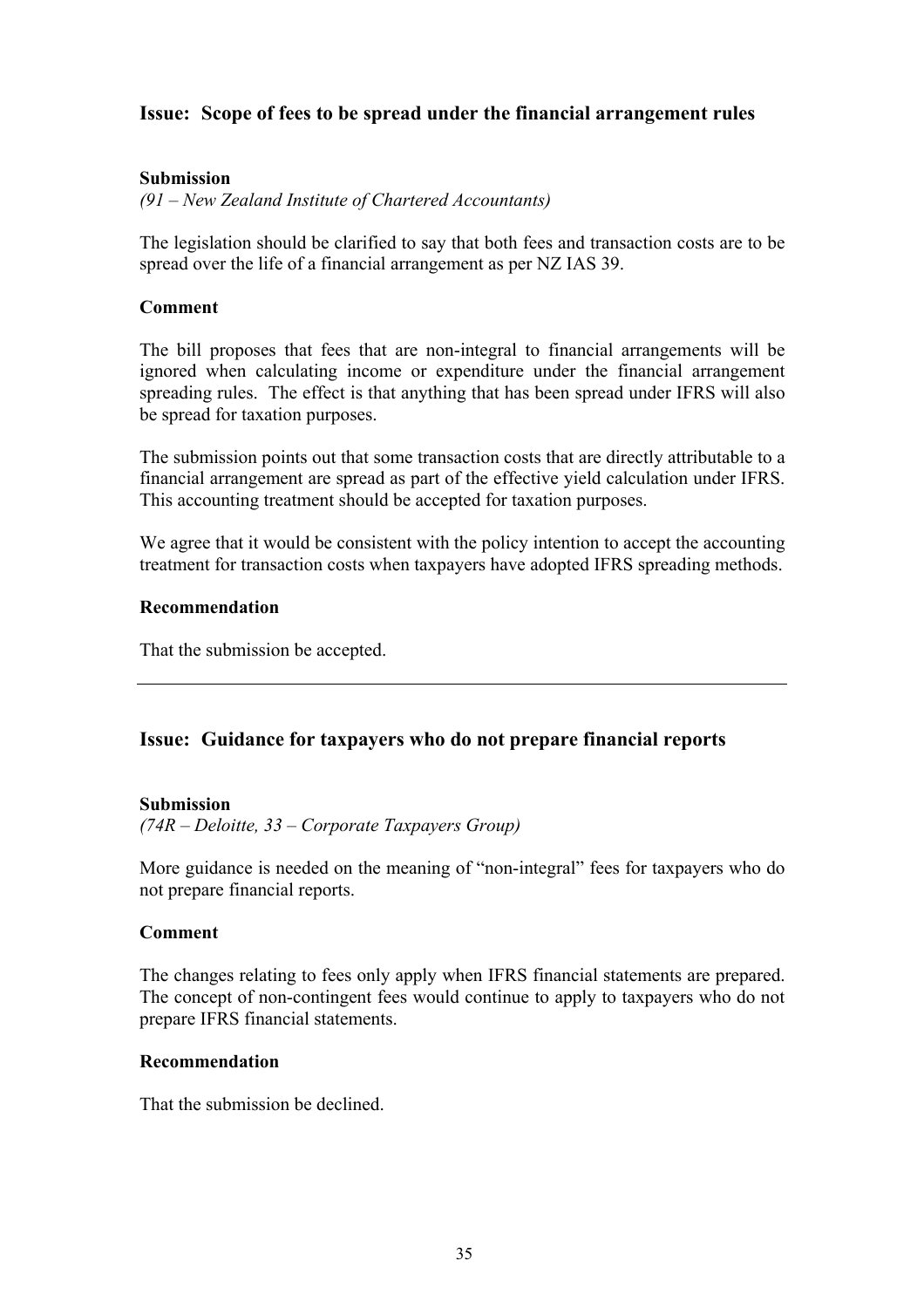## **Issue: Scope of relief**

## **Submission**

*(91 – New Zealand Institute of Chartered Accountants)* 

Relief should apply to taxpayers who follow the IFRS methodology in error on the mistaken assumption that because the old accounting rules are acceptable for tax purposes that IFRS methodology is also acceptable for tax.

## **Comment**

Tax liabilities are generally calculated on the basis of income tax legislation rather than accounting standards. Even though tax rules do rely on accounting practice in a number of areas, the relationship between accounting practice and tax is complex. This is the case under the old accounting rules as well as under IFRS, although officials acknowledge that with the introduction of IFRS there is real tension in some areas between IFRS timing rules and historical tax rules.

Taxpayers should be expected not only to take reasonable care when relying on accounting practice for taxation purposes but also to ensure that the reliance on accounting practice does not result in an unacceptable tax position. This is the requisite standard under the old accounting rules and should not be relaxed as taxpayers move to IFRS accounting rules.

The proposed legislative relief from unacceptable tax position penalties is provided for early adopters of IFRS who may be filing their tax returns before the bill is enacted. This is intended as a narrowly targeted relief for these taxpayers in the 2005–06 and 2006–07 income years. It is anticipated that the legislation will be enacted before the 2007–08 income year and this would be adequate for most taxpayers, except for the few that have a very early balance date.

#### **Recommendation**

That the submission be declined.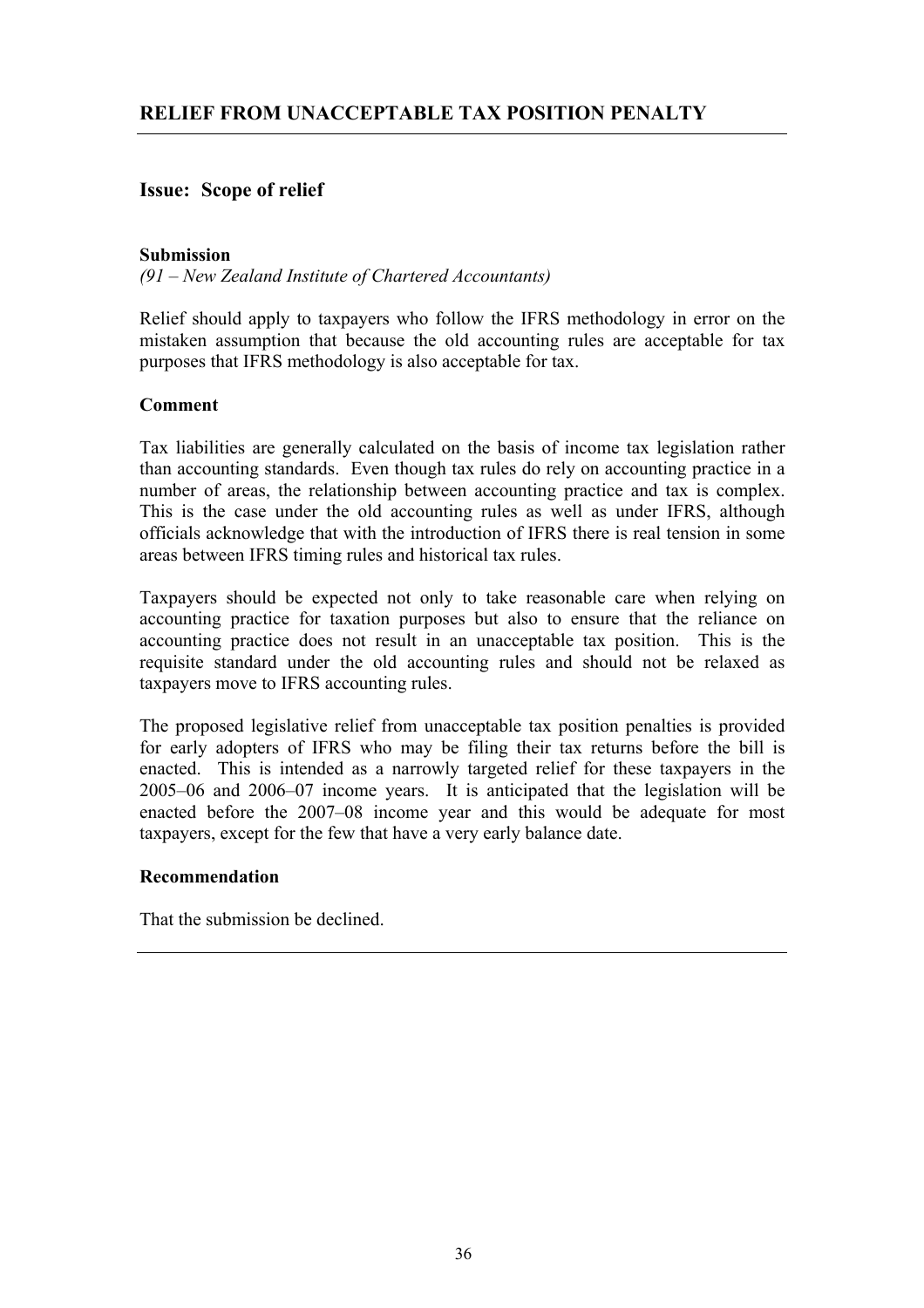## **Issue: Relief should be extended to the 2009–10 income year**

## **Submissions**

*(74R – Deloitte, 49 – Contact Energy Limited, 33 – Corporate Taxpayers Group)* 

Relief should be extended until the 2009–10 income year for all taxpayers.

## **Comment**

The proposed legislative relief from unacceptable tax position penalties is provided for early adopters of IFRS who may be filing their tax returns based on IFRS as early as the 2005–06 income years. The proposed cut-off date for legislative relief is the 2006–07 income year because the legislation is expected to be enacted by the 2007–08 income year. We do not believe it is necessary to extend the application date of the proposed legislative relief.

## **Recommendation**

That the submissions be declined.

## **Issue: Conditions for relief**

## **Submissions**

*(74R – Deloitte, 49 – Contact Energy Limited, 33 – Corporate Taxpayers Group)* 

Conditions that taxpayers have to satisfy to qualify for relief are not clear. In particular:

- Why is the link to accounting treatment necessary?
- What is "full disclosure"?

## **Comment**

The proposed legislative relief from the unacceptable tax position penalty is linked to accounting treatment because a tax position can be taken on the basis of the tax legislation alone. This tax position may have nothing to do with the changes that might be brought about by the adoption of IFRS for taxation purposes. A taxpayer that took an unacceptable tax position in this situation should not be protected from the unacceptable tax position penalties.

The objective of providing legislative relief from the unacceptable tax position penalty is to provide reassurance to early adopters of IFRS in circumstances when they rely on IFRS accounting practice for taxation purposes. The proposed relief would apply only if a tax shortfall arises because of actual or potential application of IFRS.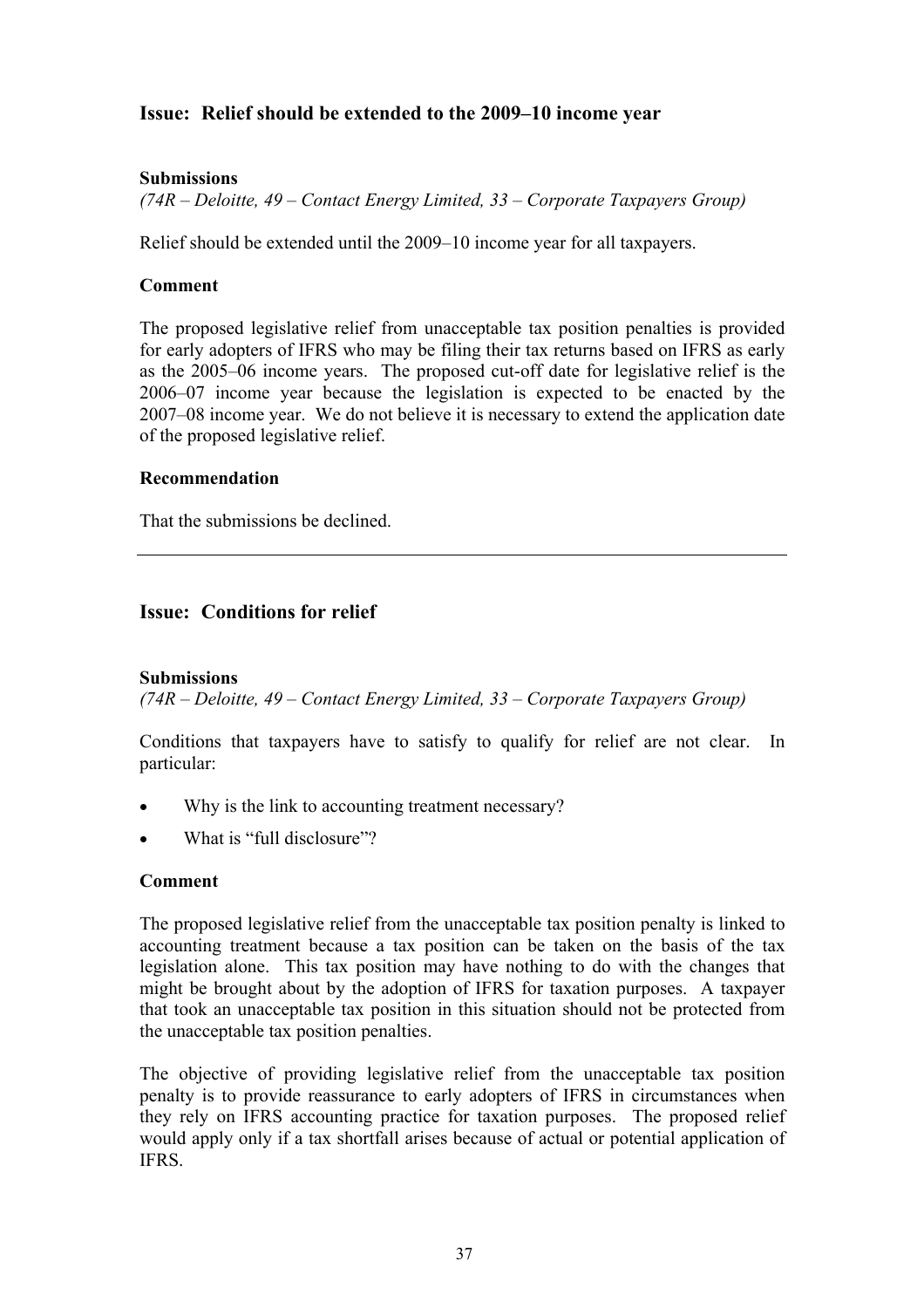In addition, the accounting treatment that has been used for tax purposes (which gives rise to the tax shortfall) must be acceptable accounting practice under IFRS. This condition is necessary to ensure that the unacceptable tax position penalty is applicable if tax positions are taken on the basis of an unreasonable IFRS interpretation.

The "full disclosure" requirement is not a condition that can be defined precisely and set in legislation. In principle, sufficient information needs to be provided to the Commissioner so the Commissioner is in a position to assess the IFRS-related tax position. What constitutes full disclosure would vary depending on circumstances. For example, a taxpayer who provides a tax adjustment schedule listing an aggregate amount representing IFRS-related adjustment may be taken as full disclosure in some circumstances. More detailed information may be required in other circumstances.

## **Recommendation**

That the submission be declined.

## **Issue: Application to the 2005–06 income year**

## **Submission**

*(91 – New Zealand Institute of Chartered Accountants)* 

A number of taxpayers adopted IFRS in their 2005–06 income year. The relief needs to cover the 2005–06 income year for early adopters and the proposed legislation needs to be redrafted.

## **Comment**

It is intended that the legislative relief be available for the 2005–06 income year, as well as the 2006–07 income years. The proposed section 141B(1B)(b) covers the period between the first day of the first income year that a taxpayer adopts IFRS and the last day of the 2006–07 income year.

The policy intention is that, for a taxpayer who adopts IFRS in the 2005–06 income year, the legislative relief would cover both the 2005–06 and 2006–07 income years. The current provision in the bill already achieves this policy intention.

## **Recommendation**

That the submission be noted.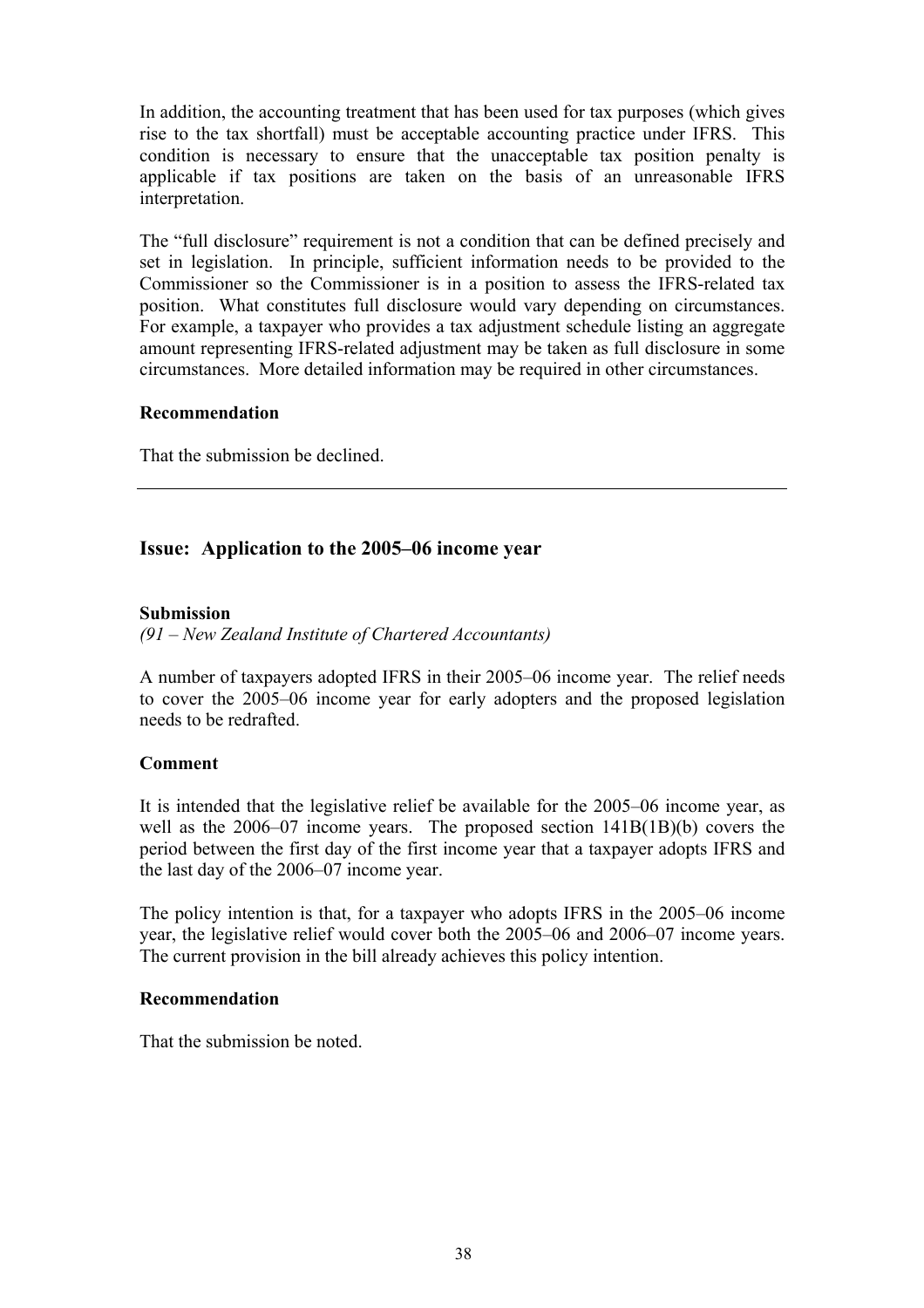## **Issue: Deductibility of credit impairments**

#### **Submissions**

*(95 – New Zealand Law Society, 91 – New Zealand Institute of Chartered Accountants, 65A – New Zealand Bankers Association)* 

Tax deductions for bad debts should be aligned with credit impairments under IFRS.

#### **Comment**

The deductibility of bad debts for taxation purposes is entirely governed by the bad debt deductibility rules in section DB 23. General provisions for doubtful debts that have been recorded for financial reporting purposes are currently not deductible for taxation purposes. Bad debts are allowed as deductions only if they have been written off.

An alignment between the IFRS treatment of credit impairments with the tax treatment would most likely reduce compliance costs of banks and financial institutions. It is also true that the credit impairment rules are more precise under IFRS than they have been under the old accounting practice.

However, the credit impairment adjustments under IFRS are still only an accounting estimate. An alignment with IFRS in this area would essentially allow banks and financial institutions to treat the credit impairment estimate as deductible for taxation purposes.

The revenue cost of such an alignment is also very significant. Initial estimates suggest that allowing credit impairments to be deductible for taxation purposes would cost, on a one-off basis, over \$250 million if the rules apply to the four major banks. The costs would be higher if other financial institutions are taken into account. Further, consideration would have to be given to trade doubtful debts.

On balance, we do not recommend an alignment with IFRS treatment. The present tax treatment for bad debts should not be changed.

## **Recommendation**

That the submissions be declined.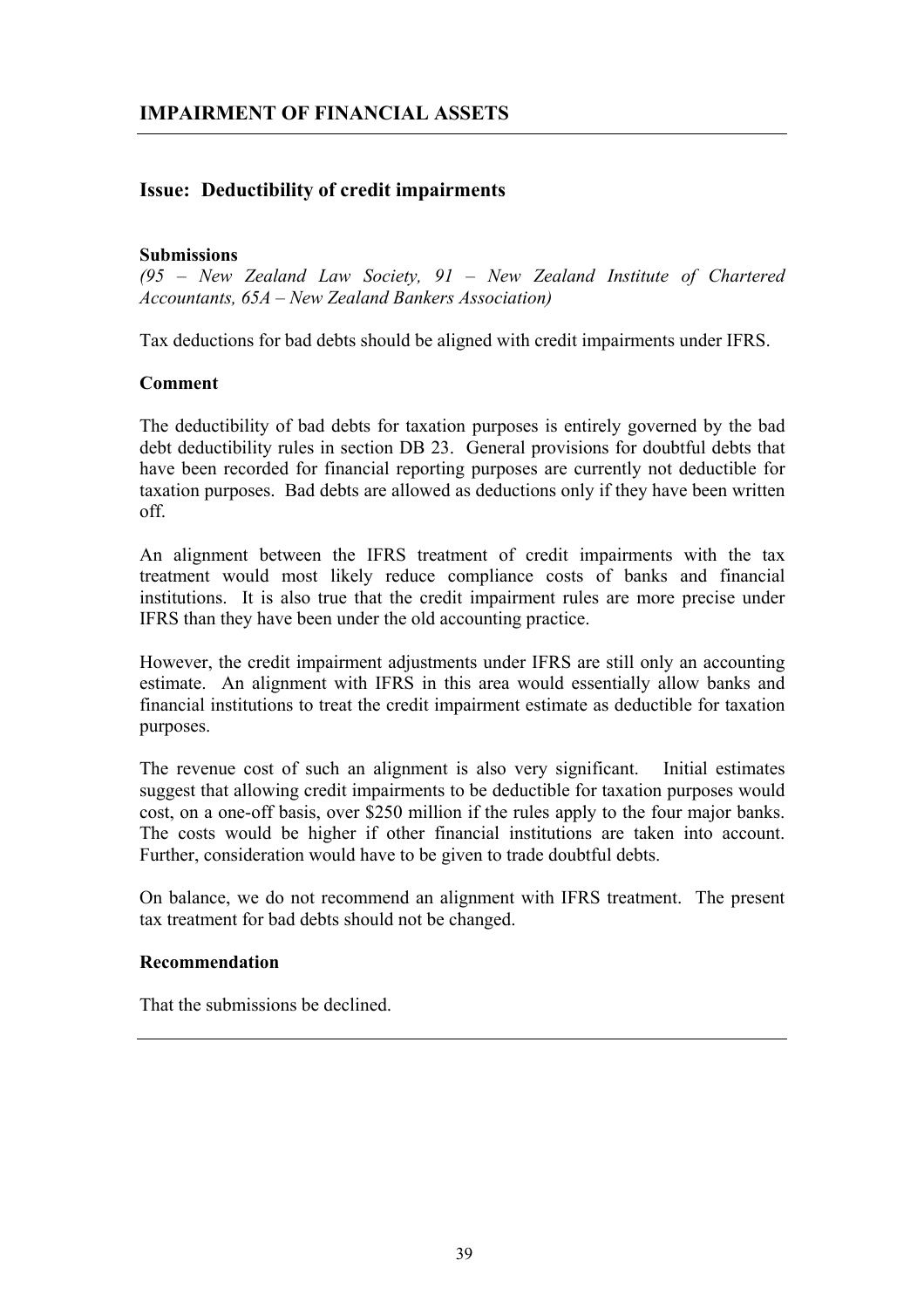## **Issue: Scope of limitation on impaired credit adjustments**

## **Submission**

*(65A – New Zealand Bankers Association)* 

If impaired credit adjustments are not deductible, then it should be clarified that the credit impairment add-back adjustment only applies to a financial arrangement which is an asset.

## **Comment**

The policy intention behind the credit impairment add-back is to ensure that taxpayers who adopt the IFRS methods are not using the methods as a "backdoor" to claim the credit impairment adjustment. Instead, the present tax treatment of bad debts should continue to apply for IFRS taxpayers.

However, the proposed adjustment appears to be too wide, as it covers the impaired credit adjustment that could be made to financial liabilities as well as financial assets. From a policy perspective, the adjustment should only be necessary for financial arrangements that are financial assets.

## **Recommendation**

That the submission be accepted.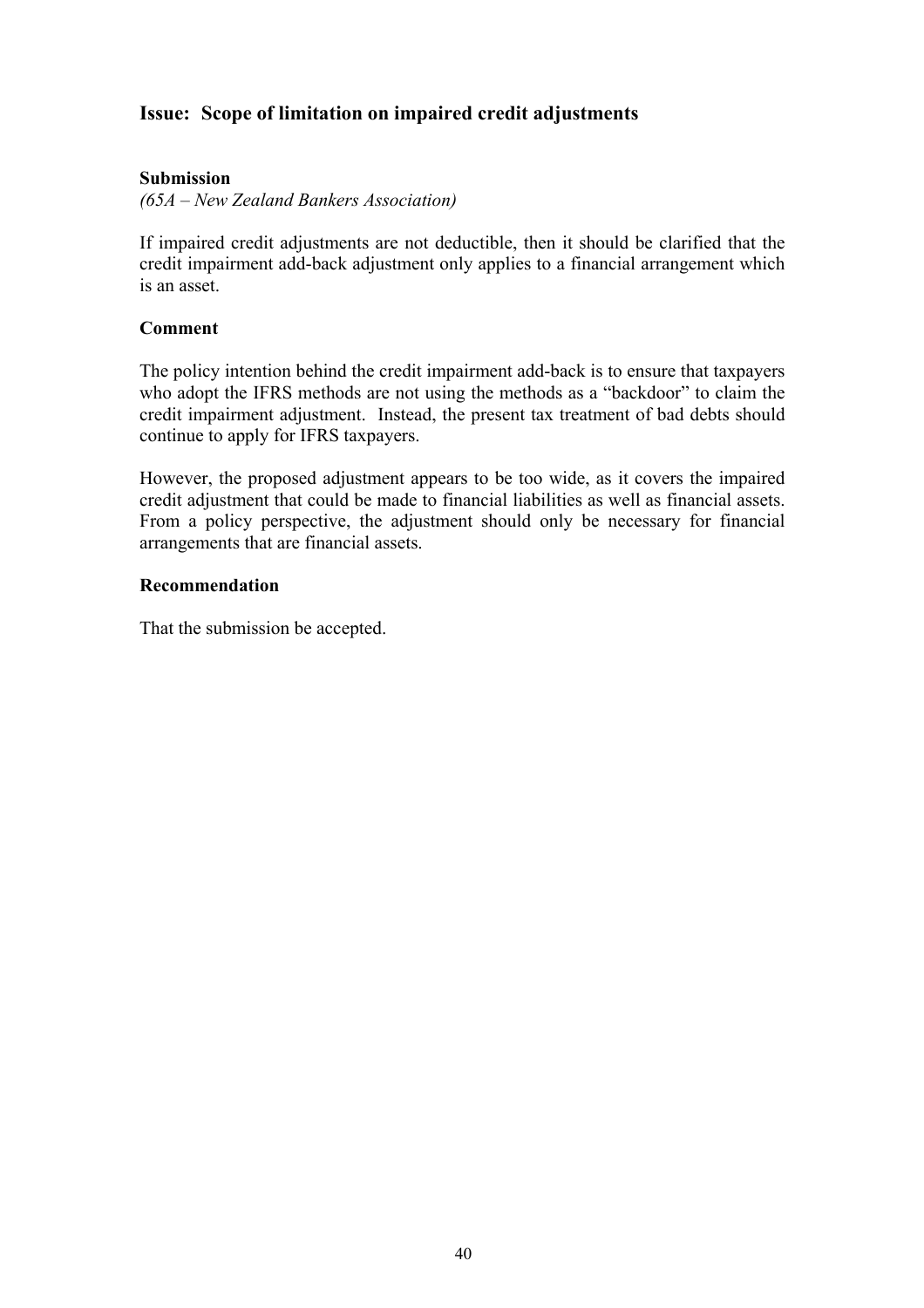## **THIN CAPITALISATION RULES**

## **Submissions**

*(74R – Deloitte, 33 – Corporate Taxpayers Group)* 

Pre-IFRS asset values should be grandparented for the purpose of the thin capitalisation rules.

#### **Comment**

The current thin capitalisation rules have a safe harbour debt-to-asset ratio of 75 percent. This is generally understood to be a generous safe harbour. The adoption of IFRS may adversely affect a taxpayer's ability to meet the safe harbour ratio. However, this would occur only if a large intangible asset (for example, goodwill) has to be removed from the balance sheet under IFRS. It may be appropriate to consider providing a special relief if taxpayers are in this position.

Officials have discussed the impact of IFRS on the thin capitalisation rules with taxpayers as part of the consultation process leading up to the tax bill. To date, we are not aware of any taxpayer whose thin capitalisation position would be significantly adversely affected by the adoption of IFRS.

#### **Recommendation**

That the submission be declined.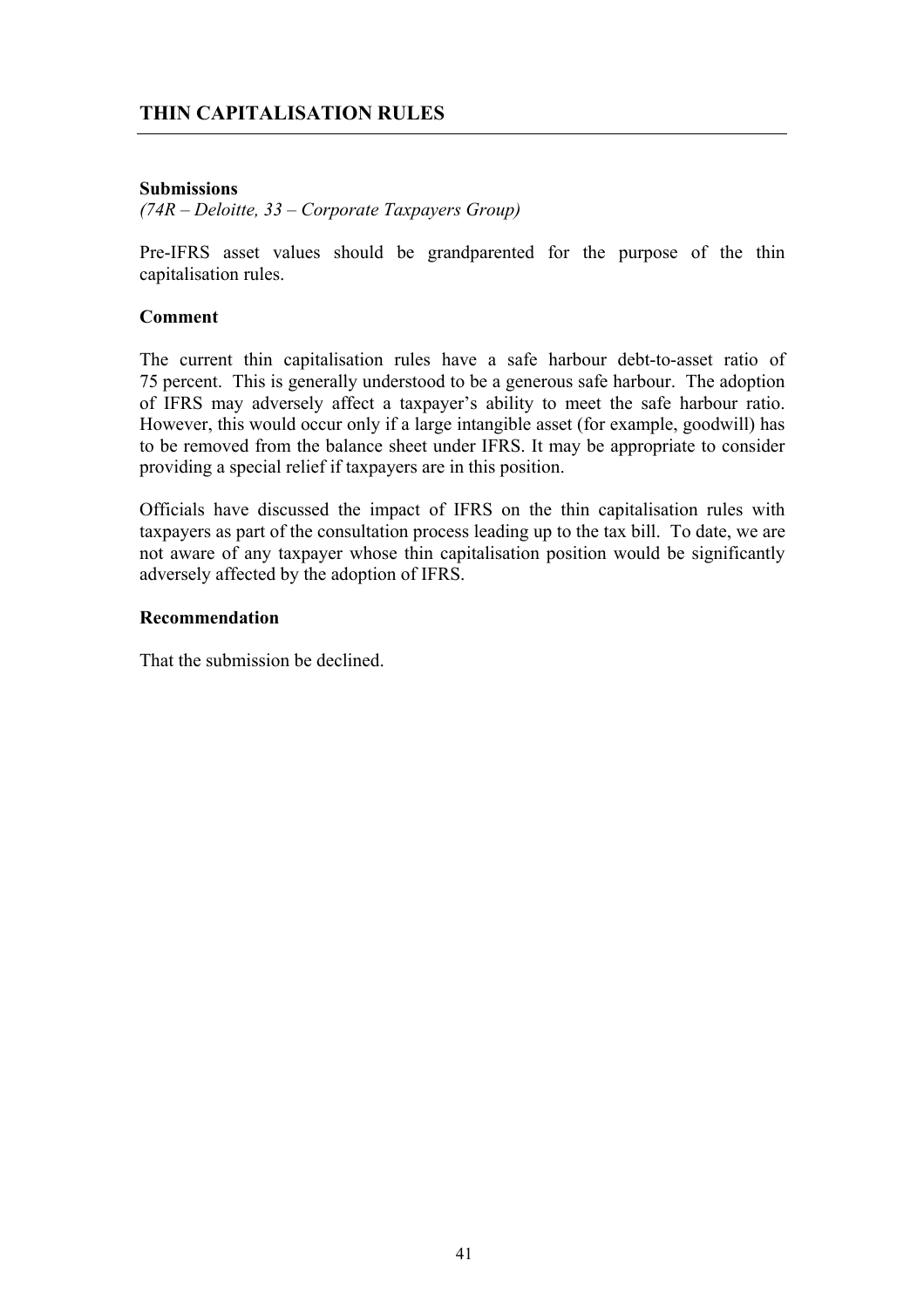## **Issue: Movements in equity reserves**

#### **Submission**

*(49 – Contact Energy Limited)* 

What mechanism is in place to adjust for items recycled from equity through the income statement if they have been recognised in tax calculations in an earlier year?

#### **Comment**

An accounting adjustment which transfers an amount from equity reserves to income statement should not in itself create any tax consequences. If the accounting record is relied upon for taxation purposes, this adjustment should be removed for tax purposes.

However, such an accounting record is likely to be triggered by a realisation event – for example, when the financial arrangement matures. The financial arrangement rules provide that a base price adjustment is required when a financial arrangement matures. This is not linked to the accounting treatment. If a base price adjustment is performed on a financial arrangement, the outcome should be brought in for taxation purposes.

In practice, these adjustments are done through tax adjustment schedules.

## **Recommendation**

That the submission be declined.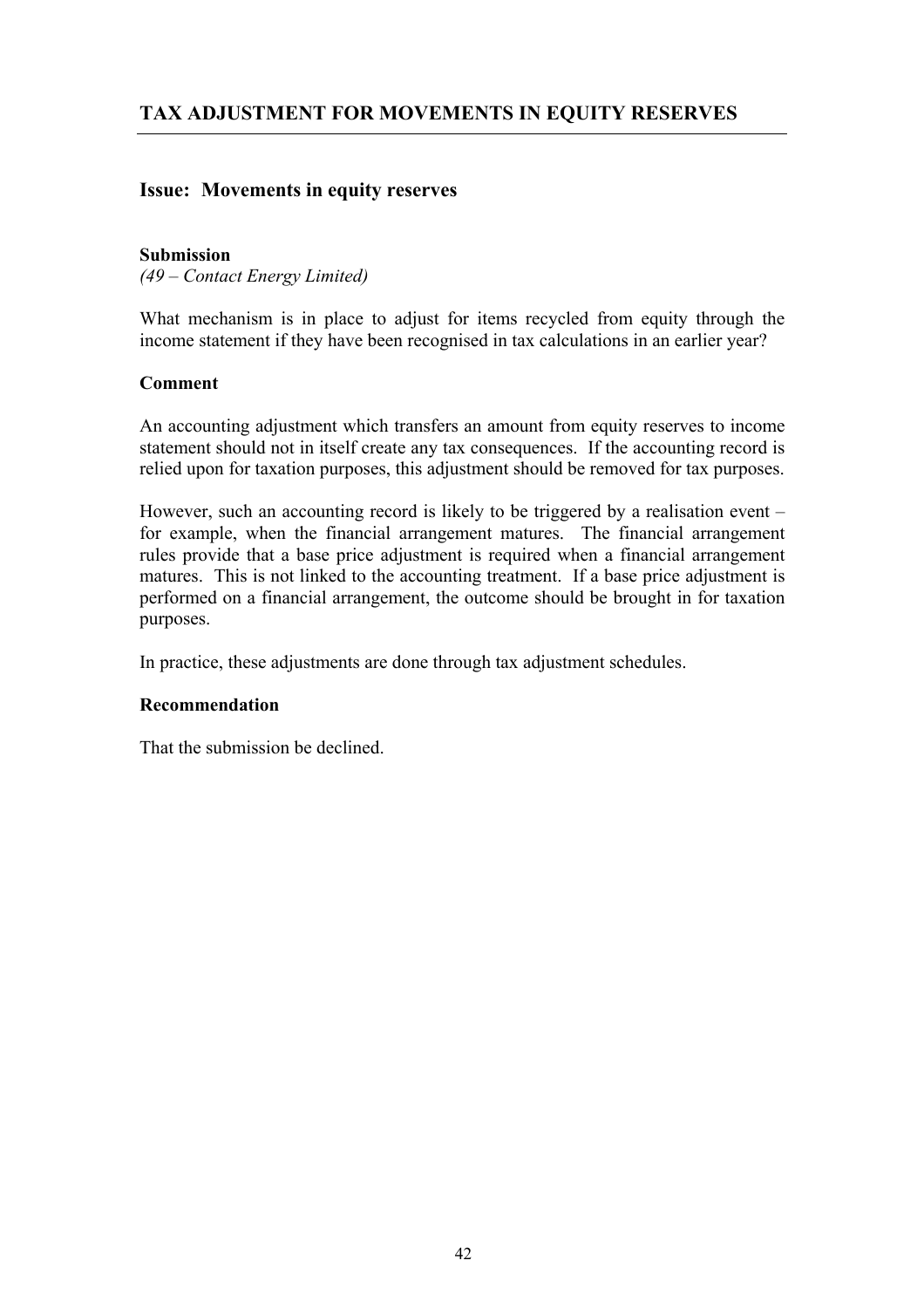## **REMEDIAL UNIT FOR PROBLEMS RELATING TO ADOPTION OF IFRS**

## **Submissions**

*(74R – Deloitte, 65A – New Zealand Bankers Association, 54 – ASB Bank, 49 – Contact Energy Limited, 33 – Corporate Taxpayers Group)* 

A remedial unit should be established to deal with ongoing problems that may arise from the adoption of IFRS.

#### **Comment**

We recognise that the transition from current accounting practice to IFRS for taxation purposes does create uncertainties for taxpayers. The proposed bill is the first step towards dealing with these uncertainties.

Resources are currently not available to establish a formal remedial unit.

The officials involved in these proposals will monitor outcomes and will react as promptly as possible to any problems as they arise.

#### **Recommendation**

That the submissions be declined.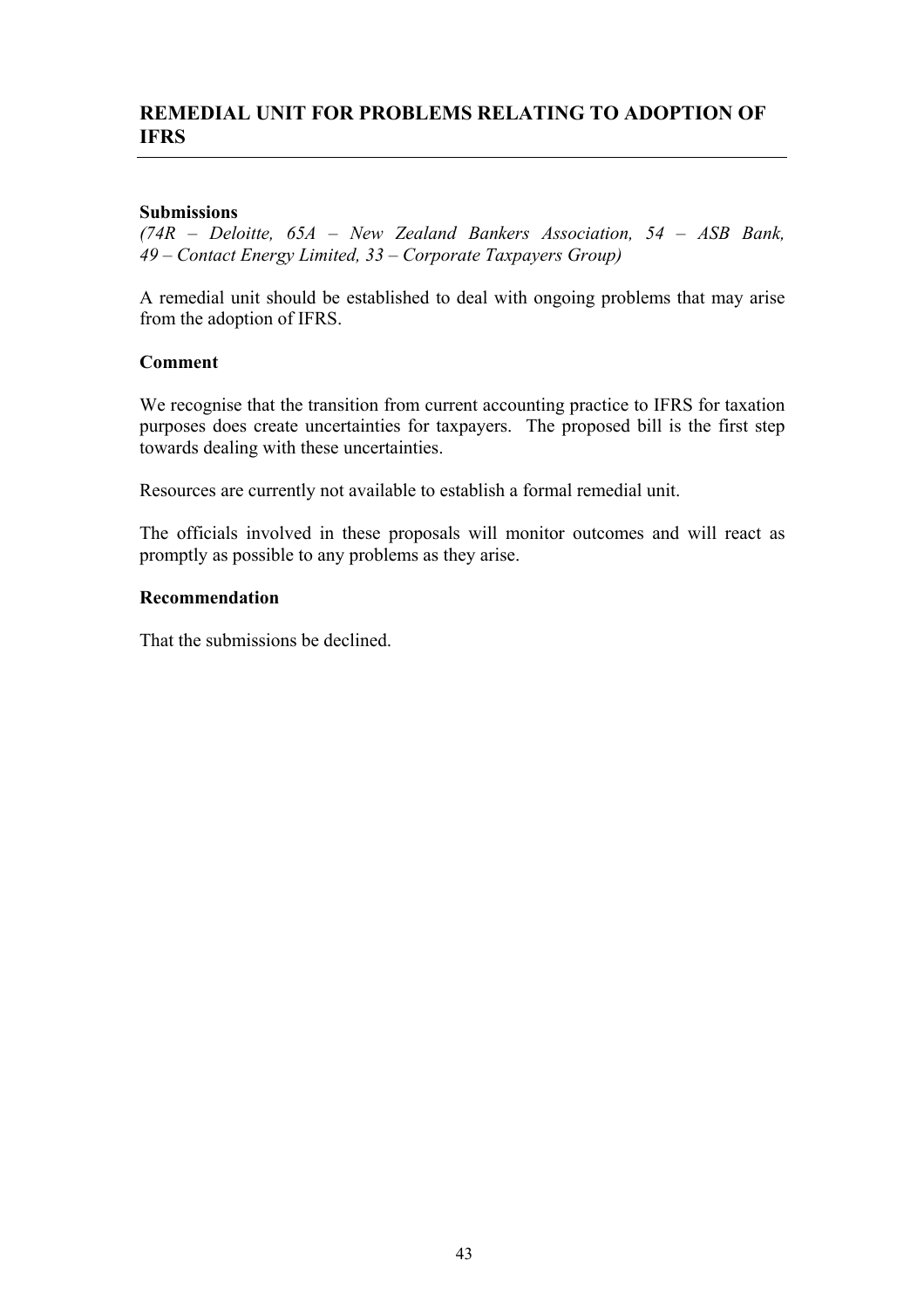## **AVAILABILITY OF IFRS STANDARDS**

## **Submission**

*(95 – New Zealand Law Society)* 

Accounting standards referred to in the tax legislation must be publicly available.

## **Comment**

We agree that this would be the desired outcome.

The relevant New Zealand accounting standards are currently available on the New Zealand Institute of Chartered Accountants (NZICA) website.

#### **Recommendation**

That the submission be noted.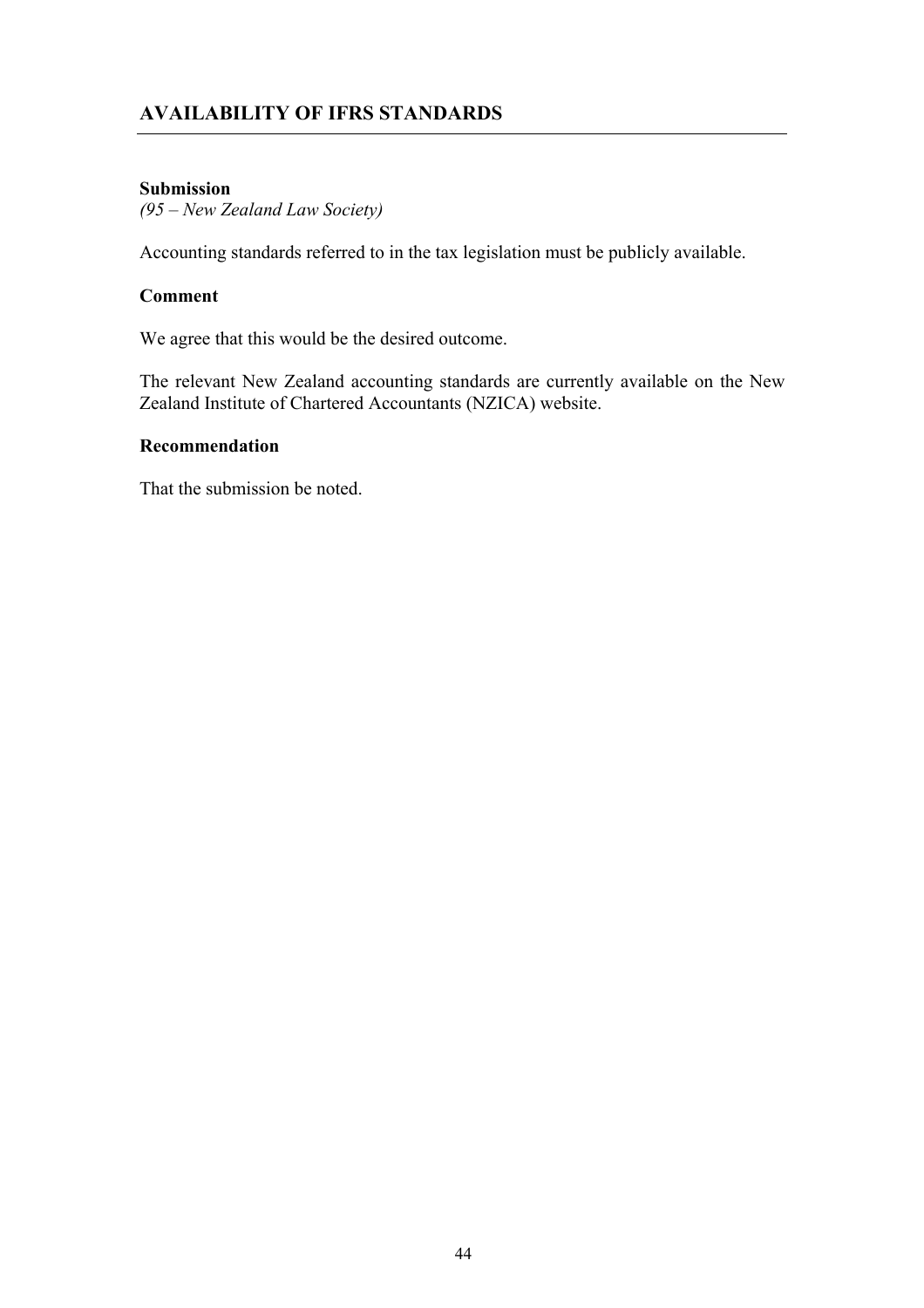## **Issue: Heading of section EW 19**

#### **Submission**

*(65A – New Zealand Bankers Association, 23 – ISI)* 

"Choice among YTM, SL and MV methods" is a clearer heading.

Section EW 19 should read, "If the person is not required to use the IFRS method under EW 15B, a person may..." instead of, "A person who...".

## **Comment**

Officials agree with this submission.

#### **Recommendation**

That the submission be accepted.

## **Issue: Unacceptable tax position penalty**

#### **Submission**

*(Matter raised by officials)* 

Proposed section 141B(1C) could be redrafted as follows:

- the word "wholly" in subparagraph (c) is redundant;
- "due to application of IFRS" could be clearer instead of "due to  $accounting"$  in subparagraph  $(d)$ .

## **Comment**

The changes are necessary to better reflect the policy intention.

#### **Recommendation**

That the submission be accepted.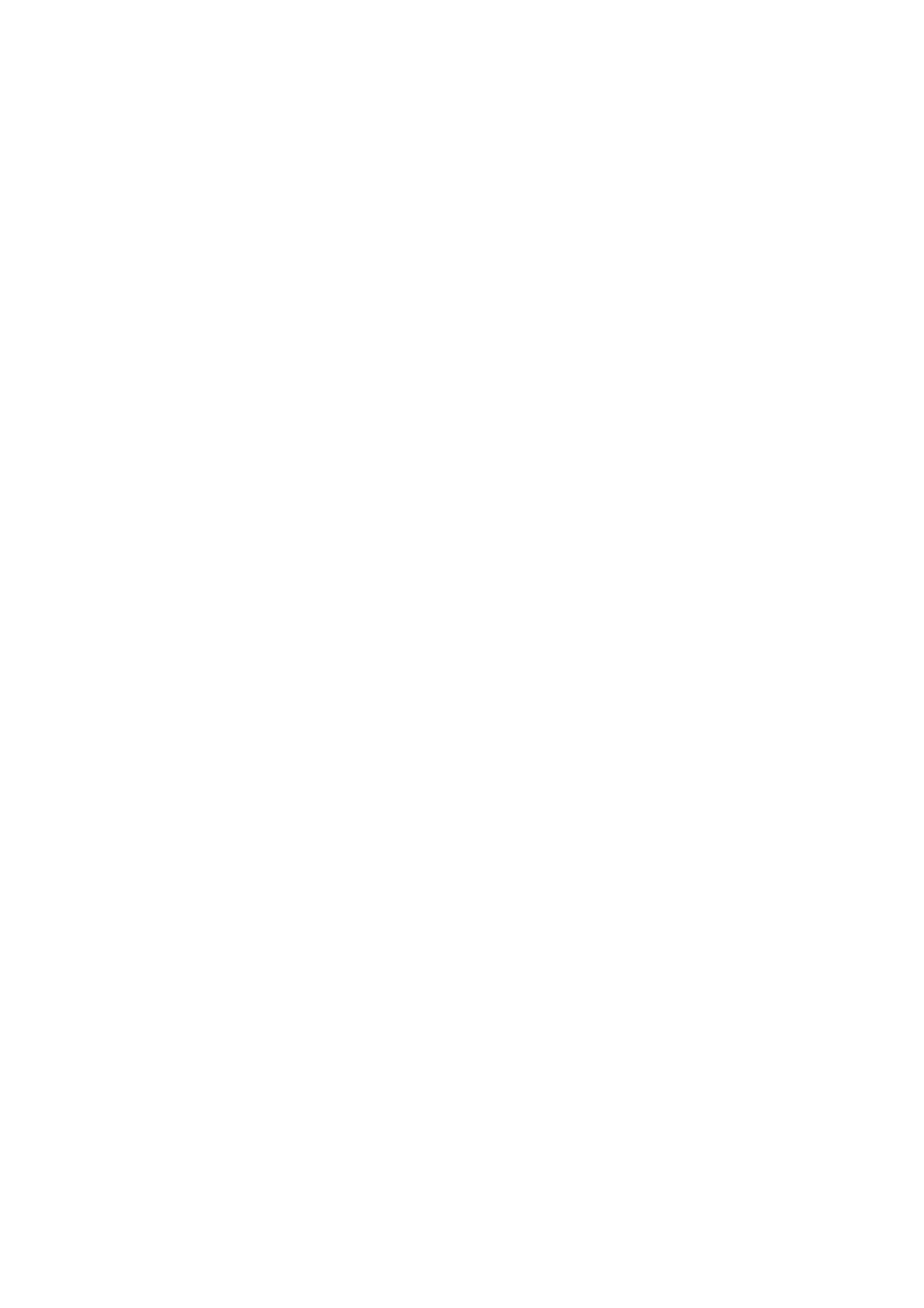# KiwiSaver (Supplementary Order Paper)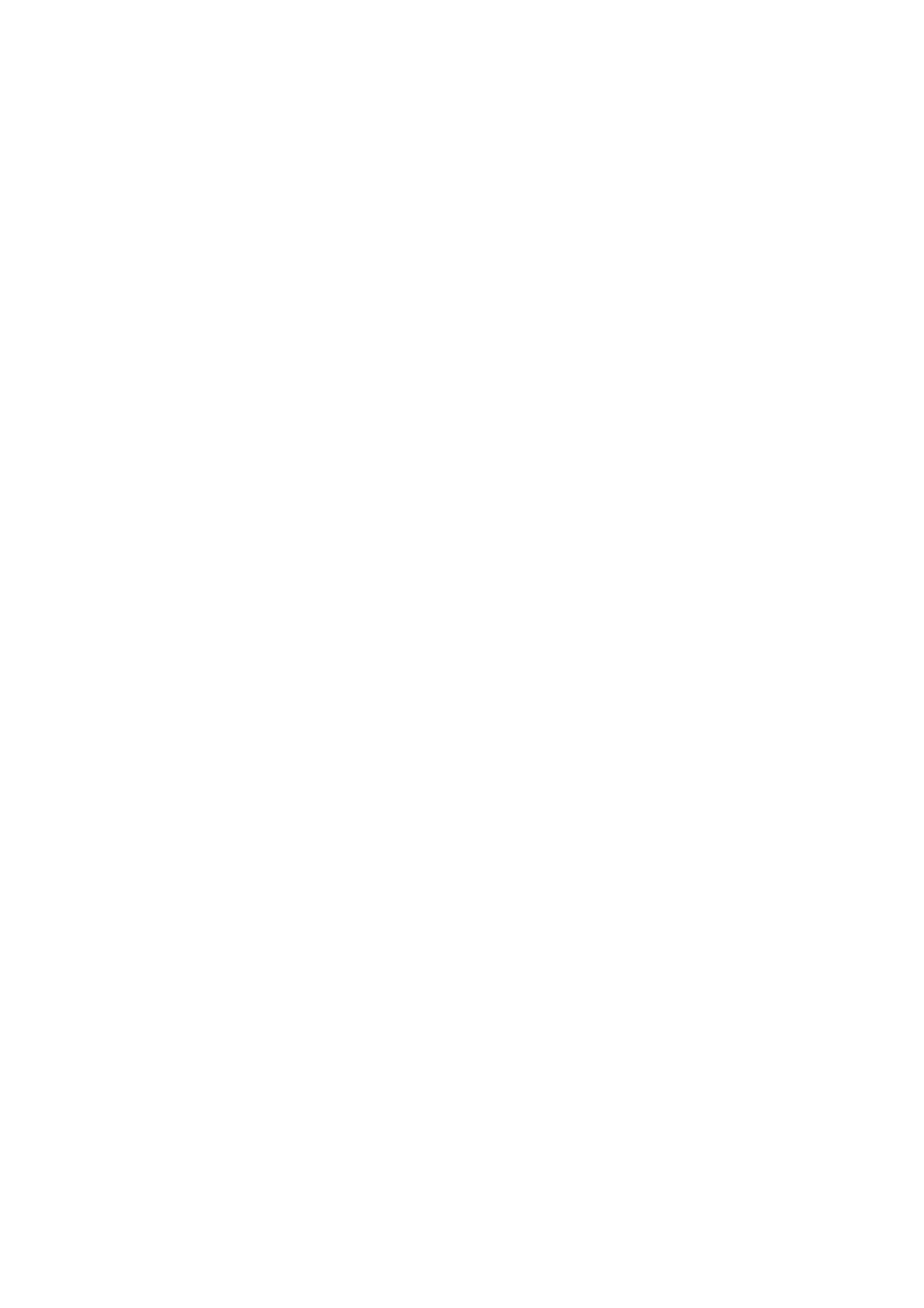This section covers:

- submissions on Supplementary Order Paper No. 130;
- a number of additional matters identified by officials; and
- two late submissions (100 Alzheimers Wairarapa Inc and 101 New Zealand Absolute Return Association).

Submissions relating to the design and administration of the member tax credit are still under consideration and will be provided to the Committee in due course.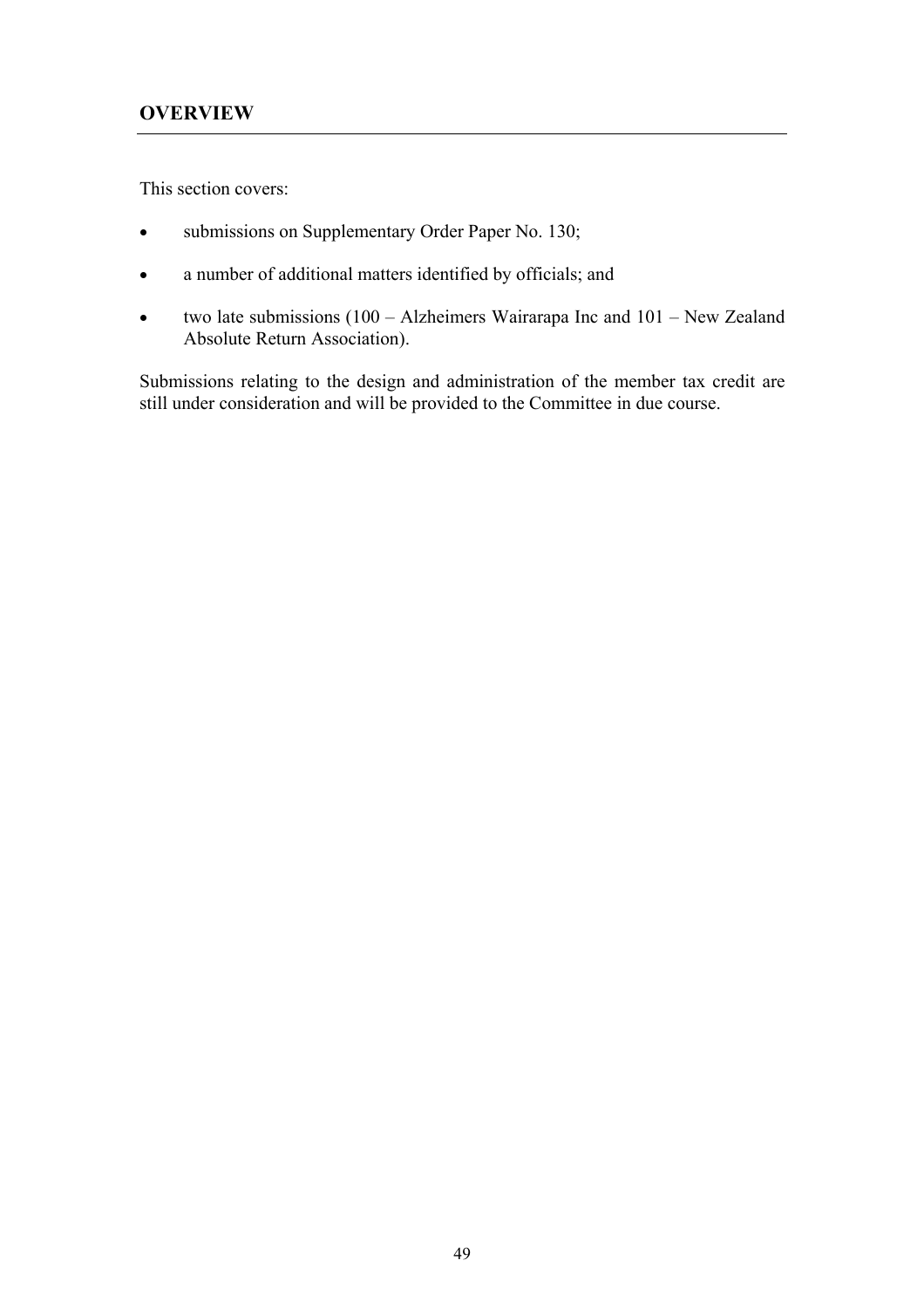## **WORDING IN SOP**

## **Submission**

*(91 and 91A – New Zealand Institute of Chartered Accountants)*

NZICA supports the amendments made in SOP No. 130, however it considers that the opening wording of section KJ 3 could be improved. It is also concerned with the clarity of the language in new section KJ  $4(3)(b)$ .

## **Comment**

Officials agree that the current wording and language used in sections KJ 3 and KJ 4 of the SOP should be amended for greater clarity.

#### **Recommendation**

That the submission be accepted.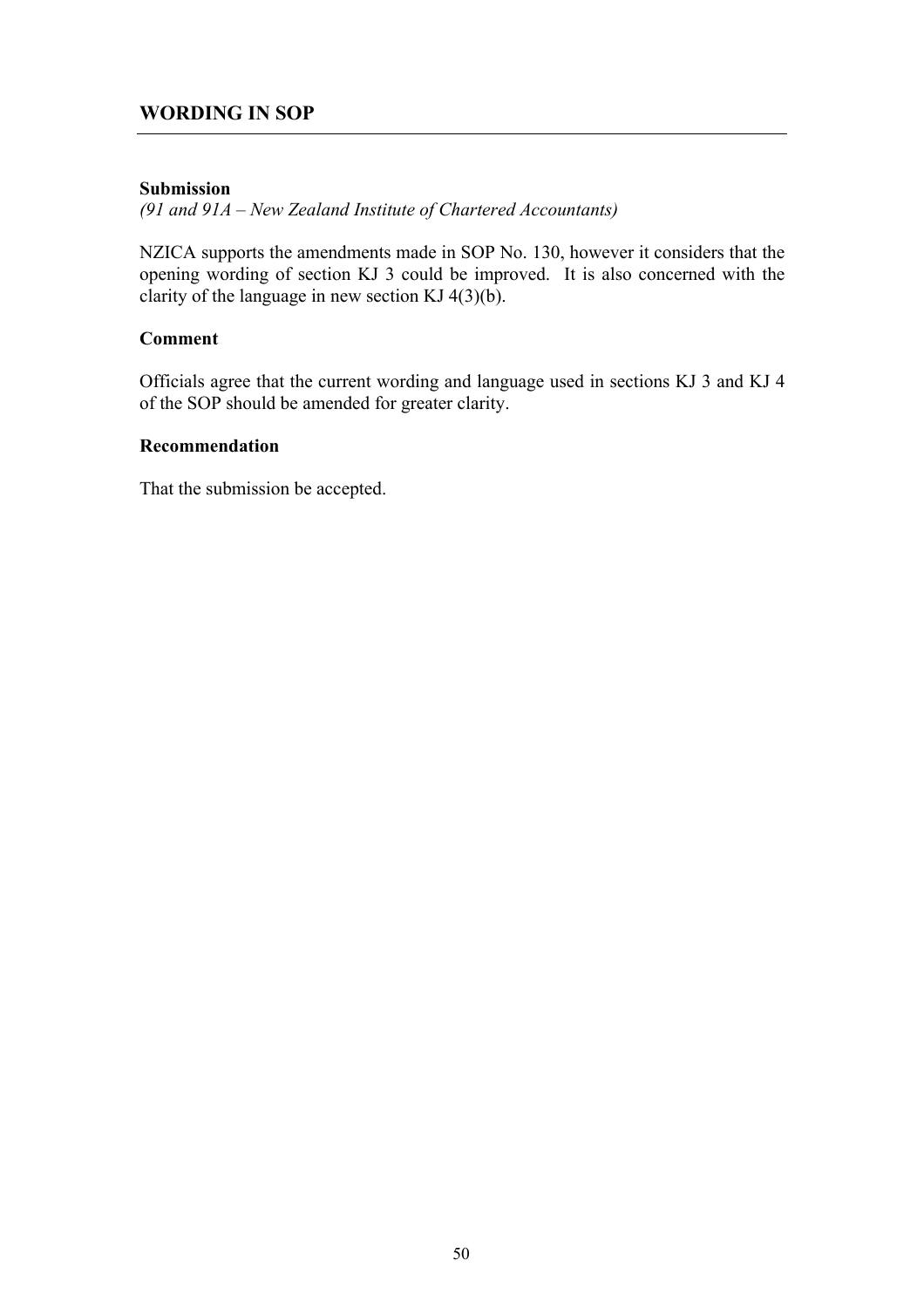## **Submission**

*(23A – Investment Savings & Insurance Association of NZ Inc)*

As many of the issues raised in submissions on the main bill and the SOP relate to the efficient and practical administration of schemes from 1 October 2007, consideration should be given to speeding the passage of the bill to reduce the uncertainty that would otherwise result during the period from 1 October until the bill is passed.

## **Comment**

Officials acknowledge the concern raised in the submission. The bill is expected to be reported back to the House by the Finance and Expenditure Committee by early November. It is the government's intention that the bill will be enacted as soon as possible after the report-back to Parliament.

## **Recommendation**

That the submission be noted.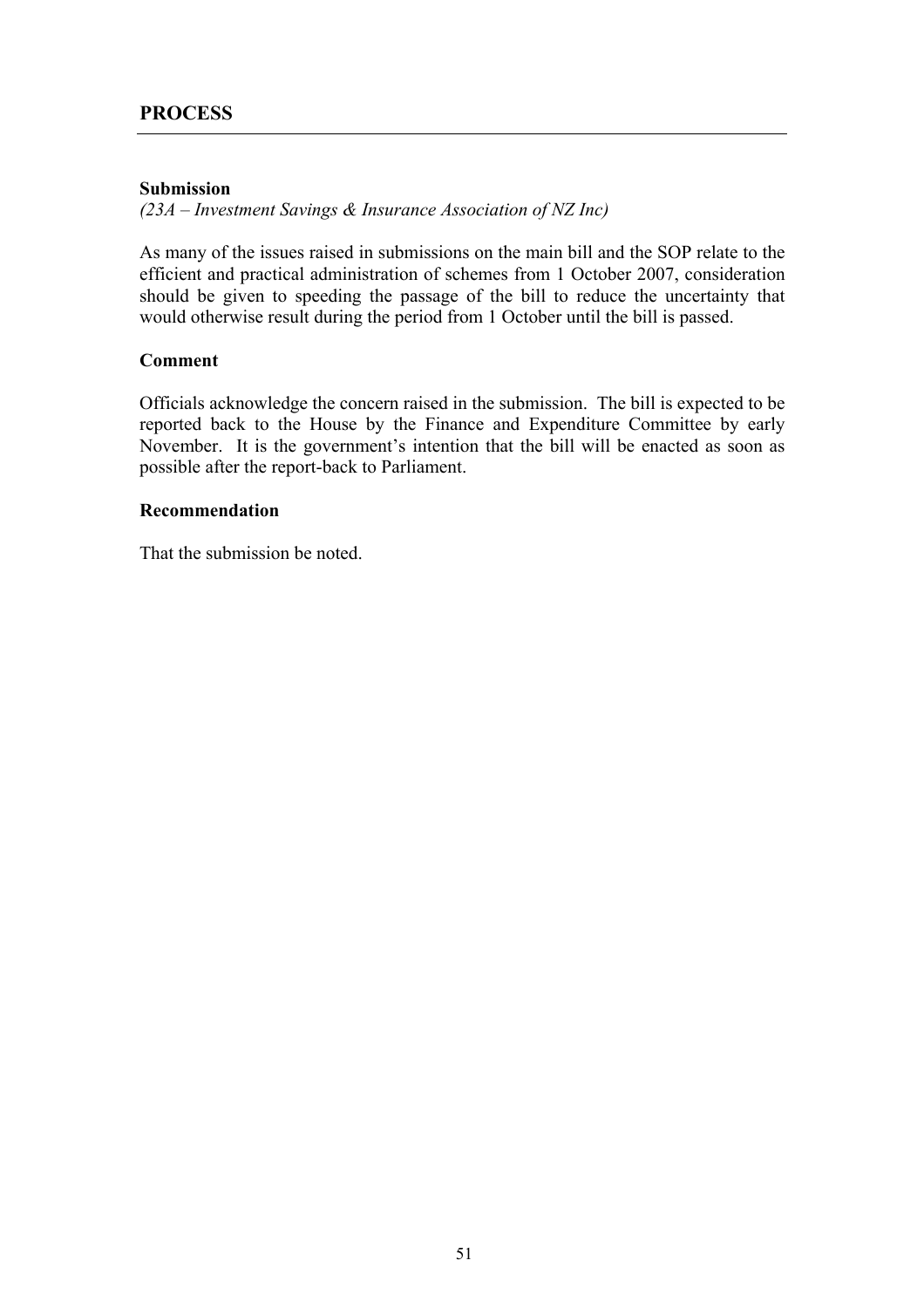## **Submission**

*(101 – New Zealand Absolute Return Association)*

The single provider rule contained in section 53 of the KiwiSaver Act 2006 should be abolished and instead, KiwiSaver investors be allowed to access a range of providers, with no more than 20 percent of their assets in any single provider.

## **Comment**

Section 53 of the KiwiSaver Act 2006 specifies that a person may be a member of only one KiwiSaver scheme at a time, but can have more than one account or investment product in any one scheme. The ability to invest in a number of investment products allows the member to diversify their investment and manage risk.

The reason that the single provider rule was introduced was to avoid the proliferation of small accounts and to ease the administrative burden on Inland Revenue, as Inland Revenue needs to know which scheme a member is enroled in. This would not be possible if a member is allowed to join multiple schemes. Furthermore, the rule enables a member to more effectively track their accounts, thereby reducing the likelihood of lost accounts. The objective of diversification may be accomplished through the various products the KiwiSaver scheme subsequently invests in.

Allowing access to multiple providers involves obvious costs and complexity for all parties in terms of administering the various components of KiwiSaver and ensuring there are no over- or under-payments of entitlements. A "20 percent" rule, as proposed, would require members to have at least five providers, and policing the rule would impose further compliance and complexity.

It should also be noted that the regulatory arrangements for KiwiSaver schemes have been developed to be especially robust in light of the incentives to participate. The requirements relating to independent trustees and fees ensure that KiwiSaver schemes are subject to appropriate supervision and that investments are priced appropriately. This also helps mitigate any risk of having a single account with a provider. The decision to invest in KiwiSaver is an investment decision, which carries some investment risk. Members should assess these risks and choose an option that best suits them.

## **Recommendation**

That the submission be declined.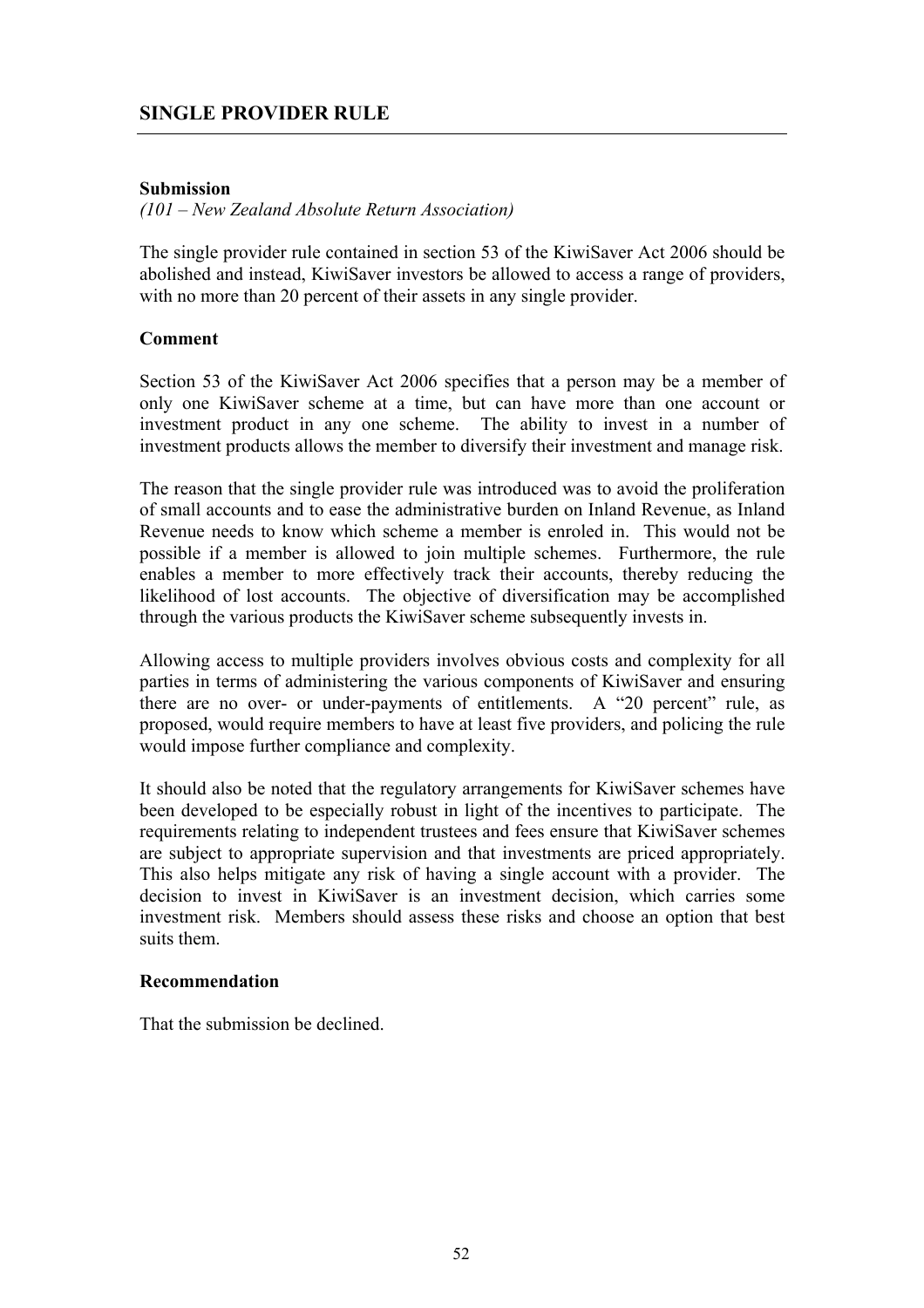## **EMPLOYER CONTRIBUTIONS**

## **Submission**

#### *(99 – Alzheimers Wairarapa Inc)*

Employer contributions should be either exempt or the employer tax credit raised to \$30 per week per employee for all non-profit organisations with charitable status.

## **Comment**

Exempting a particular class of employer from the compulsory employer contribution would be unfair on employees. Likewise, providing a higher level of tax credit for these employers would be unfair to other employers and, if the credit was not reflected in contributions to employees, would in effect be an additional subsidy to those employers with no countervailing increase in service levels.

The tax credit reimburses employers for contributions that they are required to make, up to a maximum of \$20 a week for each employee. The following table shows the maximum annual gross salary or wages covered by the tax credit:

| From         | <b>Compulsory employer</b><br>contribution as a<br>percentage of gross<br>salary or wages | <b>Maximum annual tax</b><br>credit available | Annual gross salary or<br>wages completely offset<br>by the value of the<br>employer tax credit |
|--------------|-------------------------------------------------------------------------------------------|-----------------------------------------------|-------------------------------------------------------------------------------------------------|
| 1 April 2008 | $1\%$                                                                                     | \$1,040                                       | \$104,000                                                                                       |
| 1 April 2009 | $2\%$                                                                                     | \$1,040                                       | \$52,000                                                                                        |
| 1 April 2010 | 3%                                                                                        | \$1,040                                       | \$34,667                                                                                        |
| 1 April 2011 | $4\%$                                                                                     | \$1,040                                       | \$26,000                                                                                        |

Based on these figures, the effect on community organisations is unlikely to be significant before 1 April 2009 at the earliest.

Funding agencies, such as the Ministry of Social Development, are aware that providers of community-based services have concerns about meeting the difference between the compulsory employer contribution and the tax credit.

Agencies have undertaken to report to Ministers by the end of this year on the options for addressing the funding concerns of community and voluntary organisations and other similar bodies in the medium-term.

#### **Recommendation**

That the submission be declined.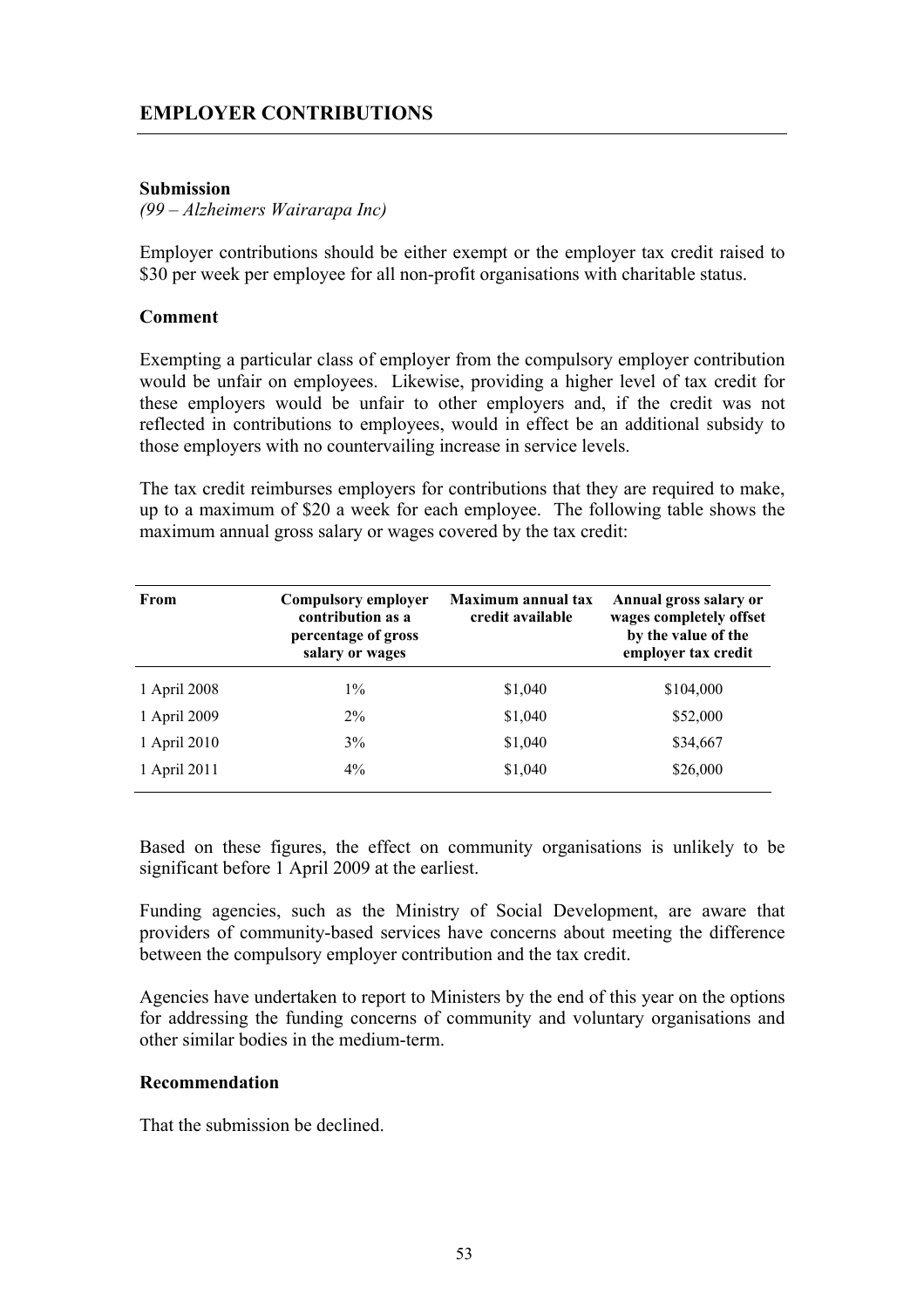## **APPLICATION OF SECTION 153 OF THE KIWISAVER ACT AND REGISTRATION AS A PORTFOLIO INVESTMENT ENTITY**

## **Submission**

*(Matter raised by officials)* 

Section 153 of the KiwiSaver Act 2006 should be amended so that KiwiSaver schemes registered under an umbrella superannuation scheme trust can be treated as separate for the purposes of the portfolio investment entity (PIE) rules.

## **Comment**

Under the KiwiSaver Act a KiwiSaver scheme can be established under the umbrella trust deed that also governs a registered superannuation scheme. A number of KiwiSaver schemes have established themselves under this mechanism, including a default provider.

Section 153 of the KiwiSaver Act 2006 treats the umbrella trust, the registered superannuation scheme and the KiwiSaver scheme as the same entity for the purposes of the Income Tax Act 2004 and the Tax Administration Act 1994. The purpose of the provision was to ensure that no tax implications arise upon establishment of KiwiSaver schemes and on the transfer of assets between a registered superannuation scheme and the KiwiSaver scheme.

A concern has been raised that this provision prevents a registered superannuation scheme and a KiwiSaver scheme from registering as separate portfolio investment entities. It is understood that separate registration may be desirable for compliance and risk-management purposes, such as ensuring that the KiwiSaver scheme portfolio investment entity eligibility is not dependent on the registered superannuation scheme. A default KiwiSaver scheme is required to be a portfolio investment entity.

Officials consider that section 153 should be amended to exclude the portfolio investment entity rules from the application of this provision. This would allow the KiwiSaver scheme to register as a portfolio investment entity in its own right if it meets the eligibility criteria.

## **Recommendation**

That the submission be accepted.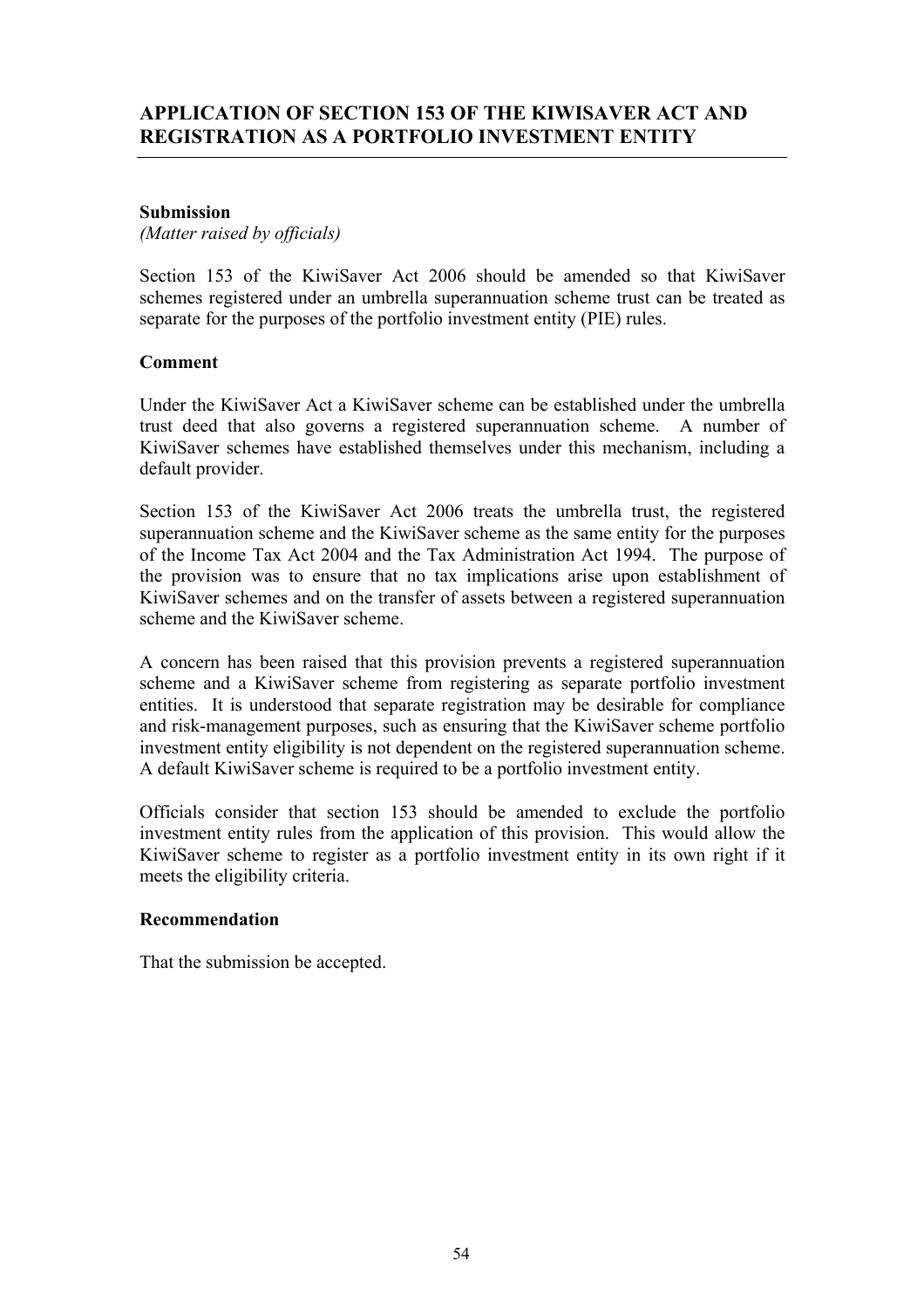## **Submission**

*(Matter raised by officials)* 

The KiwiSaver Act and the employer tax credit rules should be amended so that reference to "PAYE period" relates to a filing requirement that an employer has under the PAYE rules.

## **Comment**

The term "PAYE period" is defined in the KiwiSaver Act and the employer tax credit rules as having the same meaning as in section NC 15(8) of the Income Tax Act. The term "PAYE period" in this section only applies to large employers, specifically the periods from the 1st to the  $15<sup>th</sup>$  of the month and the  $16<sup>th</sup>$  to the end of the month that dictate their twice-monthly payments. The 1st to the  $15<sup>th</sup>$  of the month and the  $16<sup>th</sup>$  to the end of the month periods do not apply to small employers.

To better reflect the policy intent, officials consider that the KiwiSaver Act and the employer tax credit rules should be amended so that reference to "PAYE period" relates to a filing requirement that an employer has under the PAYE rules.

## **Recommendation**

That the submission be accepted.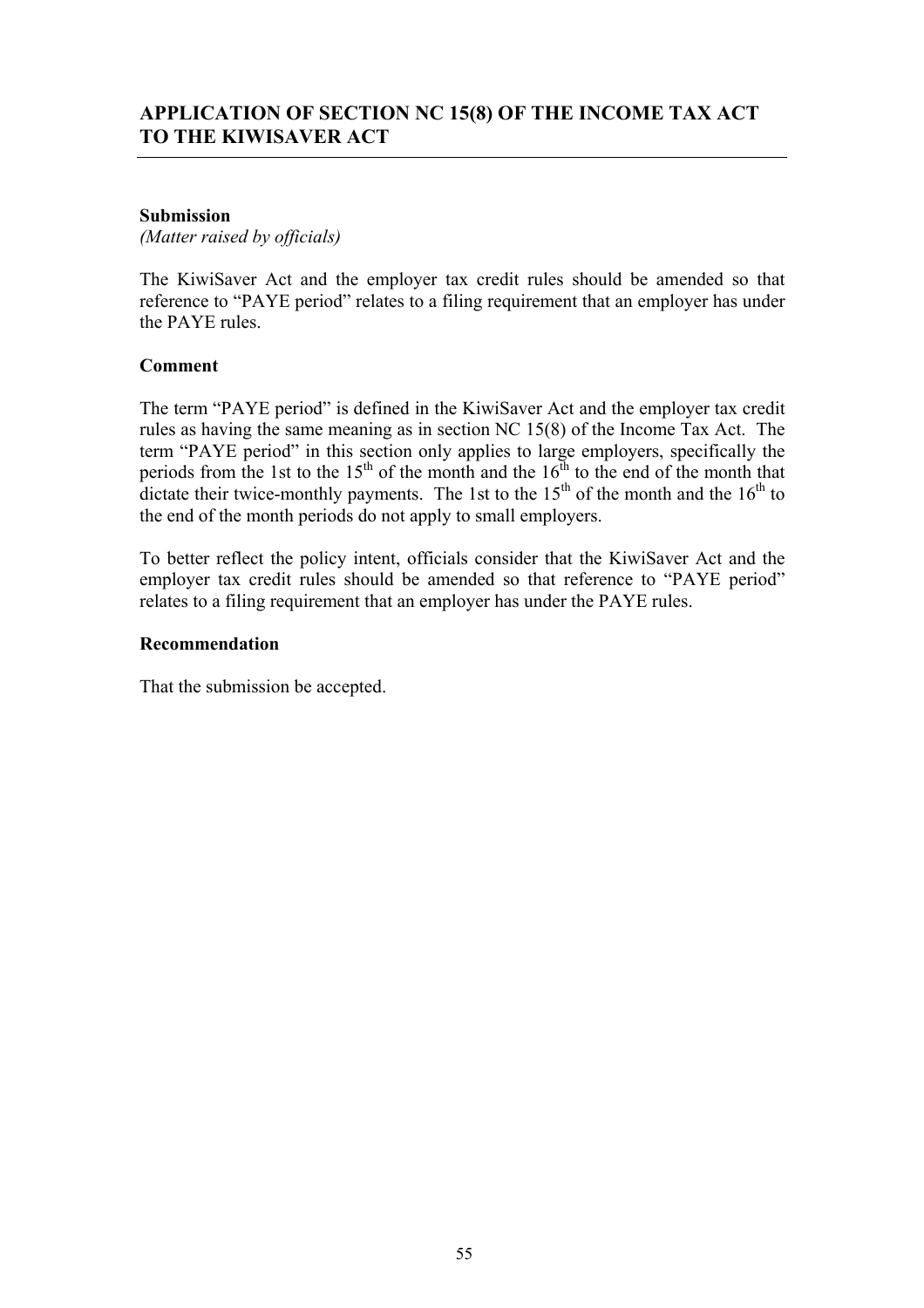## **Issue: Double-dipping**

#### **Submission**

*(87 and 87A – ASFONZ)*

The proposed changes in SOP No. 130 do nothing to alleviate employer concerns over the possibility of legislatively sanctioned double-dipping by employees in respect of employer contributions towards employees' retirement.

The blanket exclusion from double-dipping proposed for any employee who is a Member of Parliament, a judicial officer, or a sworn member of the Police should be extended to every employee. Therefore, the "other contributions" definition could end before the four listed conditions.

Paragraph 230(A)(2) should be amended to accommodate any employer unable to prevent compulsory employer contributions increasing their employer contributions in relation to a "class of employees".

## **Comment**

Volume 2 of the Officials' Report recommends a number of changes to the "other contributions" provisions of the bill (see pages 22, 30, 33 to 35, 39 to 40 and 41). These changes aim to alleviate the concerns of employers currently making contributions to registered superannuation schemes to reduce the risk of doubledipping. Specifically, the Report recommends the replacement of the immediate vesting requirement with a requirement that for any employer contribution to count as a compulsory KiwiSaver contribution, the contribution must vest within five years (which is considered the "norm" for many existing schemes). Further, the Report also recommends the extension of the employment conditions to encapsulate any collective agreements finalised before 17 May 2007.

The presumption underlying the policy is that, over time, employers will be able to further reduce the risk of double-dipping through remuneration bargaining with new employees to accommodate the new savings environment. The proposed amendment to clause 230(A)(2) aims to alleviate concerns about double-dipping in relation to specific situations when employer and employee do not have the same bargaining flexibility. Members of Parliament, judicial officers, and sworn members of the Police are excluded, as their terms and conditions are set by third-parties (the Remuneration Authority) or potentially under binding arbitration.

The proposed amendment also allows for regulations to be made to cover other classes of employee (both public and private) in similar situations. Officials note that it is unlikely to apply to the private sector.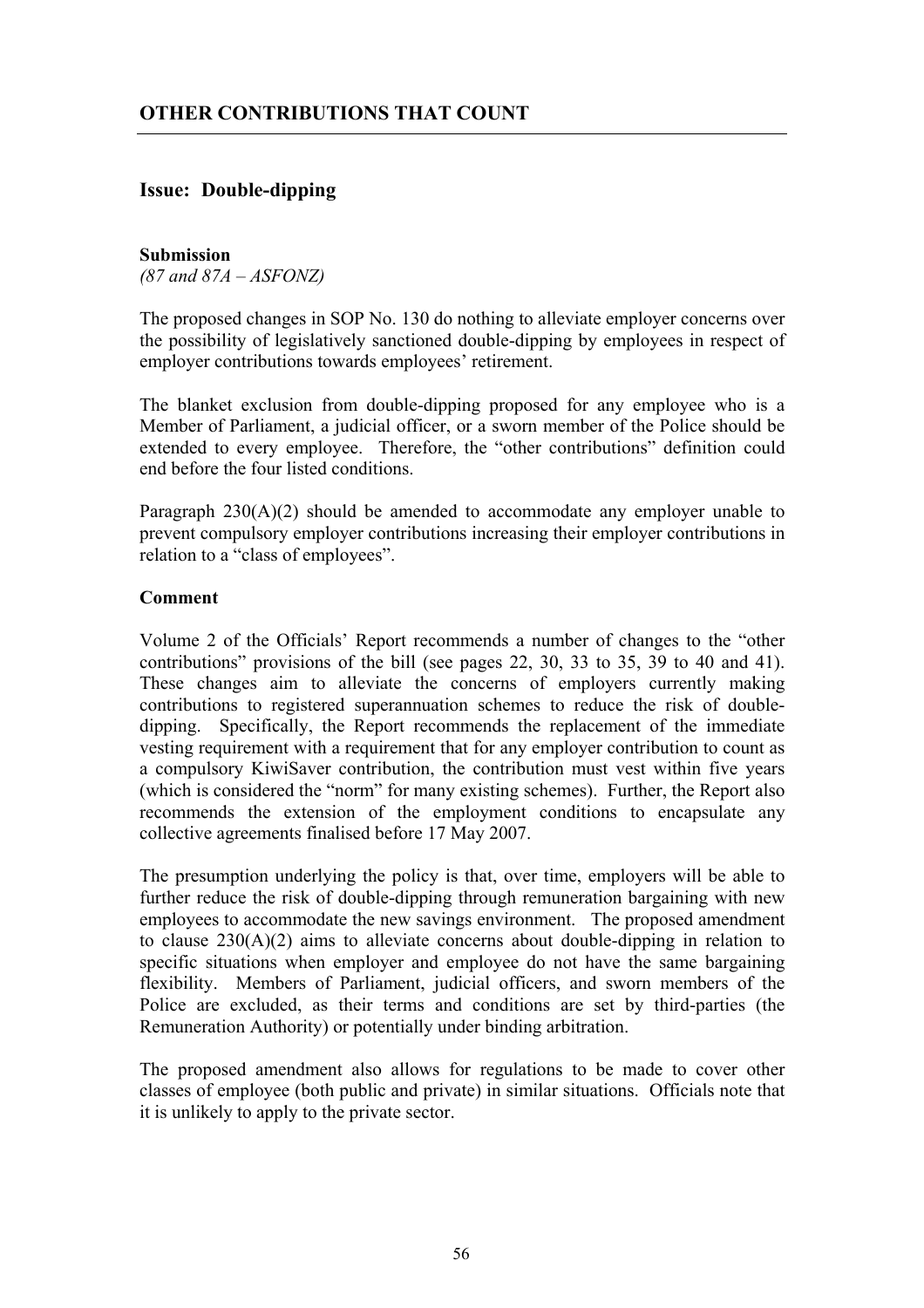## **Recommendation**

That the concerns of employers and the corresponding recommendations in Volume 2 of the Officials' Report be noted.

That the submission on removing all requirements for the "other contributions" test and clause 230(A)(2) of the KiwiSaver Act 2006 be declined.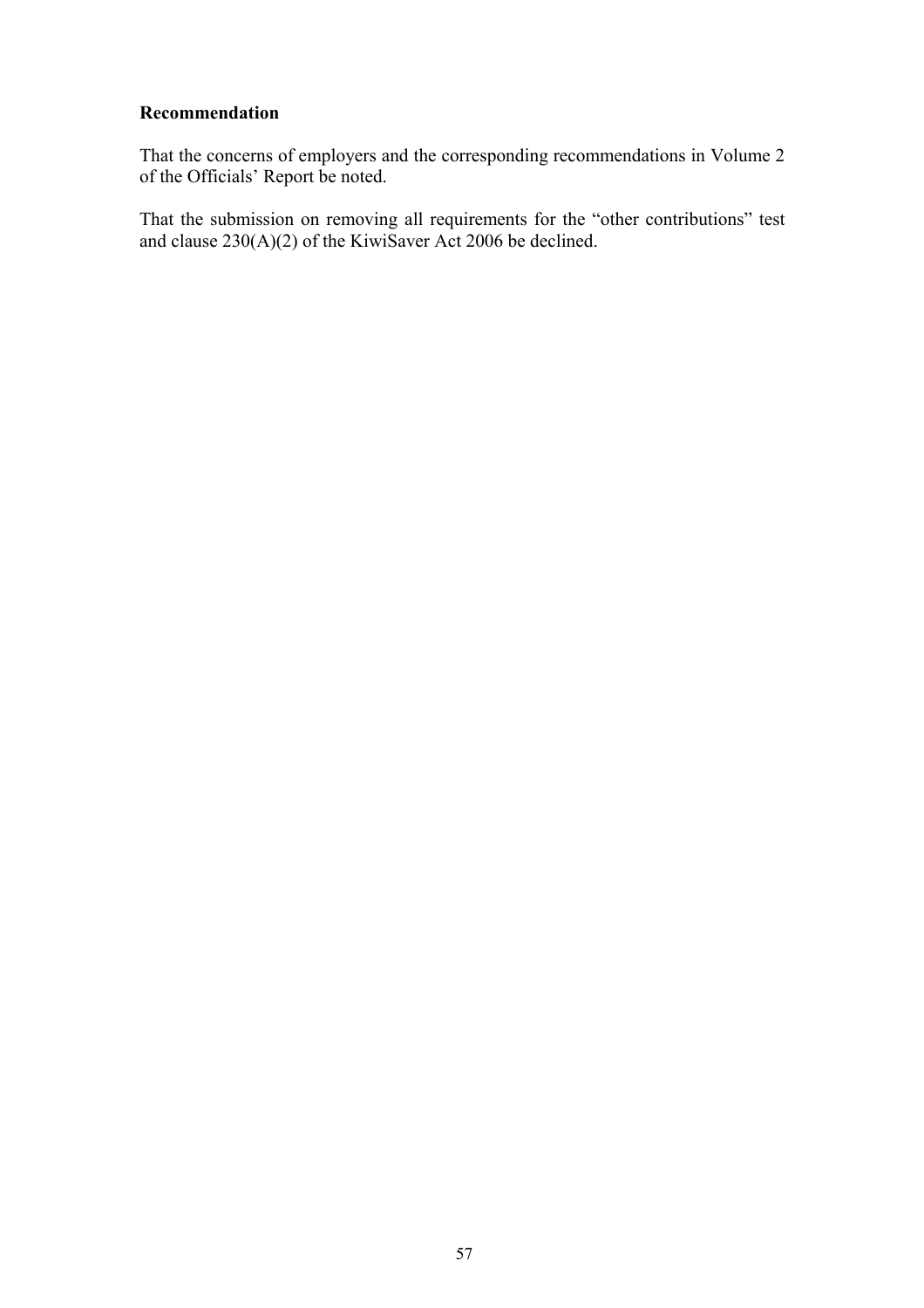## **Issue: Lump sum withdrawals**

#### **Submission**

*(87 and 87A – ASFONZ)*

The proposed change to clause 144 allowing members to require withdrawals for complying superannuation funds to be paid as a lump sum is superfluous.

Relief is required to imply the lump sum withdrawal conditions into the terms of any complying superannuation fund trust deed and related disclosure document in existence when the date the bill comes into force.

## **Comment**

The purpose of the proposed change to clause 144 relating to members being able to require withdrawals for complying superannuation funds to be paid in a lump sum is to ensure that complying superannuation funds do not lock members into the purchase of annuities. This makes complying superannuation funds more comparable with KiwiSaver. While officials recognise that many schemes already offer this facility, it is useful to note that some existing schemes do require the purchase of an annuity on reaching the age of entitlement. This will ensure that these schemes establish a lump sum withdrawal facility if they seek to establish complying fund status.

The submission has also recommends that, to ensure that no existing complying funds are rendered non-compliant on enactment of the bill, it would be useful to have the requisite term implied into all complying fund trust deeds, to apply irrespective of anything in the trust deed to the contrary. Officials believe that this will be a prudent measure.

## **Recommendation**

That the terms relating to withdrawal lump sums be implied into all complying fund trust deeds, to apply irrespective of anything in the trust deed to the contrary, and that the rest of the submission be noted.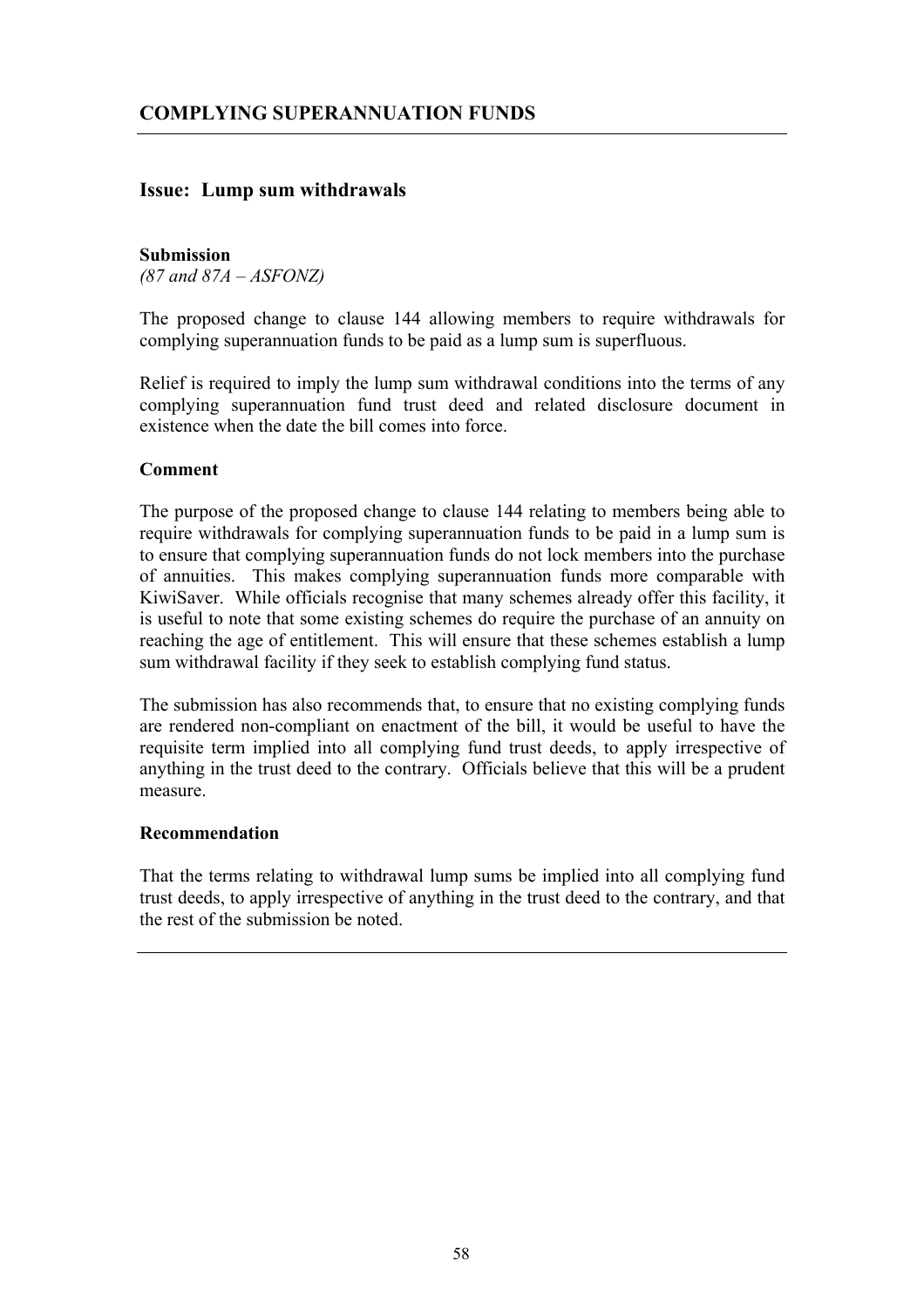## **Issue: Participation agreements**

## **Submission**

*(87A – ASFONZ)*

The key policy objective of a member needing to lock in savings until retirement is more simply addressed by removing the requirement for participation agreements altogether.

## **Comment**

The submission notes that while there is no particular concern with the filing of participation agreements, the key objective of lock-in can better be served by removing any requirement for participation agreements. This would require the lockin provision to be included in the trust deeds.

Lodgement of the participation agreement provides assurance to the government that employers providing access to complying funds provide access on the terms determined as necessary by the legislation. It creates greater transparency about the design of such schemes and ensures that they are aligned with the design of KiwiSaver.

## **Recommendation**

That the submission be declined.

## **Issue: Annual reports**

## **Submission**

*(87 and 87A – ASFONZ)*

The requirement for additional annual report content should be reworded so that there is an obligation placed upon trustees to provide a summary of changes to any participation agreement to members covered under the relevant participation agreement, with the trustees required to provide a full set of these summaries to the Government Actuary when forwarding the full annual report.

## **Comment**

This is already current market practice. The proposed amendment to the Superannuation Schemes Act cements this practice by requiring schemes to provide supplementary reports to the annual reports to members affected by the change, and a full set of amendments to the regulator. This is necessary because of the added tax incentives provided to KiwiSaver schemes, and ensures ongoing compliance with the complying superannuation fund criteria.

## **Recommendation**

That the submission be declined.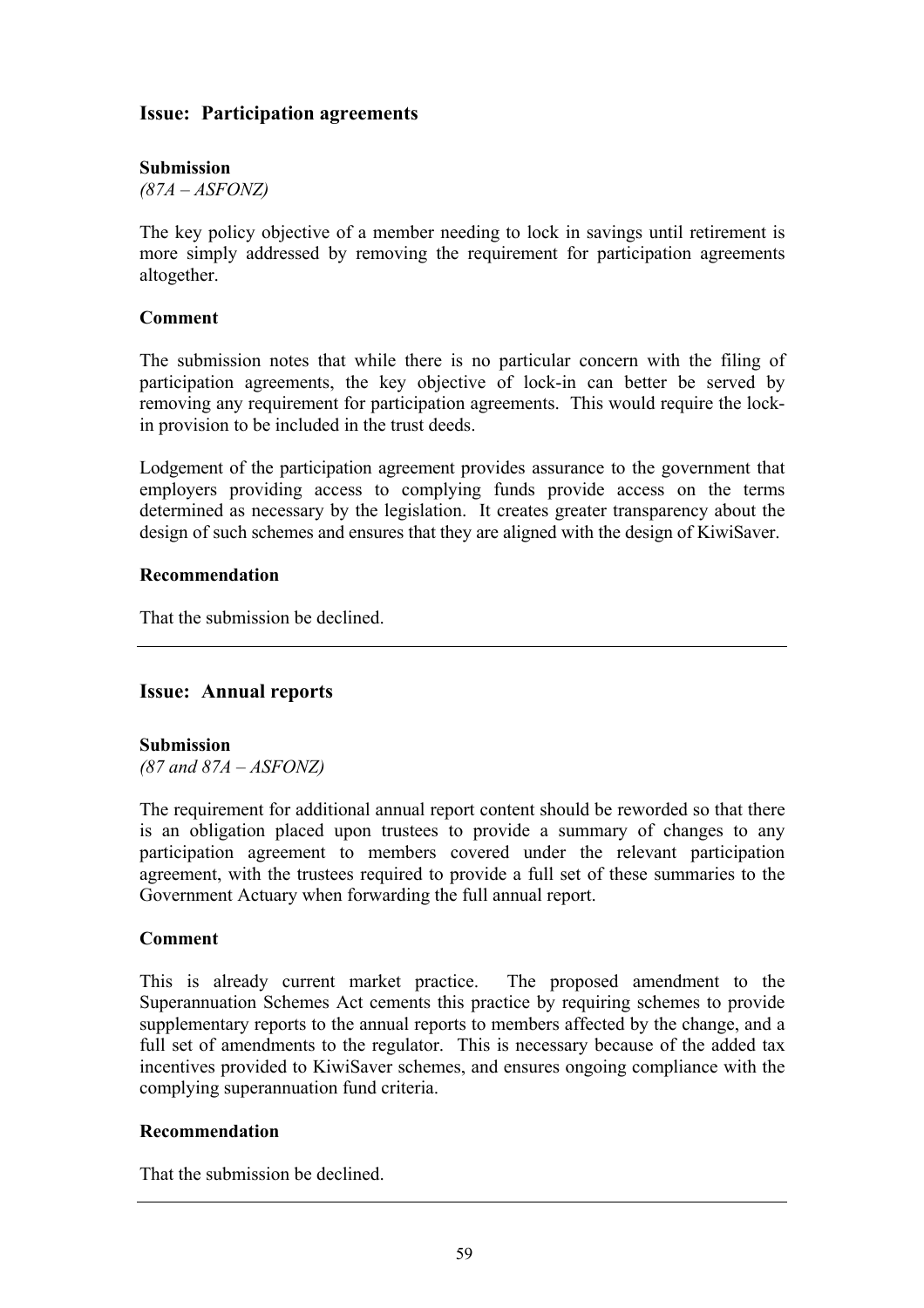## **Issue: Person with employment income opting in**

## **Submission**

*(Matter raised by officials)* 

Clarification is required for persons with employment income that choose to opt in.

## **Comment**

The policy intent of the opting-in rules is that if a person is receiving salary or wages, the person is required to have KiwiSaver contributions deducted from their salary or wages. The intention is that the same rules will apply to a self-employed person who earns a salary or wages. To provide some flexibility, an employee can nominate which employer this opt-in relates to if the employee has two or more jobs. In addition, deductions are required to be made from any new employment started after opting in.

Officials are aware of a couple of instances where a self-employed person with employment income who is opting in via a provider is contending that a selfemployed person with employment income can opt in as a self-employed person only and that KiwiSaver contributions are not required to be deducted from their current salary or wage income.

Officials consider that the policy intent is reflected in the current legislation as there is a requirement for persons opting in via a provider to specify the name of the employer if the person is an employee.

However, to remove any doubt, officials recommend that the legislation be clarified to ensure that if a person is opting in and that person is an employee, then KiwiSaver contributions are required to be deducted from their salary or wages.

It is recommended that the amendment apply from the date of assent.

## **Recommendation**

That the submission be accepted.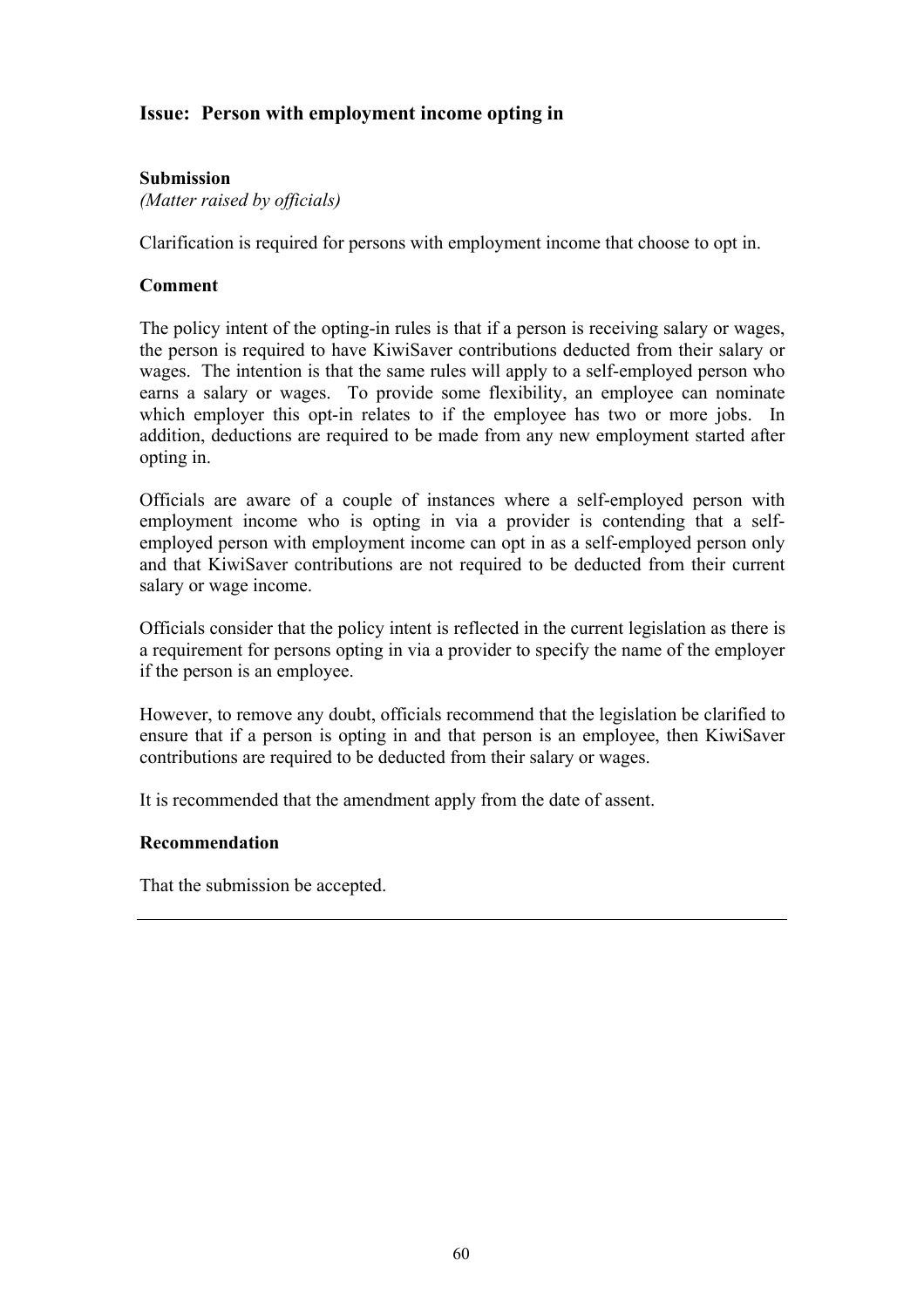## **Issue: Definition of "salary or wages" and ACC weekly compensation and paid parental leave**

## **Submission**

*(Matter raised by officials)* 

The definition of "salary or wages" in section 4 of the KiwiSaver Act should be amended to clarify that ACC weekly compensation and paid parental leave are treated as salary or wages for the purposes of KiwiSaver.

## **Comment**

The definition of "salary or wages" in the KiwiSaver Act as it relates to ACC weekly compensation and paid parental leave creates an interpretation issue. This is because the definition of salary or wages excludes payments that are treated as income under section CF 1 of the Income Tax Act 2004 (which includes paid parental leave and ACC weekly compensation). However, the definition used by the KiwiSaver Act specifically includes these payments as salary or wages.

The policy intent is that ACC weekly compensation and paid parental leave are to be treated as salary or wages for KiwiSaver purposes as KiwiSaver deductions are required to be made if a recipient is a KiwiSaver member, but only if the recipient requests deductions to be made. Receiving ACC weekly compensation and paid parental leave is not treated as new employment for the purposes of the KiwiSaver Act.

Officials consider that exclusion from the definition of "salary or wages" for payments that are treated as income under section CF 1 of the Income Tax Act should be clarified so that the exclusion does not apply to ACC weekly compensation or paid parental leave. This would remove any doubt over the application of KiwiSaver to ACC weekly compensation and paid parental leave.

The proposed amendment should apply from 1 July 2007.

## **Recommendation**

That the submission be accepted.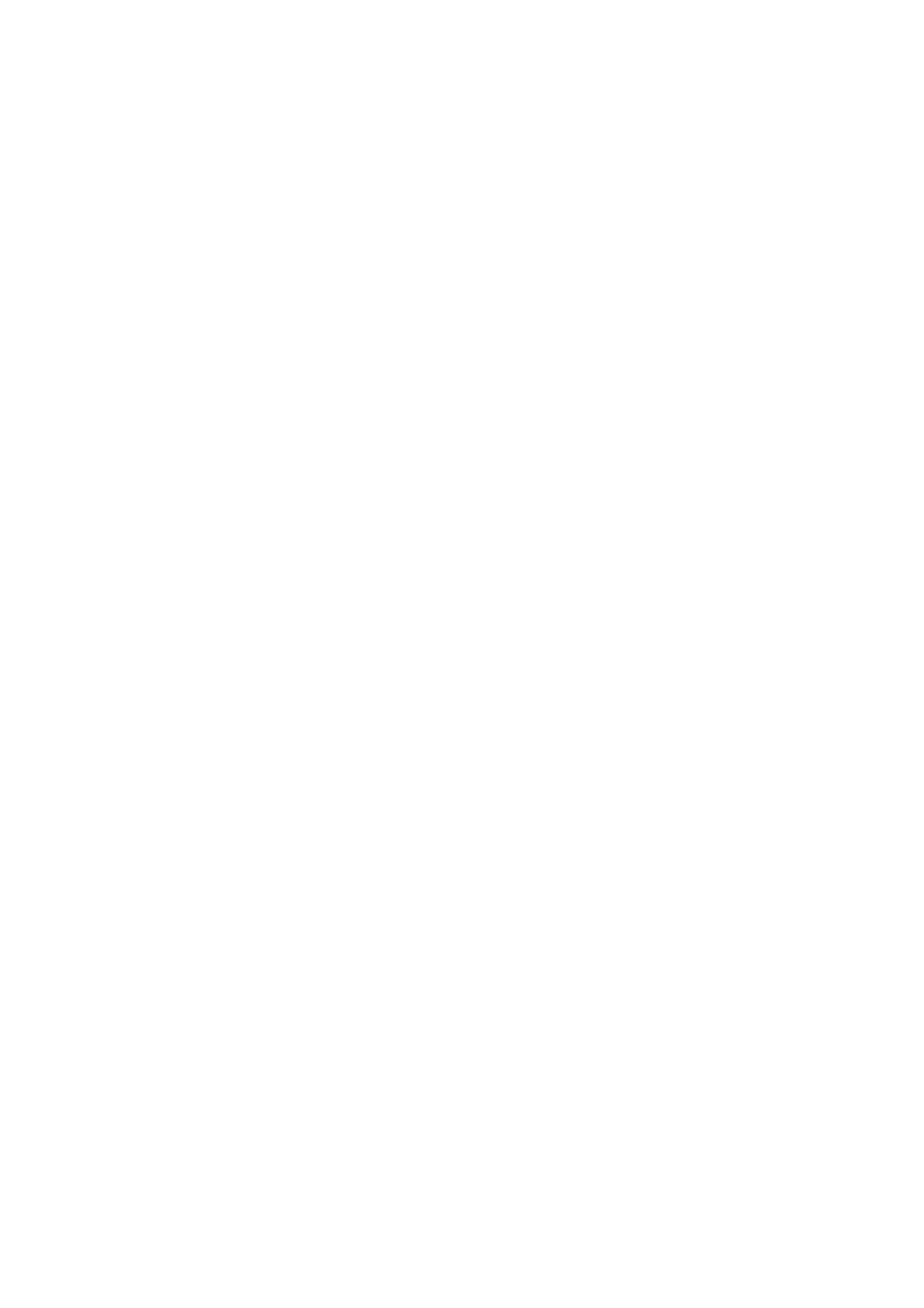## Other matters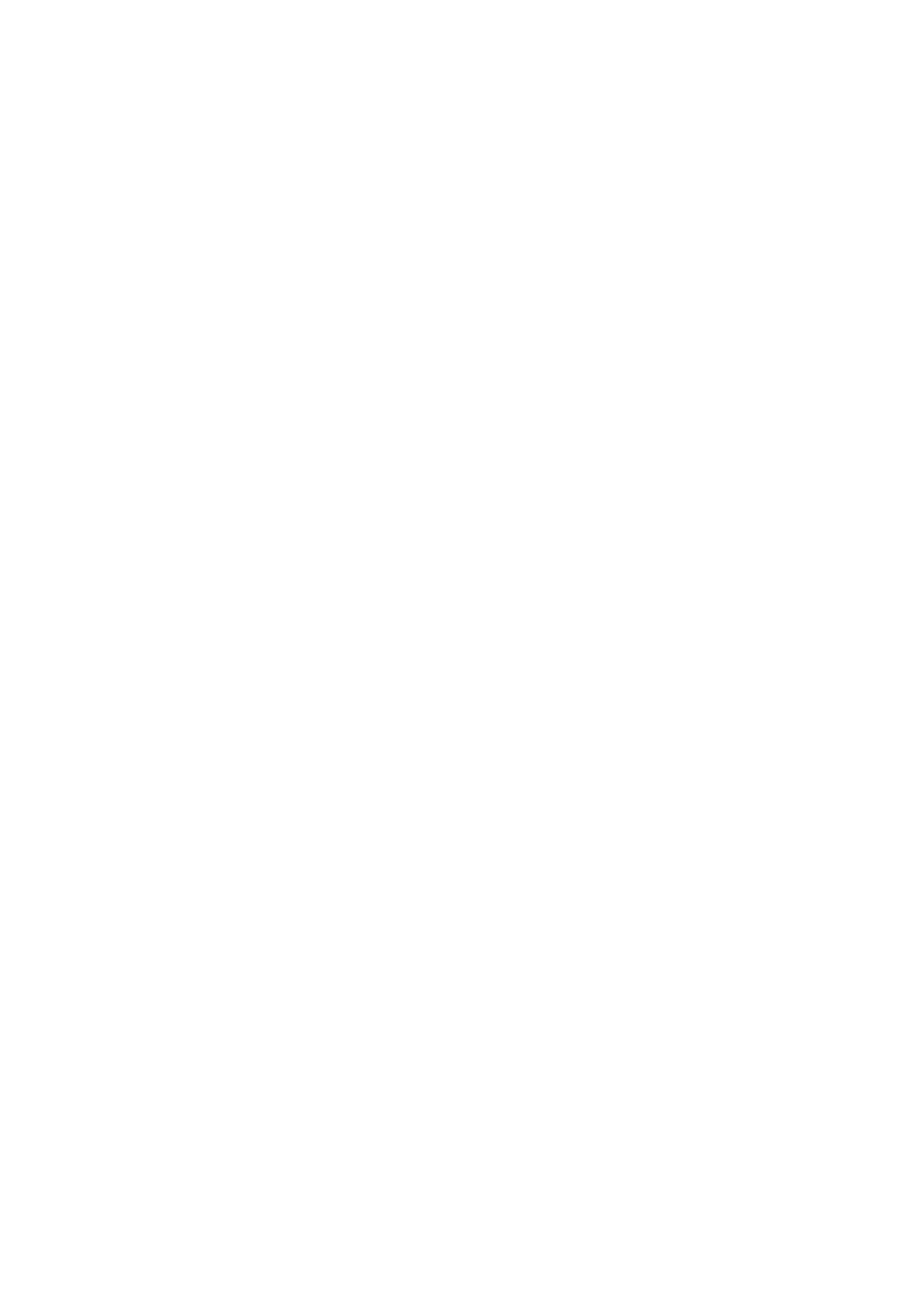## **Submissions**

*(Matter raised by officials)* 

Officials have identified three minor technical drafting matters not dealt with elsewhere in the Officials' Report.

The drafting of proposed changes to the final calculation of Working for Families Tax Credits when payments have been made in interim instalments, overlooked the need to subtract parental tax credits received. Consequently, a small technical adjustment to a formula in section KD 7A(3) of the Income Tax Act 2004 is required to correct the oversight.

Drafting for the proposed inclusion of the fair dividend rate rules to qualifying assets in the calculation of a life insurers' policyholder base tax only considered the situation of direct investment or investment in a portfolio investment entity. The drafting inadvertently omitted instances where life insurers invest into a portfolio investment entity, which in turn invests into another a portfolio investment entity or entities, including those in lower tiers of the investment chain. This omission should be rectified.

It is also currently proposed that funds held for unit-linked life policies may adopt certain aspects of the portfolio investment entity rules in calculating its life insurance tax liabilities. However, to remove a potential ambiguity of interpretation, the current drafting needs to clarify that funds held for unit-linked life policies qualify for the proposed rules as part of the life insurer, and not as a person separate from the life insurer.

## **Comment**

These minor technical changes are necessary to ensure that the proposed legislation reflects the policy intent.

## **Recommendation**

That the submissions be accepted.